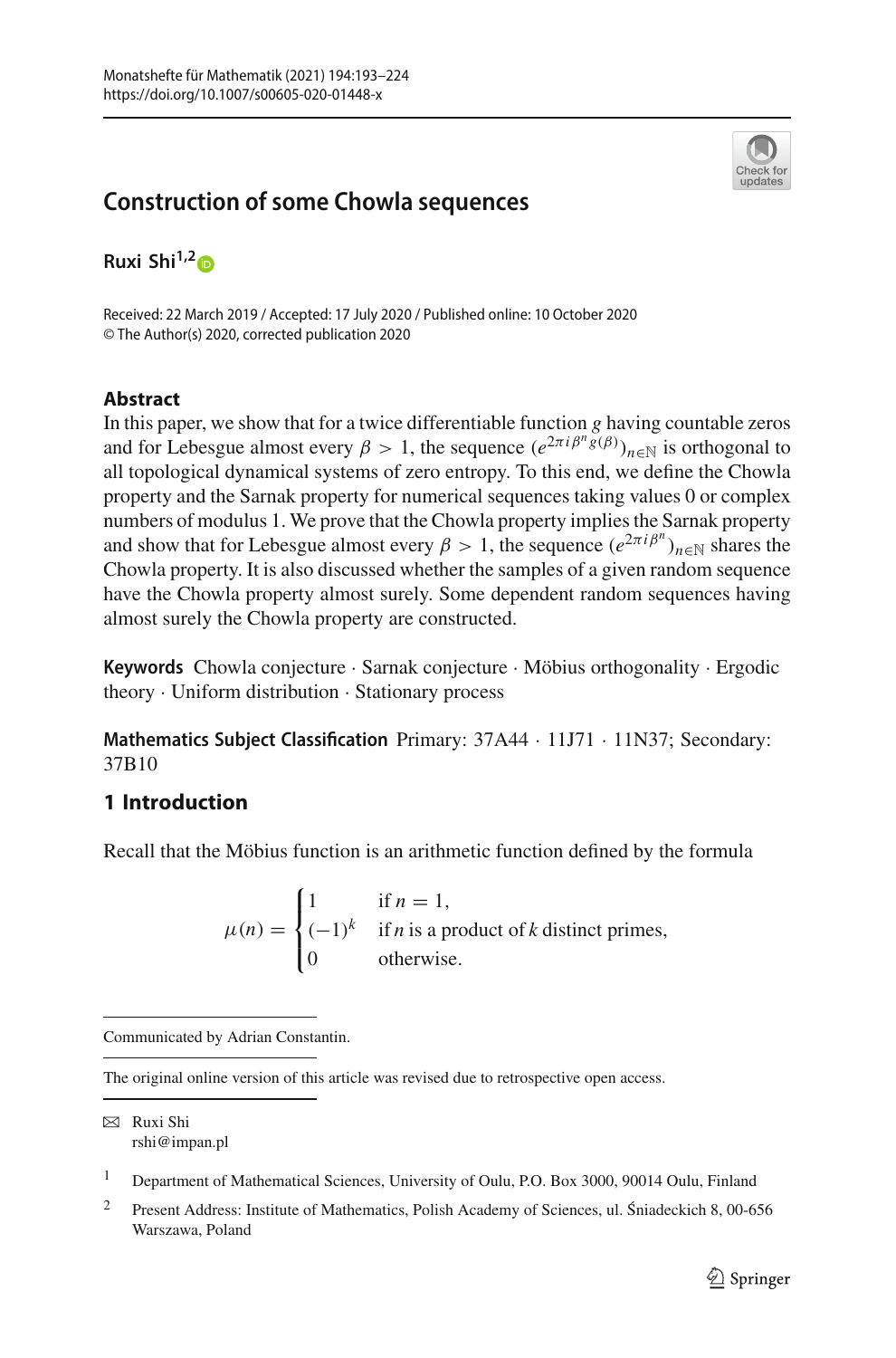It is well known that the Möbius function plays an important role in number theory: for example, the statement

$$
\sum_{n=1}^{N} \mu(n) = O_{\epsilon}(N^{\frac{1}{2}+\epsilon}), \text{ for each } \epsilon > 0,
$$

is equivalent to Riemann's hypothesis (see [\[18](#page-31-0)]). In [\[2\]](#page-30-0), Chowla formulated a conjecture on the higher orders correlations of the Möbius function:

**Conjecture 1.1** *For each choice of*  $0 \le a_1 < \cdots < a_r$ ,  $r \ge 0$ ,  $i_s \in \{1, 2\}$  *not all equal to 2,*

$$
\lim_{N \to \infty} \frac{1}{N} \sum_{n=0}^{N-1} \mu^{i_0}(n+a_1) \cdot \mu^{i_1}(n+a_2) \cdot \dots \cdot \mu^{i_r}(n+a_r) = 0.
$$

Let *T* be a continuous transformation on a compact metric space *X*. Following Sarnak [\[15](#page-31-1)], we will say a sequence  $(a(n))_{n\in\mathbb{N}}$  of complex numbers is *orthogonal* to the topological dynamical system  $(X, T)$ , if

$$
\lim_{N \to \infty} \frac{1}{N} \sum_{n=0}^{N-1} f(T^n x) a(n) = 0,
$$
\n(1.1)

for all  $x \in X$  and for all  $f \in C(X)$  where  $C(X)$  is the space of continuous functions on *X*. In 2010, Sarnak [\[15](#page-31-1)] formulated the following conjecture which is implied by Chowla's conjecture.

**Conjecture 1.2** *The Möbius function is orthogonal to all the topological dynamical systems of zero entropy.*

Recently, el Abdalaoui, Kulaga-Przymus, Lemanczyk and de la Rue [\[6\]](#page-30-1) studied these conjectures from ergodic theory point of view. Let *z* be an arbitrary sequence taking values in  $\{-1, 0, 1\}$  as the Möbius function. Following el Abdalaoui et al., we say that *z* satisfies the *condition* (Ch) if it satisfies the condition in Chowla's conjecture<sup>1</sup>; similarly, it satisfies the *condition*  $(S_0)$  if it satisfies the condition in Sarnak's conjecture.<sup>[2](#page-1-1)</sup> They proved that the condition (Ch) implies the condition  $(S_0)$ . El Abdalaoui et al. also provided some non-trivial examples of sequences satisfying the condition (Ch) and the condition  $(S_0)$  respectively.

In [\[9](#page-31-2)], Fan defined that a bounded sequence  $(c(n))_{n\in\mathbb{N}}$  is *oscillating of order d*  $(d > 1)$  being an integer) if

$$
\lim_{N \to \infty} \frac{1}{N} \sum_{n=0}^{N-1} z^{i_0} (n + a_1) \cdot z^{i_1} (n + a_2) \cdot \dots \cdot z^{i_r} (n + a_r) = 0.
$$

<span id="page-1-1"></span><sup>2</sup> That is to say, the sequence *z* is orthogonal to all the topological dynamical systems of zero entropy.

<span id="page-1-0"></span><sup>&</sup>lt;sup>1</sup> That is to say, the sequence *z* satisfies that for each choice of  $0 \le a_1 < \cdots < a_r$ ,  $r \ge 0$ ,  $i_s \in \{1, 2\}$  not all equal to 2,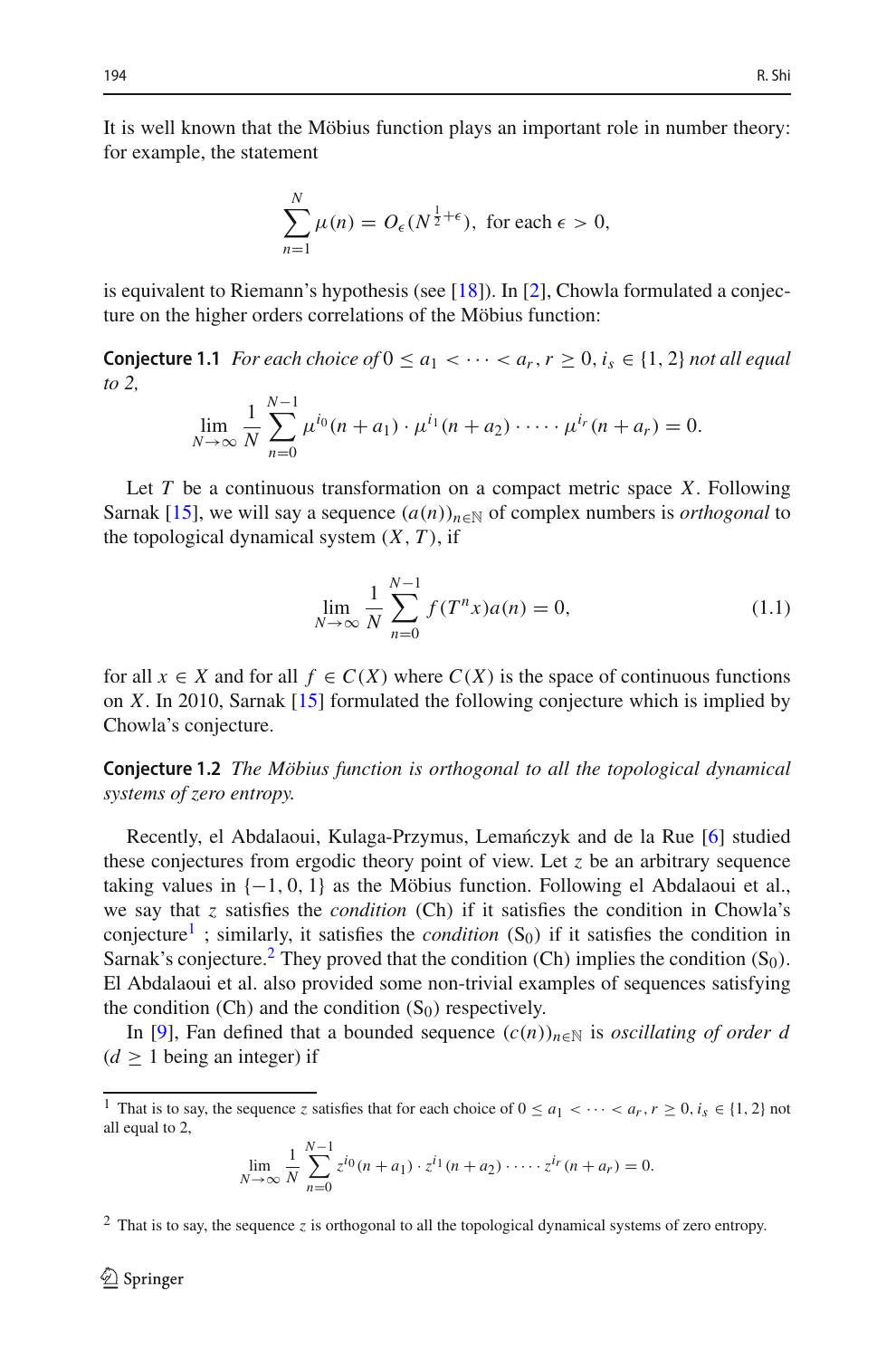$$
\lim_{N \to \infty} \frac{1}{N} \sum_{n=0}^{N-1} c(n) e^{2\pi i P(n)} = 0
$$

for any  $P \in \mathbb{R}_d[t]$  where  $\mathbb{R}_d[t]$  is the space of real polynomials of degree smaller than or equal to *d*; it is said to be *fully oscillating* if it is oscillating of order *d* for every integer  $d \geq 1$ . It is clear that an oscillating sequence of order *d* is always oscillating of order  $d-1$  for any  $d \geq 2$ . The Möbius function is a fully oscillating sequence [\[11](#page-31-3)]. In [\[16\]](#page-31-4), we gave several equivalent definitions of oscillating sequences, one of which states that a sequence is fully oscillating if and only if it is orthogonal to all affine maps on all compact abelian groups of zero entropy. This result yields that sequences satisfying the condition  $(S_0)$  are fully oscillating.

In what follows, a sequence taking values in {−1, 0, 1} is said to have the *Chowla property* (resp. the *Sarnak property*) if it satisfies the condition (Ch)(resp. the condition  $(S<sub>0</sub>)$ ). In this paper, we consider a more general class of sequences, taking values 0 or complex numbers of modulus 1. We define the Chowla property and the Sarnak property for this class of sequences. We show that the Chowla property implies the Sarnak property. A sequence having the Chowla property is called a *Chowla sequence*. Moreover, we are interested in finding non-trivial Chowla sequences. We prove that for almost every  $\beta > 1$ , the sequence  $(e^{2\pi i \beta^n})_{n \in \mathbb{N}}$  is a Chowla sequence and consequently is orthogonal to all topological dynamical systems of zero entropy. This extends a result of Akiyama and Jiang [\[1](#page-30-2)] who proved that for almost every  $\beta > 1$ , the sequence  $(e^{2\pi i \beta^n})_{n \in \mathbb{N}}$  is fully oscillating. On the other hand, from a probability point of view, we discuss whether the samples of a given random sequence have almost surely the Chowla property. We also construct a sequence of dependent random variables which is a Chowla sequence almost surely.

The paper is organized as follows. In Sect. [2,](#page-2-0) we will recall some basic notions in topological and measurable dynamical systems. In Sect. [3,](#page-4-0) we will introduce the definition of the Chowla property for sequences taking values 0 or complex numbers of modulus 1 and the definition of the Sarnak property for sequences of complex numbers. In Sect. [4,](#page-7-0) it will be proved that for almost every  $\beta > 1$ , the sequence  $(e^{2\pi i \beta^n})_{n \in \mathbb{N}}$  is a Chowla sequence. In Sect. [5,](#page-12-0) we will show a unified definition of Chowla sequences and study random sequences: we will give an equivalent condition for stationary random sequences to be Chowla sequences almost surely; we will also prove that the Sarnak property does not imply the Chowla property by probability method. In Sect. [6,](#page-18-0) dependent random Chowla sequences will be constructed. In Sect. [7,](#page-22-0) we will discuss several equivalent definitions of Sarnak sequences and show that the Chowla property implies the Sarnak property.

Through this paper, we write  $\mathbb{N} = \{0, 1, 2, \dots\}$  and  $\mathbb{N}_{\geq 2} = \mathbb{N} \setminus \{0, 1\}.$ 

# <span id="page-2-0"></span>**2 Preliminary**

In this section, we recall some basic notions in dynamical systems. Recall that a pair (*X*, *T* ) is called a *topological dynamical system* if *X* is a compact metric space and *T* is a continuous transformation on *X*.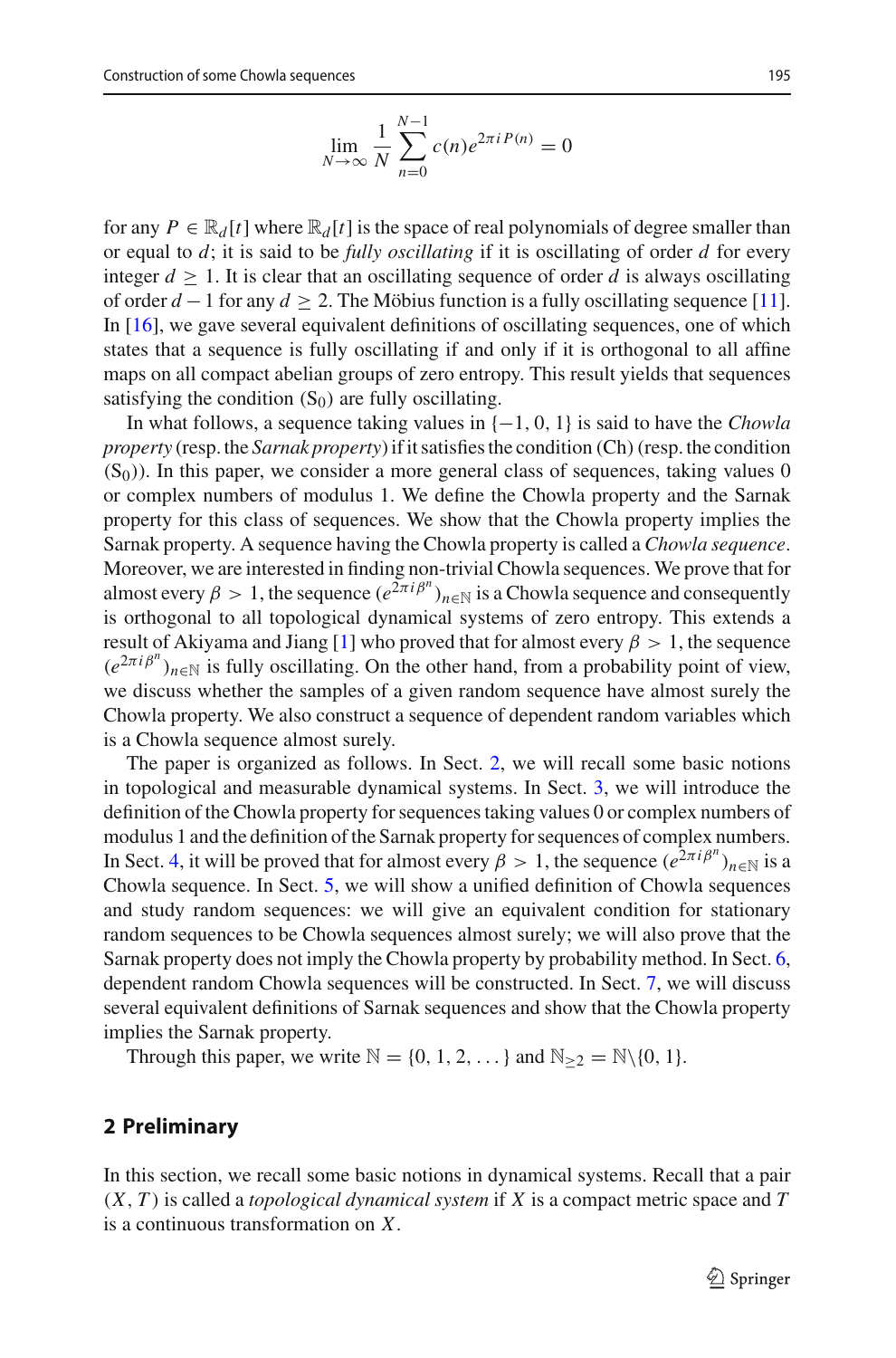#### **2.1 Quasi-generic measure**

Let  $(X, T)$  be a topological dynamical system. Denote by  $\mathcal{P}_T(X)$  the set of all *T*invariant probability measures on *X* equipped with the weak topology. Under this weak-<sup>∗</sup> topology, it is well known that the space  $\mathcal{P}_T(X)$  is compact, convex and not empty. Let  $x \in X$ . Set

$$
\delta_{N,T,x} := \frac{1}{N} \sum_{n=0}^{N-1} \delta_{T^n x}.
$$

Sometimes, we write simply  $\delta_{N,x}$  if the system is fixed. Denote the set of all quasigeneric measures associated to *x* by

$$
Q\text{-}\mathit{gen}(x) := \left\{ v \in \mathcal{P}_T(X) : \delta_{N_k,x} \xrightarrow{k \to \infty} v, (N_k)_{k \in \mathbb{N}} \subset \mathbb{N} \right\}.
$$

By compactness of  $\mathcal{P}_T(X)$ , the set  $Q$ -*gen*(*x*) is not empty. Furthermore, the point *x* is said to be *completely deterministic* if for any measure  $v \in Q$ -*gen(x)*, the entropy  $h(T, v)$  is zero. On the other hand, we say that the point *x* is *quasi-generic* for a measure  $\nu \in \mathcal{P}_T(X)$  along the sequence  $(N_k)_{k \in \mathbb{N}}$  if  $\delta_{N_k, x} \to \nu$  as  $k \to \infty$ . Moreover, *x* is said to be *generic* for *v* if the set  $Q$ -*gen*(*x*) contains only one element *v*.

#### **2.2 Joinings**

The notion of joinings was first introduced by Furstenberg [\[10](#page-31-5)]. It is a very powerful tool in ergodic theory. In this subsection, we will recall some basic concepts about joinings.

By a measurable dynamical system  $(Y, \mathcal{B}, S, \mu)$ , we mean that  $(Y, \mathcal{B})$  is a compact measurable space, *S* is a measurable map from *Y* to itself and  $\mu$  is an *S*-invariant probability measure, that is to say,  $\mu(Y) = 1$  and  $\mu(S^{-1}B) = \mu(B)$  for any  $B \in \mathcal{B}$ .

Let  $(X, \mathcal{A}, T, \mu)$  and  $(Y, \mathcal{B}, S, \nu)$  be two measurable dynamical systems. We say that  $(Y, \mathcal{B}, S, \nu)$  is a *factor* of  $(X, \mathcal{A}, T, \mu)$  (or  $(X, \mathcal{A}, T, \mu)$  is an *extension* of  $(Y, \mathcal{B}, S, \nu)$  if there exists a measurable map  $\pi : X \to Y$  such that  $\pi \circ S = T \circ \pi$  and the pushforward of  $\mu$  via  $\pi$  is  $\nu$ , that is,  $\pi_*\mu = \nu$ . We call the map  $\pi$  the *factor map*. In this case, it is classical that we can identify *B* with the  $\sigma$ -algebra  $\pi^{-1}(B) \subset A$ , which is *T*-invariant. On the other hand, any *T*-invariant sub- $\sigma$ -algebra  $C \subset A$  will be identified with the corresponding factor  $(X/\mathcal{C}, \mathcal{C}, \mu_{\mathcal{C}}, T)$ .

Recall that a measurable dynamical system is said to be a *Kolmogorov system* if any non-trivial factor of it has positive entropy. Let  $\pi$  :  $(X, \mathcal{A}, T, \mu) \rightarrow (Y, \mathcal{B}, S, \nu)$ be a factor map. The *relative entropy* of the factor map  $\pi$  is defined by the quantity  $h(T, \mu) - h(S, \nu)$ . We say that the factor map  $\pi$  is *relatively Kolmogorov* if  $\pi$  is non trivial and if for any intermediate factor  $(Z, \mathcal{C}, U, \rho)$  with factor map  $\pi'$  :  $(Z, \mathcal{C}, U, \rho) \to (Y, \mathcal{B}, S, \nu)$ , the relative entropy of  $\pi'$  is positive unless  $\pi'$ is an isomorphism.

Given measurable dynamical systems  $(X_i, \mathcal{B}, T_i, \mu_i)$  for  $i = 1, 2, \ldots, k$ , we recall that a *joining*  $\rho$  is a  $T_1 \times \cdots \times T_k$ -invariant probability measure on  $(X_1 \times \cdots \times X_k, \mathcal{B}_1 \otimes \mathcal{B}_1)$  $\cdots \otimes \mathcal{B}_k$  such that  $(P_i)_*(\rho) = \mu_i$ , where  $P_i$  is the projection from  $X_1 \times \cdots \times X_k$  to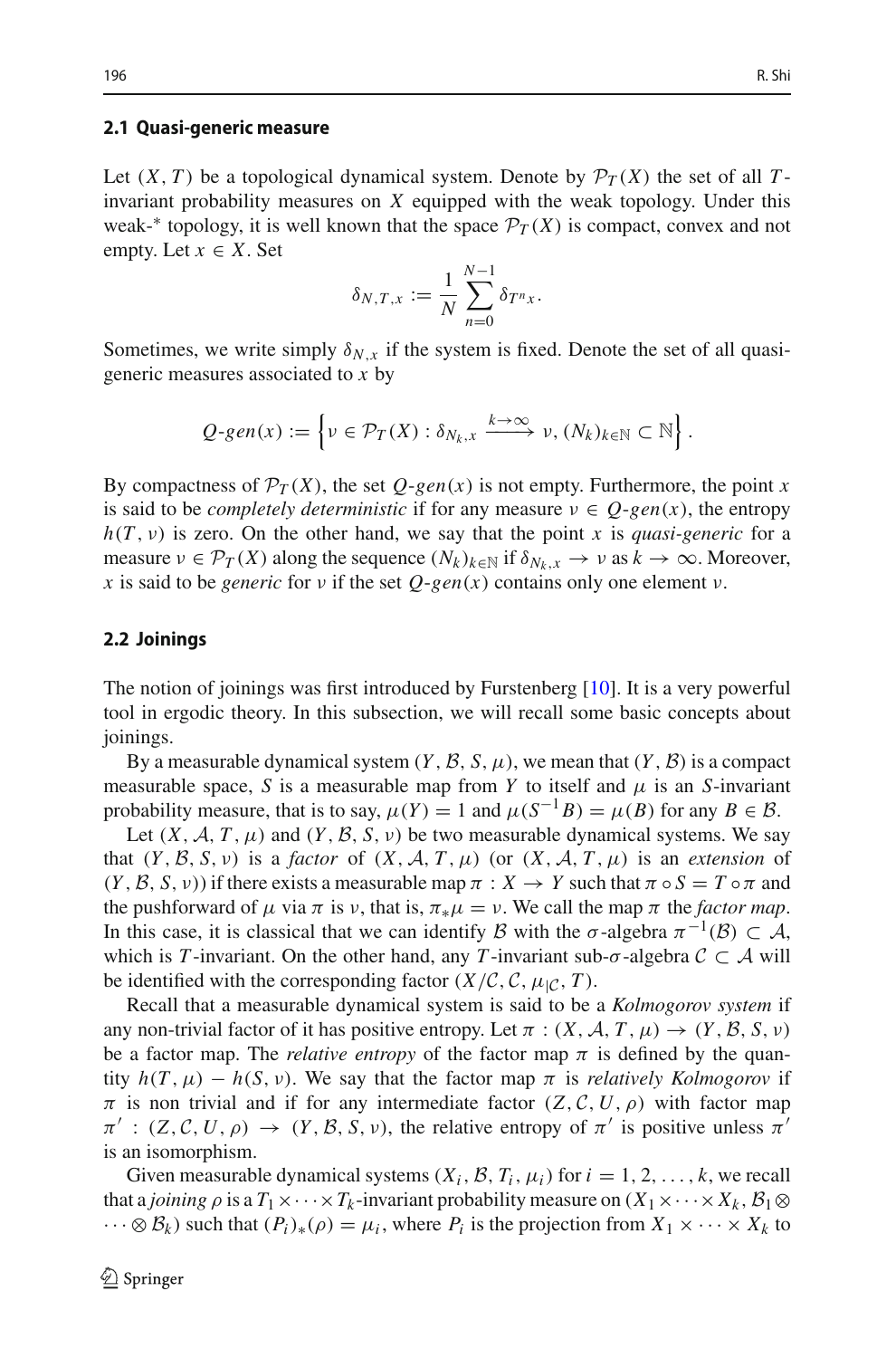$X_i$  for  $1 \le i \le k$ . The set consisting of all joinings is denoted by  $J(T_1, T_2, \ldots, T_k)$ . Following Furstenberg [\[10](#page-31-5)], two measurable dynamical systems  $(X_1, \mathcal{B}, T_1, \mu_1)$  and  $(X_2, \mathcal{B}, T_2, \mu_2)$  are said to be *disjoint* if their joining is unique, which is  $\mu_1 \otimes \mu_2$ .

Let  $\pi_i$ :  $(X_i, \mathcal{A}_i, T_i, \mu_i) \rightarrow (Y, \mathcal{B}, S, \nu)$  be two factor maps for  $i = 1, 2$ . Given  $\rho \in J(S, S)$ , the *relatively independent extension* of  $\rho$  is defined by  $\hat{\rho} \in J(T_1, T_2)$ such that

$$
\widehat{\rho}(A_1 \times A_2) := \int_{Y \times Y} \mathbb{E}[1_{A_1} | \pi_1^{-1}(\mathcal{B})](x) \mathbb{E}[1_{A_2} | \pi_2^{-1}(\mathcal{B})](y) d\rho(x, y),
$$

for each  $A_i \in \mathcal{A}_i$ ,  $i = 1, 2$ . We say that the factor maps  $\pi_1$  and  $\pi_2$  are *relatively independent* over their common factor if  $J(T_1, T_2)$  only consists of  $\widehat{\Delta}$  where  $\Delta \in$  $J(S, S)$  is given by  $\Delta(B_1 \times B_2) := \nu(B_1 \cap B_2)$  for any  $B_1, B_2 \in \mathcal{B}$ .

<span id="page-4-1"></span>The following lemma is classical.

**Lemma 2.1** ([\[17](#page-31-6)], Lemma 3) Let  $\pi_i$  :  $(X_i, \mathcal{A}_i, T_i, \mu_i) \rightarrow (Y, \mathcal{B}, S, \nu)$  be two factor *maps for i* = 1, 2. Suppose that  $\pi_1$  *is of relative zero entropy and*  $\pi_2$  *is relatively Kolmogorov. Then*  $\pi_1$  *and*  $\pi_2$  *are relatively independent.* 

# **2.3 Shift system**

Let *X* be a nonempty compact metric space. The product space  $X^{\mathbb{N}}$  endowed with the product topology is also a compact metric space. Coordinates of  $x \in X^{\mathbb{N}}$  will be denoted by  $x(n)$  for  $n \in \mathbb{N}$ .

On the space  $X^{\mathbb{N}}$  there is a natural continuous action by the (left) *shift*  $S: X^{\mathbb{N}} \to X^{\mathbb{N}}$ defined by  $(x(n))_{n \in \mathbb{N}} \mapsto (x(n+1))_{n \in \mathbb{N}}$ . Here and below, we call the topological dynamical system  $(X^{\mathbb{N}}, S)$  a *(topological) shift system*. Through this paper, we always denote by *S* the shift on the shift system.

We recall that the subsets of  $X^{\mathbb{N}}$  of the form

$$
[C_0, C_1, \dots, C_k] := \{ x \in X^{\mathbb{N}} : x(j) \in C_j, \ \forall 0 \le j \le k \}
$$

where  $k > 0$  and  $C_0, \ldots, C_k$  are open subsets in X, are called *cylinders* and they form a basis of the product topology of  $X^{\mathbb{N}}$ . It follows that any Borel measure on  $X^{\mathbb{N}}$  is uniquely determined by the values on these cylinders. Through this paper, we always denote *B* the Borel  $\sigma$ -algebra on the shift system. For any Borel measure  $\mu$  on  $X^{\mathbb{N}}$ , we sometimes write  $(X^{\mathbb{N}}, S, \mu)$  for the measurable shift system  $(X^{\mathbb{N}}, \mathcal{B}, S, \mu)$ .

In what follows, we denote by  $F: X^{\mathbb{N}} \to X$  the projection on the first coordinate, i.e.  $(x(n))_{n \in \mathbb{N}} \mapsto x(0)$ . It is easy to see that the projection is continuous.

# <span id="page-4-0"></span>**3 Definition of the Chowla property**

In this section, we show how to generalize the Chowla property from  $\{-1, 0, 1\}^{\mathbb{N}}$  to  $(S^1 \cup \{0\})^{\mathbb{N}}$  where  $S^1$  is the unit circle. Before we really get into the generalization of the Chowla property, we first generalize the Sarnak property for the sequences in  ${-1, 0, 1}^{\mathbb{N}}$  to ones in  $\mathbb{C}^{\mathbb{N}}$  in a natural way.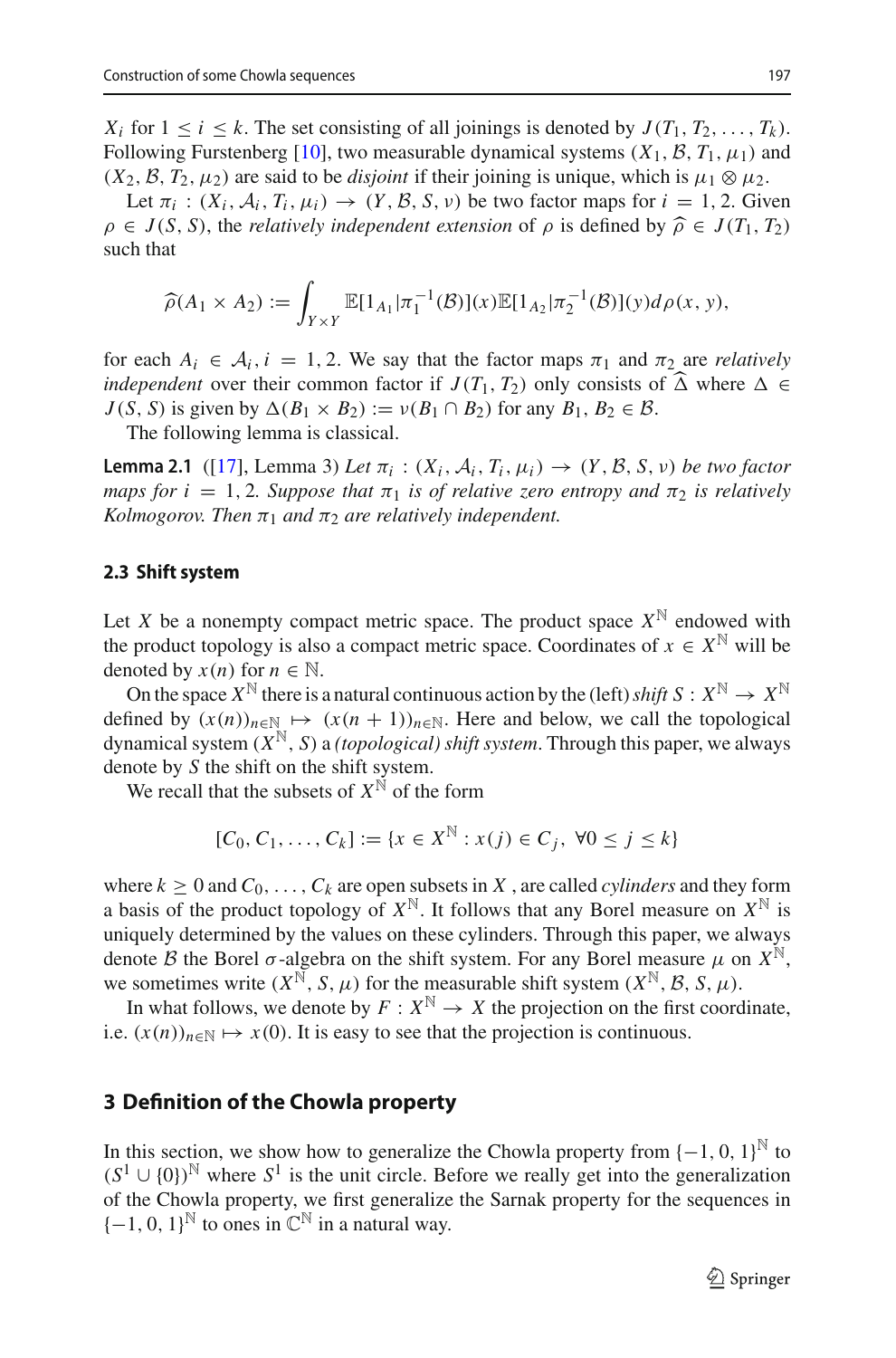**Definition 3.1** We say that a sequence  $(z(n))_{n\in\mathbb{N}}$  of complex numbers has the **Sarnak property** if for each homeomorphism *T* of a compact metric space *X* with topological entropy  $h(T) = 0$ , we have

$$
\lim_{N \to \infty} \frac{1}{N} \sum_{n=0}^{N-1} f(T^n x) z(n) = 0,
$$

for all  $f \in C(X)$  and for all  $x \in X$ .

Now we begin to show how to generalize the Chowla property. To this end, we introduce the notion of the index of a sequence in  $(S^1 \cup \{0\})^{\mathbb{N}}$ . Let  $(z(n))_{n \in \mathbb{N}} \in$  $(S^1 \cup \{0\})^{\mathbb{N}}$ . For  $m \in \mathbb{N}_{\geq 2}$ , we denote by

$$
U(m) = \left\{ e^{2\pi i \frac{k}{m}} : 0 \le k \le m - 1 \right\}
$$

the set consisting of all *m*-th roots of the unity. We define supplementarily  $U(\infty) = S^1$ , which is considered as the set of points with Euclidean norm 1. The *index* of the sequence  $(z(n))_{n \in \mathbb{N}}$  is defined by the smallest number  $m \in \mathbb{N}_{\geq 2} \cup \{\infty\}$  such that the set

$$
\{n\in\mathbb{N}:z(n)\notin U(m)\cup\{0\}\}
$$

has zero density in  $\mathbb{N}$ , that is,

$$
\lim_{N \to +\infty} \frac{\sharp\{0 \le n \le N-1 : z(n) \notin U(m) \cup \{0\}\}}{N} = 0.
$$

We will show some examples to illustrate this definition.

*Examples 3.2* (1) Every sequence  $(z(n))_{n\in\mathbb{N}} \in \{U(m) \cup \{0\}\}^{\mathbb{N}}$  has index at most *m*. In particular, every sequence  $(z(n))_{n \in \mathbb{N}} \in \{-1, 0, 1\}^{\mathbb{N}}$  has index 2.

- (2) For  $\alpha \in \mathbb{R} \setminus \mathbb{Q}$ , the sequence  $(e^{2\pi i n\alpha})_{n \in \mathbb{N}}$  has index  $\infty$ . In general, every sequence  $(z(n))_{n \in \mathbb{N}}$  taking values in  $S^1 \setminus \{e^{2\pi i a} : a \in \mathbb{Q}\}\$  has index  $\infty$ .
- (3) For any non-integer number  $\beta$ , the sequence  $(e^{2\pi i \beta^n})_{n \in \mathbb{N}}$  has index  $\infty$ . In fact, if  $\beta$ is an irrational number, then the sequence  $(e^{2\pi i \beta^n})_{n\in\mathbb{N}}$  taking values in  $S^1\setminus\{e^{2\pi i a}$ : *a* ∈  $\mathbb{Q}$ } and thus has index  $\infty$ ; if  $\beta \in \mathbb{Q} \setminus \mathbb{Z}$ , say  $\beta = p/q$  with  $q > 1$  and  $gcd(p, q) = 1$ , then  $e^{2\pi i \beta^n} \in U(q^n)$  and  $e^{2\pi i \beta^n} \notin U(m)$  for any  $m < q^n$  which implies that the index of the sequence  $(e^{2\pi i \beta^n})_{n \in \mathbb{N}}$  is  $\infty$ .

The sequences  $(S^1 \cup \{0\})^{\mathbb{N}}$  can be naturally divided into two groups according to the cases when their indices are finite or infinite. We first define the Chowla property for sequences of finite index.

<span id="page-5-0"></span>**Definition 3.3** Suppose that a sequence  $z \in (S^1 \cup \{0\})^{\mathbb{N}}$  has index  $m \in \mathbb{N}_{\geq 2}$ . We say that the sequence  $z$  has the **Chowla property** if

$$
\lim_{N \to \infty} \frac{1}{N} \sum_{n=0}^{N-1} z^{i_0} (n + a_1) \cdot z^{i_1} (n + a_2) \cdot \dots \cdot z^{i_r} (n + a_r) = 0,
$$
 (3.1)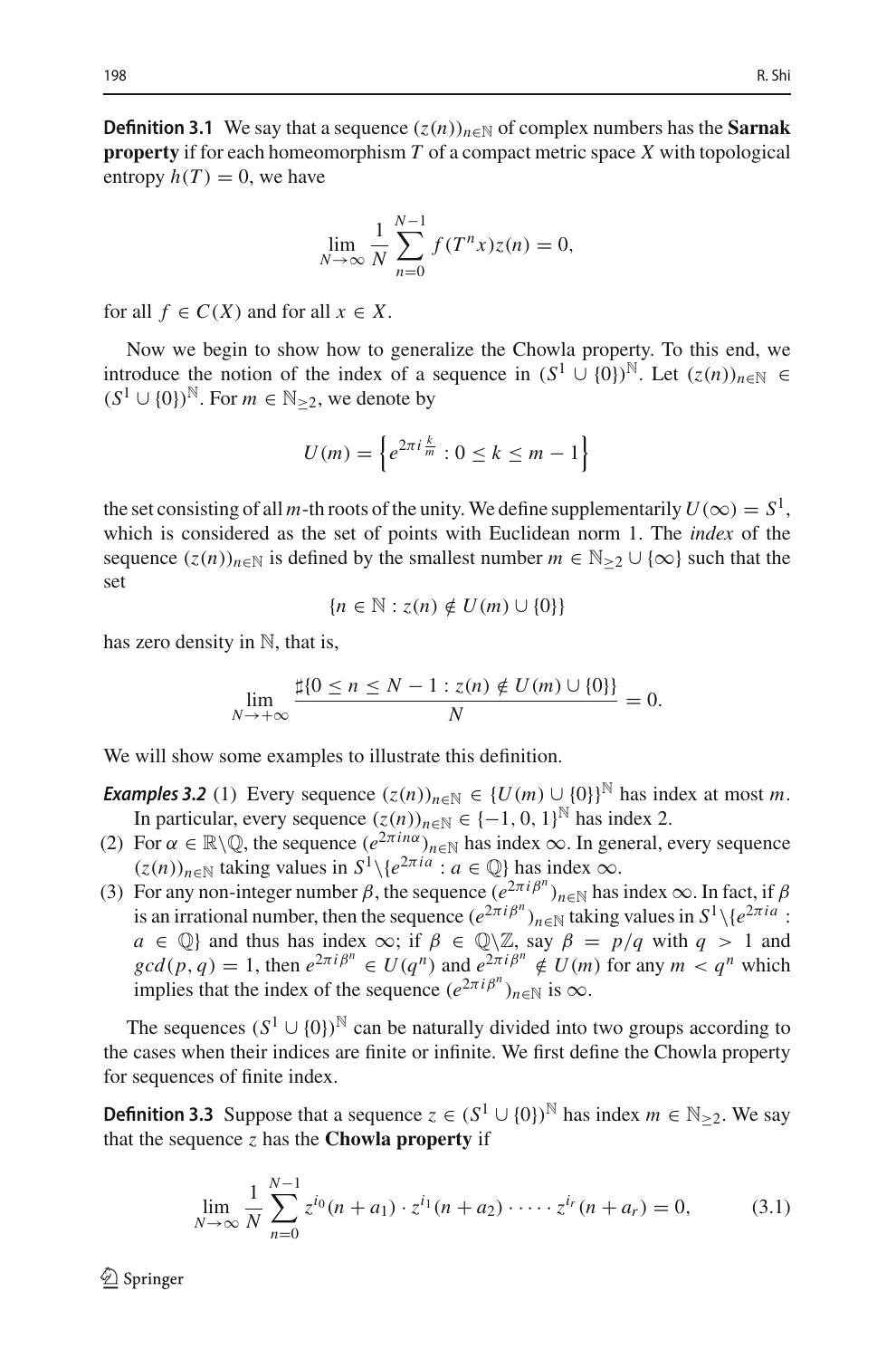for each choice of  $0 \le a_1 < \cdots < a_r$ ,  $r \ge 0$ ,  $i_s \in \{1, 2, \ldots, m\}$  not all equal to *m*.

Obviously, a sequence taking values in  $\{-1, 0, 1\}$  has the Chowla property if and only if it satisfies the condition  $(Ch)$  defined in  $[6]$  $[6]$ .

<span id="page-6-2"></span>Hereafter it will be convenient to use symbol  $0^n = 0$  for non-positive integer *n*.

**Definition 3.4** Suppose that a sequence  $z \in (S^1 \cup \{0\})^{\mathbb{N}}$  has index infinite. We say that the sequence *z* has the **Chowla property** if

<span id="page-6-1"></span>
$$
\lim_{N \to \infty} \frac{1}{N} \sum_{n=0}^{N-1} z^{i_0} (n + a_1) \cdot z^{i_1} (n + a_2) \cdot \dots \cdot z^{i_r} (n + a_r) = 0,
$$
 (3.2)

for each choice of  $0 \le a_1 < \cdots < a_r$ ,  $r \ge 0$ ,  $i_s \in \mathbb{Z}$  not all equal to 0.

We will see later the unified definition of the Chowla property for sequences of index finite and infinite in Sect. [5.1.](#page-12-1)

<span id="page-6-0"></span>Similarly to the property that the condition (Ch) implies the condition  $(S_0)$ , we have the following proposition.

**Proposition 3.5** *The Chowla property implies the Sarnak property.*

The essential idea of the proof of Proposition [3.5](#page-6-0) is from [\[6](#page-30-1)]. For completeness sake, we will present the proof of Proposition [3.5](#page-6-0) in Sect. [7.](#page-22-0)

We remark here that a sequence satisfying [\(3.2\)](#page-6-1) only for choices of  $0 \le a_1 < \cdots <$  $a_r, r \geq 0, i_s \in \mathbb{N}$  not all equal to 0, may not have the Sarnak property. In fact, we consider the sequence  $z = (e^{2\pi i n\alpha})_{n \in \mathbb{N}}$  for arbitrary  $\alpha \in \mathbb{R} \setminus \mathbb{Q}$ . For each choice of  $0 \le a_1 < \cdots < a_r, r \ge 0, i_s \in \mathbb{N}$  not all equal to 0, we have

$$
z^{i_0}(n+a_1)\cdot z^{i_1}(n+a_2)\cdot\cdots\cdot z^{i_r}(n+a_r)=e^{2\pi i(n\alpha\sum_{s=1}^r i_s+\alpha\sum_{s=1}^r i_s n_s)}.
$$

Since  $\sum_{s=1}^r i_s > 0$ , we have  $\alpha \sum_{s=1}^r i_s \in \mathbb{R} \setminus \mathbb{Q}$ . It follows that

$$
\lim_{N \to \infty} \frac{1}{N} \sum_{n=0}^{N-1} z^{i_0} (n + a_1) \cdot z^{i_1} (n + a_2) \cdot \dots \cdot z^{i_r} (n + a_r)
$$
\n
$$
= \lim_{N \to \infty} \frac{1}{N} \sum_{n=0}^{N-1} e^{2\pi i (n\alpha \sum_{s=1}^r i_s + \alpha \sum_{s=1}^r i_s n_s)} = 0
$$

The last equality is due to the equidistribution of  $({n\alpha} \sum_{s=1}^{r} i_s)_{n \in \mathbb{N}}$  on [0, 1] and Wely's criterion, where  $\{x\}$  is the fractional part of the real number *x*.

In what follows, a sequence will be called a *Chowla sequence* (resp. *Sarnak sequence*) if it has the Chowla property (resp. the *Sarnak property*).

 $\mathcal{D}$  Springer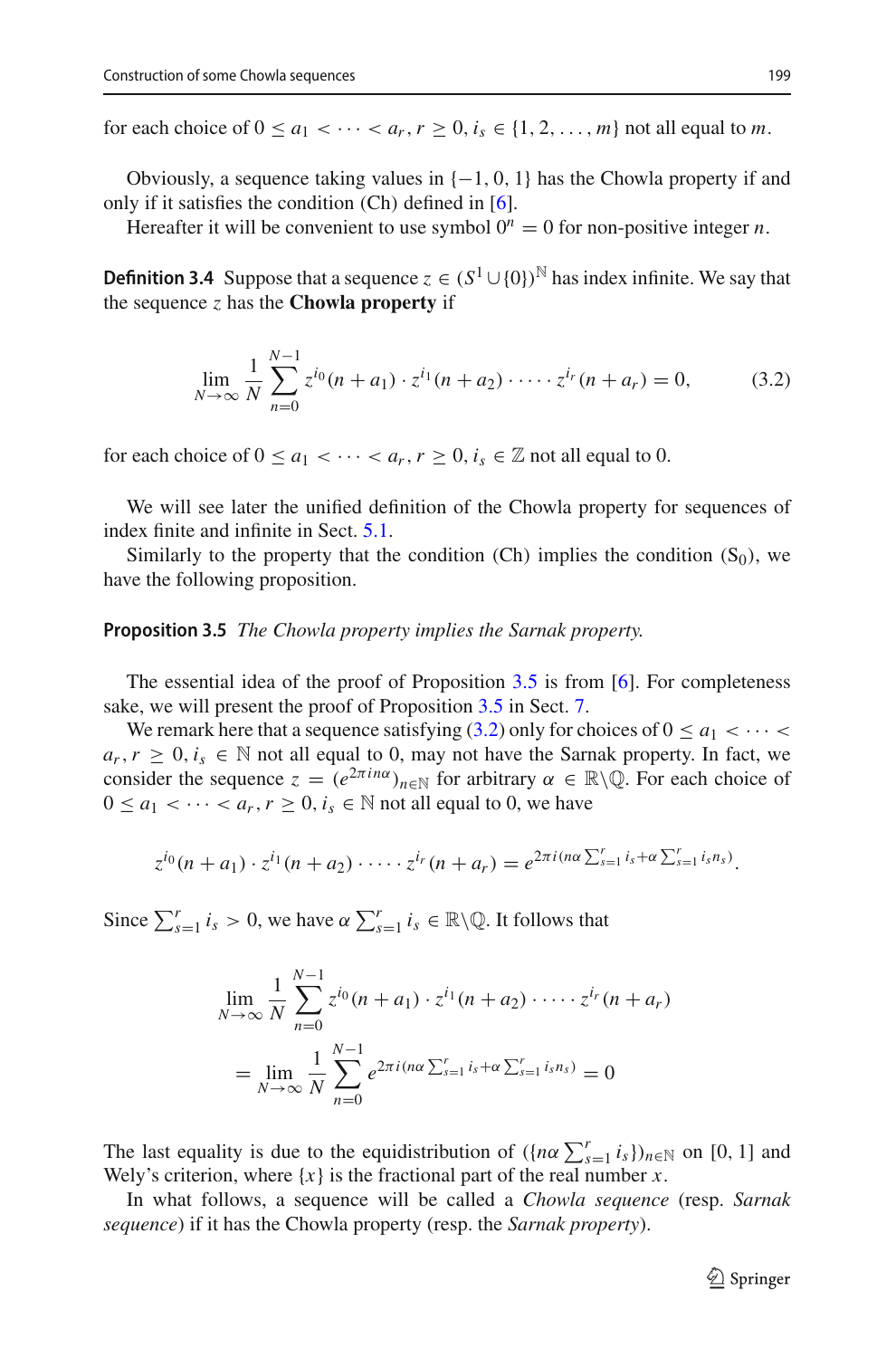# <span id="page-7-0"></span>**4** Sequences  $(e^{2\pi i \beta^n g(\beta)})_{n \in \mathbb{N}}$  for  $\beta > 1$

In this section, we prove that the sequences  $(e^{2\pi i \beta^n})_{n \in \mathbb{N}}$  are Chowla sequences for almost all  $\beta > 1$ . Actually, we prove that a more general class of sequences are Chowla sequences. To this end, we study the distribution of a given sequence  $(e^{2\pi i x(n)})_{n \in \mathbb{N}}$ .

In fact, the problem about the distribution of the sequence  $(e^{2\pi i x(n)})_{n\in\mathbb{N}}$  is that of the sequence  $({x(n)})_{n\in\mathbb{N}}$  on the unite interval [0, 1). Recall that a sequence  $(x(n))_{n\in\mathbb{N}}$  of real numbers is said to be *uniformly distributed modulo one* if, for every real numbers *u*, *v* with  $0 \le u < v \le 1$ , we have

$$
\lim_{N\to\infty}\frac{\sharp\{n:1\leq n\leq N,u\leq\{x_n\}\leq v\}}{N}=v-u.
$$

For a given real number  $\beta > 1$ , we know few about the distribution of the sequence  $(\beta^n)_{n \in \mathbb{N}}$ . For example, we still do not know a concrete sequence  $(\beta^n)_{n \in \mathbb{N}}$  which is uniformly distributed modulo one in  $[0, 1)$ . However, several metric statements have been established. The first one was obtained by Koksma [\[12\]](#page-31-7), who proved that for almost every  $\beta > 1$  the sequence  $(\beta^n)_{n \in \mathbb{N}}$  is uniformly distributed modulo one on the unit interval [0, 1). Actually, Koksma [\[12\]](#page-31-7) proved the following theorem.

**Theorem 4.1** (Koksma's theorem). Let  $(f_n)_{n\in\mathbb{N}}$  be a sequence of real-valued C<sup>1</sup> func*tions defined on an interval*  $[a, b] \subset \mathbb{R}$ *. Suppose that* 

(1)  $f'_m - f'_n$  *is monotone on* [*a*, *b*] *for all*  $m \neq n$ ;  $f'_m(x) - f'_n(x)| > 0.$ 

*Then for almost every*  $x \in [a, b]$ *, the sequence*  $(f_n(x))_{n \in \mathbb{N}}$  *is uniformly distributed modulo one on the unit interval* [0, 1)*.*

Akiyama and Jiang [\[1](#page-30-2)] proved that for almost every  $\beta > 1$  the sequence  $(e^{2\pi i \beta^n})_{n \in \mathbb{N}}$ is fully oscillating. Actually, they proved the following theorem.

**Theorem 4.2** ([\[1](#page-30-2)], Corollary 2)*. Given any real number*  $\alpha \neq 0$  *and any*  $g \in$  $C^2_+((1,\infty))$  *where*  $C^2_+((1,+\infty))$  *is the space of all positive 2-times continuously differentiable functions on*  $(1, +\infty)$  *whose i-th derivative is non-negative for i* = 1, 2*. Then for almost every real number*  $\beta > 1$  *and for every real polynomial P, the sequence*

$$
\left(e^{2\pi i(\alpha\beta^ng(\beta)+P(n))}\right)_{n\in\mathbb{N}}
$$

*is fully oscillating.*

The main step of their proof is to show the uniform distribution modulo one of the sequence  $(\alpha \beta^{n} g(\beta))_{n \in \mathbb{N}}$  by using Koksma's theorem, for a given  $\alpha$ , a function  $g \in C^2_+((1,\infty))$  and almost every real number  $\beta > 1$ .

El Abdalaoui [\[5](#page-30-3)] also studied such class of sequences and proved that these sequences satisfy the following property:

*For any*  $\alpha \neq 0$ , *for any*  $g \in C^2_+((1, \infty))$ , *for any real polynomials* P and *for any increasing sequence of integers*  $0 = b_0 < b_1 < b_2 < \cdots$  *with*  $b_{k+1} - b_k \to \infty$  *as k tends to infinity, for almost all real numbers*  $\beta > 1$ , *for any*  $\ell \neq 0$ , *we have*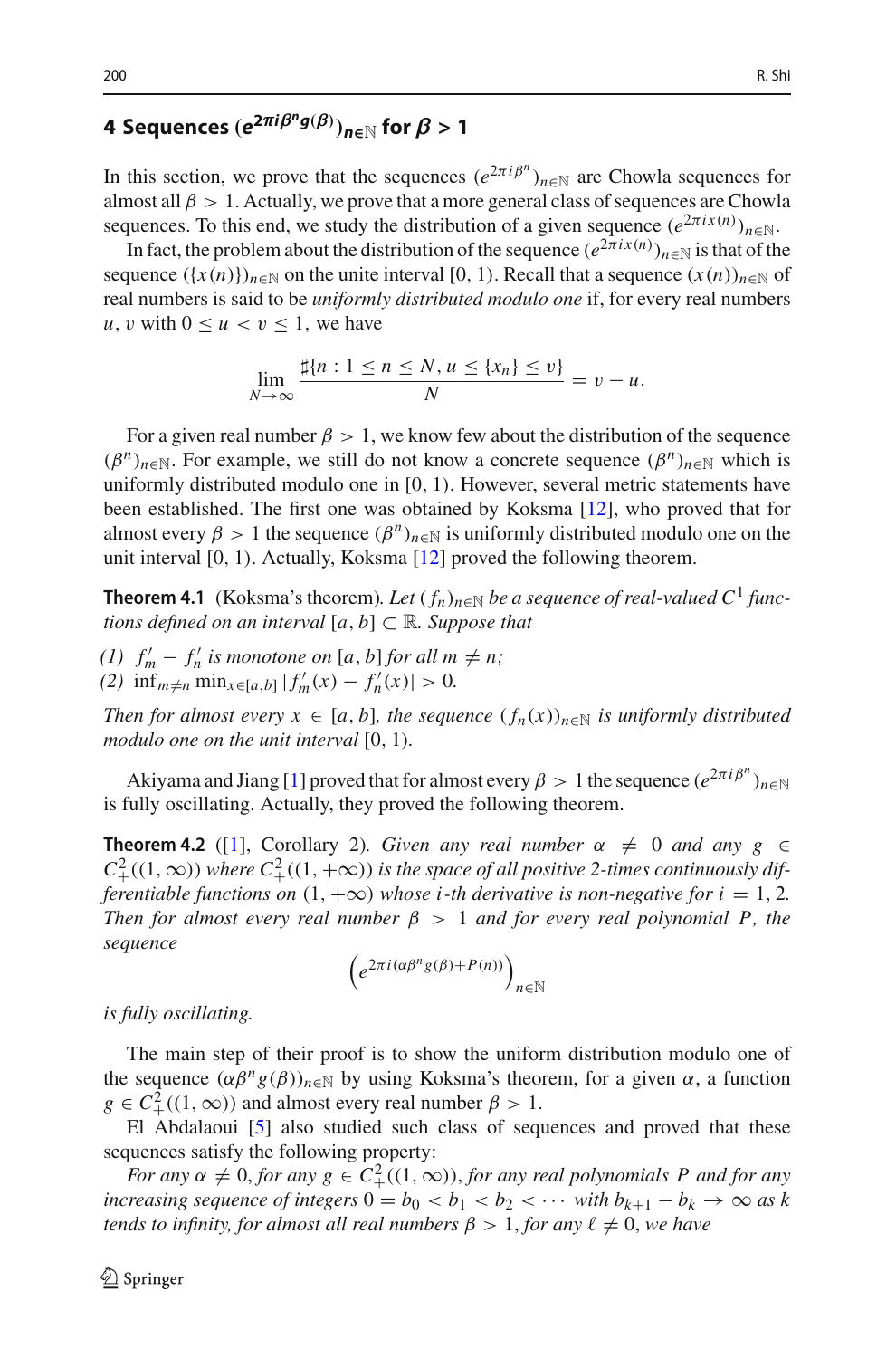$$
\lim_{K \to \infty} \frac{1}{b_K} \sum_{k=0}^{K} \left| \sum_{n=b_k}^{b_{k+1}-1} e^{2\pi i \ell (\alpha \beta^n g(\beta) + P(n))} \right| = 0.
$$
 (4.1)

Now we state our result: for almost every  $\beta > 1$ , the sequence  $(e^{2\pi i \beta^n})_{n \in \mathbb{N}}$  is a Chowla sequence, which improves the above presented results about this sequence. Actually, we prove the following theorem which asserts that a more general class of sequences are Chowla sequences.

<span id="page-8-0"></span>**Theorem 4.3** *Given any*  $g \in C_{count}^2$  *where the space*  $C_{count}^2$  *consists of all*  $C^2$  *functions which have at most countable zeros on* (1, +∞)*. Then for almost all real numbers*  $\beta > 1$ , the sequences

$$
\left(e^{2\pi i \beta^n g(\beta)}\right)_{n \in \mathbb{N}}\tag{4.2}
$$

*are Chowla sequences.*

<span id="page-8-1"></span>The main tool to prove Theorem [4.3](#page-8-0) is the following technical lemma and the auxiliary lemma of Davenport, Erdős and LeVeque [\[3\]](#page-30-4):

**Lemma 4.4** ([\[13](#page-31-8)], Lemma 2.1) *Let f be a C*<sup>2</sup> *real-valued function on the interval*  $[a, b]$ *. Suppose that*  $f'(x)$  *is monotone on*  $[a, b]$  *and there is*  $\lambda > 0$  *such that* 

$$
\min_{x \in [a,b]} |f'(x)| > \lambda
$$

*Then there exists C* > 0 *such that*

$$
\left|\int_a^b e^{2\pi i f(x)} dx\right| < \frac{C}{\lambda}.
$$

<span id="page-8-2"></span>**Lemma 4.5** *Let*  $(X_n)_{n \in \mathbb{N}}$  *be a sequence of bounded random variables. Suppose that the series*

$$
\sum_{N=1}^{\infty} \frac{1}{N} \mathbb{E} \left| \frac{1}{N} \sum_{n=1}^{N} X_n \right|^2 < +\infty.
$$

*Then almost surely*

$$
\lim_{N \to +\infty} \frac{1}{N} \sum_{n=1}^{N} X_n = 0.
$$

<span id="page-8-3"></span>The following lemma not only has its own interest, but also is helpful to Theorem [4.3.](#page-8-0)

**Lemma 4.6** *Let g be a positive*  $C^2$ -function on the compact interval  $J \subset (1, +\infty)$ . *Then for almost every real numbers*  $\beta \in J$ , the sequence  $(\beta^{n}g(\beta))_{n\in\mathbb{N}}$  *is uniformly distributed modulo 1.*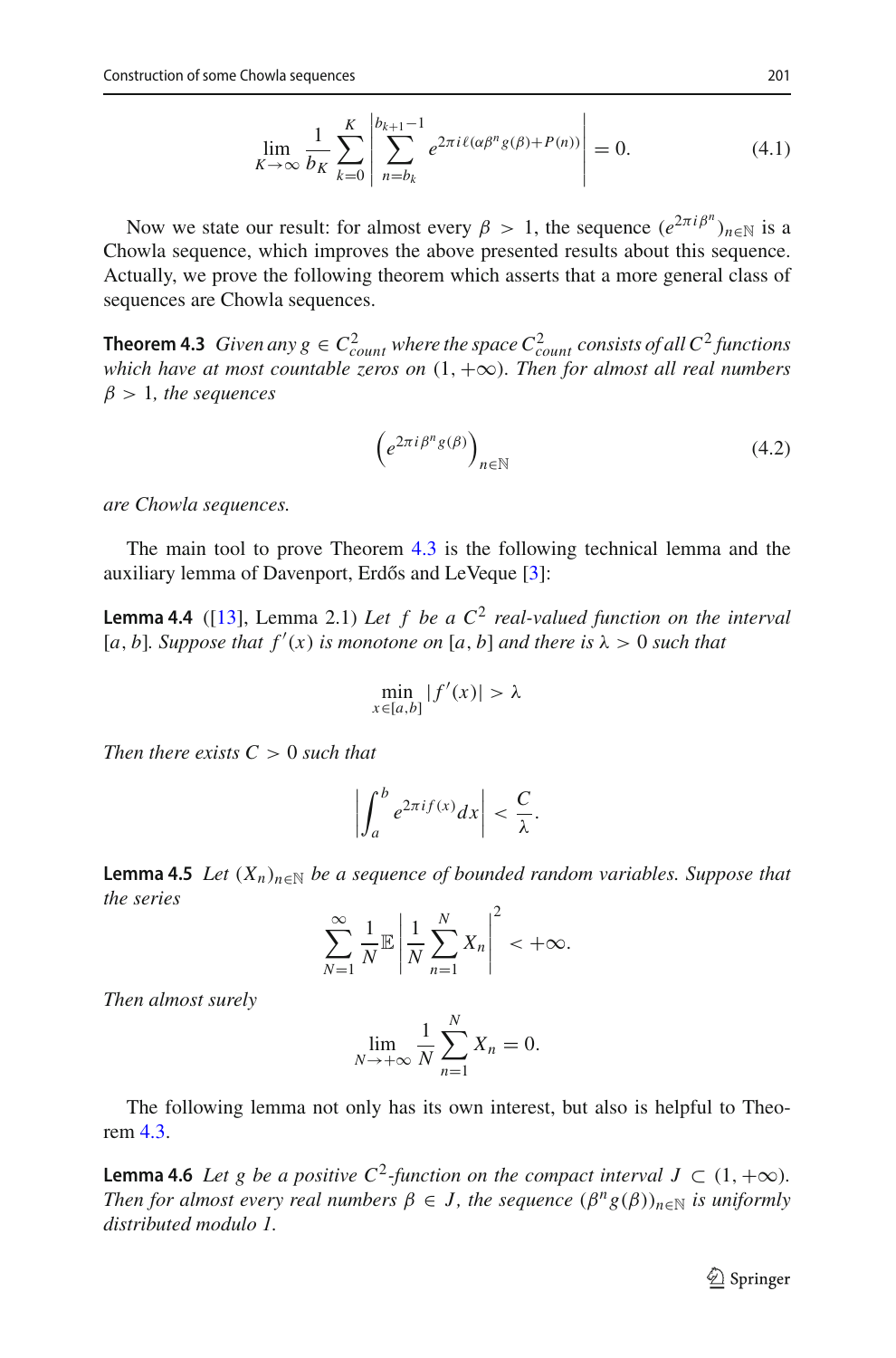*Proof* Denote by  $f_n(x) = x^n g(x)$ . A simple calculation allows us to see that

$$
(f_m(x) - f_n(x))' = \left( (mx^{m-1} - nx^{n-1})g(x) + (x^m - x^n)g'(x) \right), \quad (4.3)
$$

for all  $m, n \in \mathbb{N}$ . For given  $m > n$ , we deduce that for all  $x > 1$ ,

<span id="page-9-0"></span>
$$
\left| \frac{(f_m(x) - f_n(x))'}{x^m g(x)} \right| = \left| \frac{m}{x} - \frac{n}{x^{m-n+1}} + \left( 1 - \frac{1}{x^{m-n}} \right) \frac{g'(x)}{g(x)} \right|
$$
  
\n
$$
\geq \left( \frac{m}{x} - \frac{n}{x^{m-n+1}} - \left( 1 - \frac{1}{x^{m-n}} \right) \left| \frac{g'(x)}{g(x)} \right| \right) \tag{4.4}
$$
  
\n
$$
\geq \left( \frac{m(x-1)}{x^2} - \left| \frac{g'(x)}{g(x)} \right| \right).
$$

Since  $J \subset (1, +\infty)$  is a compact interval, the function *g* (*x*)  $\frac{g'(x)}{g(x)}$ is bounded and the function  $\frac{(x-1)}{x^2}$  has a positive lower bound on *J*. Hence the right-hand side of [\(4.4\)](#page-9-0) tends to  $+\infty$  when *m* tends to  $+\infty$ . It follows that there is  $M_1 > 0$  such that

$$
\epsilon := \inf_{m \neq n \ge M_1} \min_{x \in J} |(f_m(x) - f_n(x))'| > 0.
$$
\n(4.5)

On the other hand, we have

$$
(f'_m(x) - f'_n(x))' = ((m(m-1)x^{m-2} - n(n-1)x^{n-2})g(x)
$$
  
+ 2(mx<sup>m-1</sup> - nx<sup>n-1</sup>)g'(x) + (x<sup>m</sup> - x<sup>n</sup>)g''(x)). (4.6)

Similarly to calculation [\(4.4\)](#page-9-0), we have

<span id="page-9-1"></span>
$$
\left| \frac{\left(f'_m(x) - f'_n(x)\right)'}{x^m g(x)} \right|
$$
\n
$$
\geq \left( \frac{m(m-1)(x-1)}{x^3} - \frac{2m}{x} \left| \frac{g'(x)}{g(x)} \right| - \left| \frac{g''(x)}{g(x)} \right| \right). \tag{4.7}
$$

Since the functions  $\frac{1}{x} \left| \frac{g'(x)}{g(x)} \right|$  and  $\left| \frac{g''(x)}{g(x)} \right|$ positive lower bound on *J*, the right-hand side of [\(4.7\)](#page-9-1) tends to  $+\infty$  when *m* tends to  $\left| \frac{g''(x)}{g(x)} \right|$  are bounded on *J* and the function  $\frac{x-1}{x^3}$  has a  $+\infty$ . It follows that there is  $M_2 > 0$  such that

$$
\inf_{m \neq n \ge M_2} \min_{x \in J} |(f'_m(x) - f'_n(x))'| > 0. \tag{4.8}
$$

This implies that  $f'_m(x) - f'_n(x)$  is monotone on *J* for  $m \neq n \geq M_2$ . From this and [\(4.4\)](#page-9-0), we deduce that

<span id="page-9-2"></span>
$$
|f'_m(x) - f'_n(x)| \ge \epsilon |m - n|, \ \forall \ n \ne m \ge M,\tag{4.9}
$$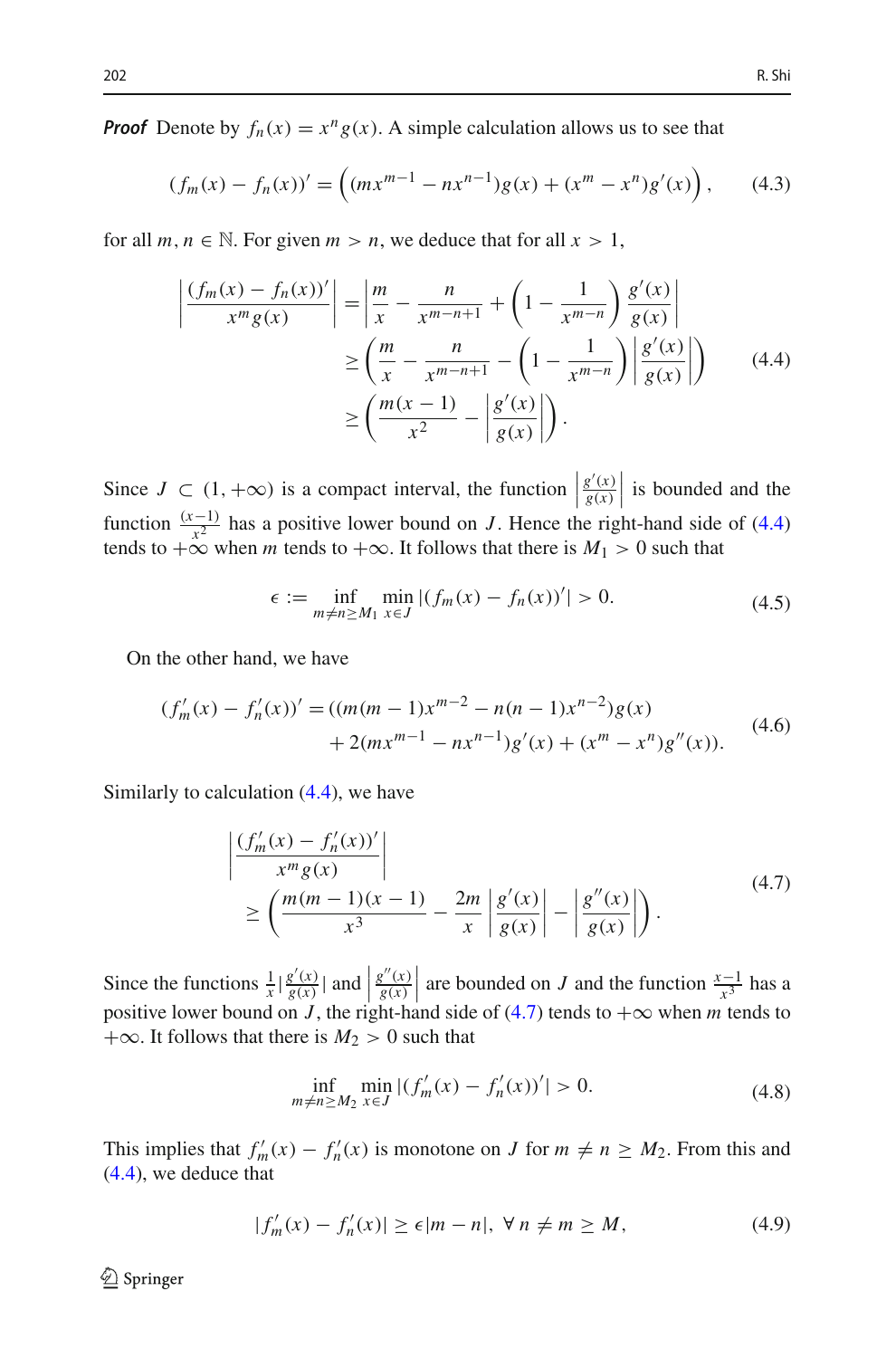where  $M = \max\{M_1, M_2\}$ .

Combining  $(4.4)$ ,  $(4.7)$ ,  $(4.9)$  and Lemma [4.4,](#page-8-1) we obtain that there exists a constant  $C > 0$  such that

<span id="page-10-0"></span>
$$
\left| \int_{J} e^{2\pi i (f_n(x) - f_m(x))} dx \right| \leq \frac{C}{\epsilon |m - n|}, \ \forall \ n \neq m \geq M. \tag{4.10}
$$

Let  $k \in \mathbb{Z} \setminus \{0\}$ . Let  $X_n(\beta) = e^{2\pi i k \beta^{n+M} g(\beta)}$ . It follows from [\(4.10\)](#page-10-0) that for any  $n \neq m$ , we have

$$
\left|\mathbb{E}[X_m\overline{X}_n]\right| = \left|\int_J e^{2\pi i k (f_{n+M}(x) - f_{m+M}(x))} dx\right| \leq \frac{C}{\epsilon |k| |m-n|}. \tag{4.11}
$$

Thus we have

$$
\sum_{N=1}^{\infty} \frac{1}{N} \mathbb{E} \left| \frac{1}{N} \sum_{n=1}^{N} X_n \right|^2 \le \sum_{N=1}^{\infty} \frac{1}{N^3} \left( |J|N + \sum_{1 \le n \ne m \le N} \frac{C}{\epsilon |k| |m - n|} \right)
$$

$$
\le \sum_{N=1}^{\infty} \frac{1}{N^3} \left( |J|N + \frac{2CN \log N}{\epsilon |k|} \right)
$$

$$
= \sum_{N=1}^{\infty} \left( \frac{|J|}{N^2} + \frac{2C \log N}{\epsilon |k| N^2} \right) < +\infty.
$$
 (4.12)

Due to Lemma [4.5,](#page-8-2) we deduce that for almost every  $\beta \in J$ ,

$$
\lim_{N \to +\infty} \frac{1}{N} \sum_{n=1}^{N} e^{2\pi i k \beta^{n+M} g(\beta)} = 0.
$$

Since the integer  $k$  is chosen arbitrarily, we complete the proof by using Wely's criterion.

Now we are in a position to prove Theorem [4.3.](#page-8-0)

*Proof of Theorem [4.3](#page-8-0)* Let  $c_{\beta}(n) = e^{2\pi i \beta^{n} g(\beta)}$ . Fix a choice of  $0 \le a_1 < \cdots < a_r$ ,  $r \ge$  $0, i_s \in \mathbb{Z}$  not all equal to 0. Then we have

<span id="page-10-1"></span>
$$
c_{\beta}^{i_0}(n+a_1) \cdot c_{\beta}^{i_1}(n+a_2) \cdot \cdots \cdot c_{\beta}^{i_r}(n+a_r) = e^{2\pi i \beta^n h(\beta)}, \qquad (4.13)
$$

where  $h(\beta) = g(\beta) \sum_{j=1}^r i_j \beta^{a_j}$ . Since not all  $i_s$  are equal to zero for  $1 \le s \le r$ , we have that  $\sum_{j=1}^{r} i_j x^{a_j}$  is a non-trivial real polynomial. From this, we deduce that the function *h* is also in the space  $C_{count}^2$ . It follows that for any  $\epsilon > 0$  there is a union of disjoint compact intervals  $\sqcup_{i \in I} J_i^{\epsilon} \subset (1, +\infty)$  such that

(1) the index set *I* is at most countable,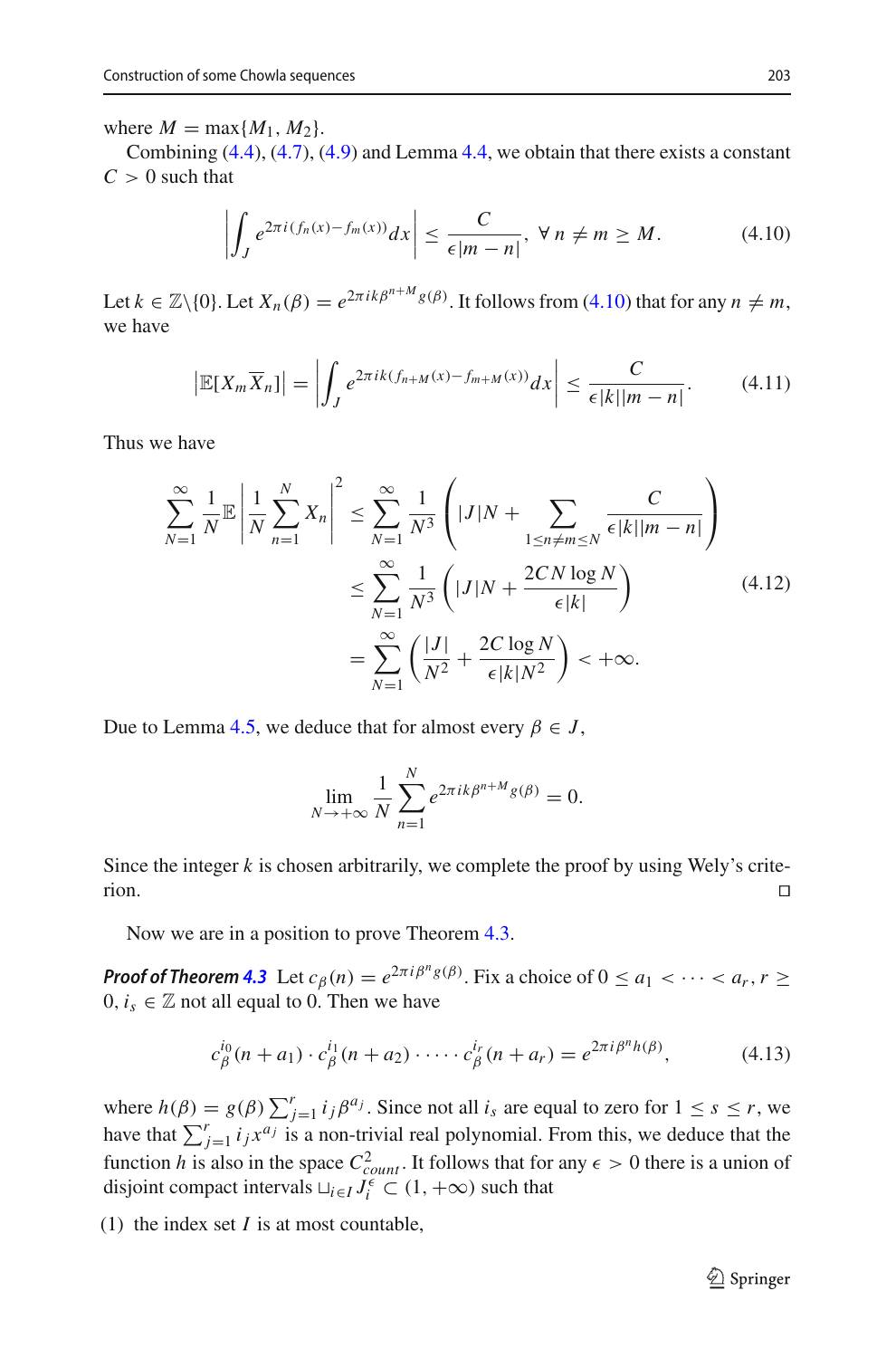- (2) the function *h* does not vanish on  $J_i^{\epsilon}$ ,
- (3) the Lebesgue measure of the set  $(1, +\infty) \setminus \sqcup_{i \in I} J_i^{\epsilon}$  is bounded above by  $\epsilon$ .

By [\(4.13\)](#page-10-1) and Lemma [4.6,](#page-8-3) we have that for every  $i \in I$  and for almost every  $\beta \in J_i^{\epsilon}$ ,

$$
\lim_{N \to +\infty} \frac{1}{N} \sum_{n=1}^{N} c_{\beta}^{i_0}(n+a_1) \cdot c_{\beta}^{i_1}(n+a_2) \cdot \cdots \cdot c_{\beta}^{i_r}(n+a_r) = 0.
$$

By (1), (2), (3) and arbitrary of  $\epsilon$ , we completes the proof.

## **4.1 Further discussion**

Putting  $g \equiv 1$  in Theorem [4.3,](#page-8-0) we obtain that the sequences  $(e^{2\pi i \beta^n})_{n \in \mathbb{N}}$  are Chowla sequences for almost all  $\beta > 1$ . By Proposition [3.5,](#page-6-0) the sequences  $(e^{2\pi i \beta^n})_{n \in \mathbb{N}}$  are orthogonal to all dynamical systems of zero entropy for almost all  $\beta > 1$ , which improves the result in [\[1\]](#page-30-2). Moreover, by Proposition [7.4,](#page-23-0) the sequences  $(e^{2\pi i \beta^n})_{n \in \mathbb{N}}$ are strongly orthogonal on moving orbits to all dynamical systems of zero entropy for almost all  $\beta > 1$ , which improves the result in [\[5\]](#page-30-3). On the other hand, by Corollary [7.14](#page-29-0) in Sect. [7.2,](#page-24-0) these Chowla sequences  $(e^{2\pi i \beta^n})_{n \in \mathbb{N}}$  are not strongly orthogonal on moving orbits to any dynamical systems of positive entropy.

It is clear that a Chowla sequence (or even an oscillating sequence of order 1) is aperiodic.<sup>[3](#page-11-0)</sup> By Theorem 3.1 in [\[4\]](#page-30-5), we obtain that for almost every  $\beta > 1$ , there exists a sequence of dynamical systems  $(X_n, T_n)$  with entropy  $h(T_n) \to \infty$  when  $n \to \infty$ such that the sequence  $(e^{2\pi i \beta^n})_{n \in \mathbb{N}}$  is orthogonal to  $(X_n, T_n)$  for all  $n \in \mathbb{N}$ .

We remark that if  $\beta$  is an algebraic number, then the sequence  $(e^{2\pi i \beta^n g(\beta)})_{n \in \mathbb{N}}$  is not a Chowla sequence. In fact, since  $β$  is an algebraic number, there exist *r* different non-negative integers  $a_1, a_2, \ldots, a_r$  and  $r$  integers  $i_1, i_2, \ldots, i_r$  not all equal to 0 such that

<span id="page-11-1"></span>
$$
i_1\beta^{a_1} + i_2\beta^{a_2} + \dots + i_r\beta^{a_r} = 0.
$$
 (4.14)

Denote by  $z(n) = e^{2\pi i \beta^n}$ . Due to [\(4.14\)](#page-11-1), we obtain

$$
z(n+a_1)^{i_1}z(n+a_2)^{i_2}\cdots z(n+a_2)^{i_2}=e^{2\pi i\beta^ng(\beta)(i_1\beta^{a_1}+i_2\beta^{a_2}+\cdots+i_r\beta^{a_r})}=1.
$$

It follows that

<span id="page-11-2"></span>
$$
\lim_{N \to +\infty} \frac{1}{N} \sum_{n=0}^{N-1} z(n+a_1)^{i_1} z(n+a_2)^{i_2} \dots z(n+a_2)^{i_2} = 1.
$$
 (4.15)

<span id="page-11-0"></span><sup>3</sup> Recall that a sequence *z* is said to be *aperiodic* if for every  $t \ge 1$  and  $l \ge 0$ ,

$$
\lim_{n \to \infty} \frac{1}{n} \sum_{i=0}^{n-1} z(it + l) = 0.
$$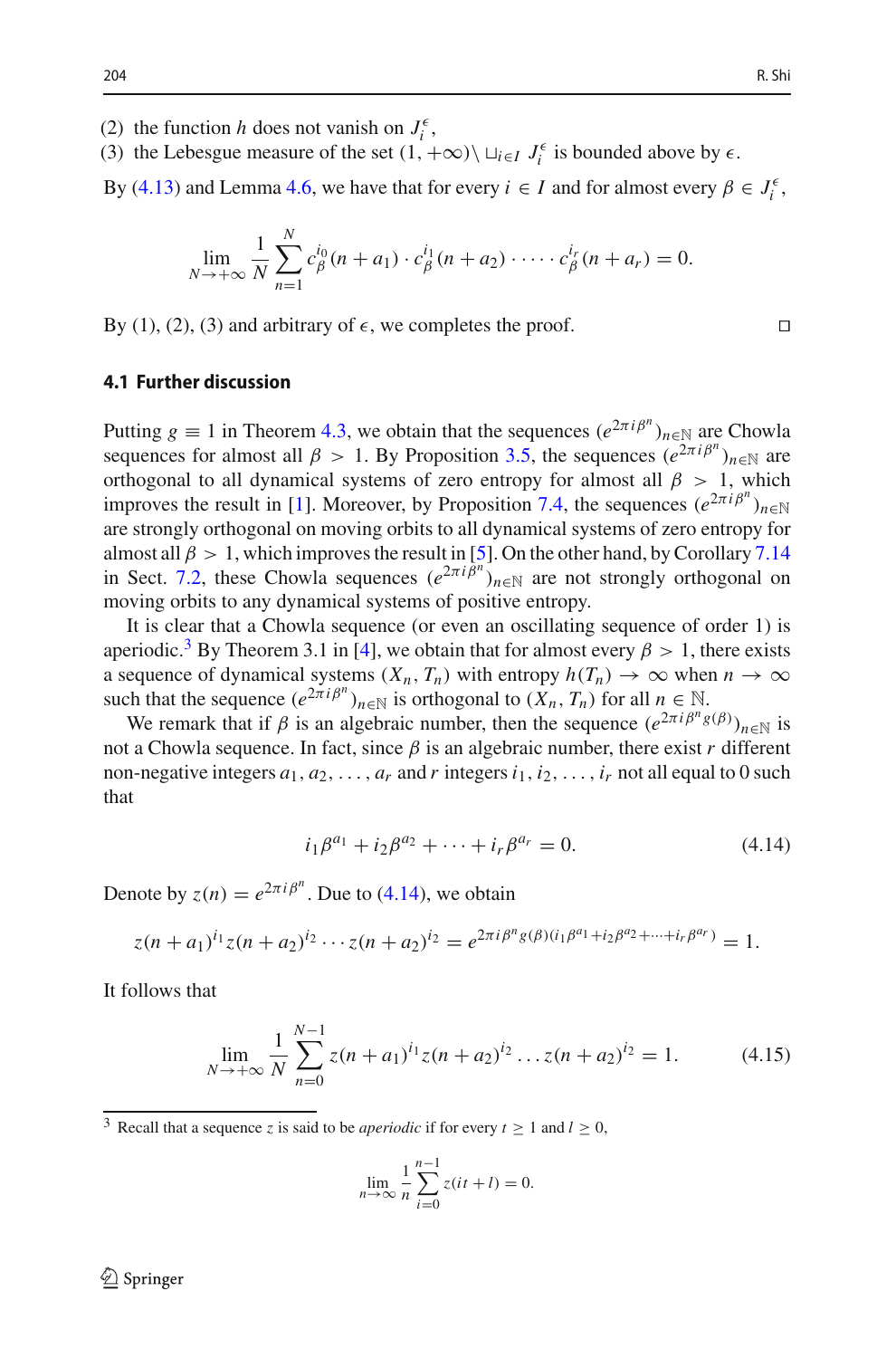But to have the Chowla property, it requires the limit [\(4.15\)](#page-11-2) equal to 0. Therefore, the sequence  $(e^{2\pi i \beta^n g(\beta)})_{n\in\mathbb{N}}$  is not a Chowla sequence for any algebraic number  $\beta$ .

# <span id="page-12-0"></span>**5 The Chowla property for random sequences**

In this section, we study sequences of random variables having the Chowla property almost surely. We give a sufficient and necessary condition for a stationary random sequence to be a Chowla sequence almost surely. We will show that random stationary Chowla sequences of index infinite must be independent. We also construct some random Sarnak sequences which are not random Chowla sequences.

For convenience, we first show a unified definition of Chowla sequences.

#### <span id="page-12-1"></span>**5.1 Chowla sequences**

Now we want to give an unification of Definitions [3.3](#page-5-0) and [3.4.](#page-6-2) To this end, we revisit the functions  $x \mapsto x^n$  for  $n \in \mathbb{Z}$ . For a fixed  $m \in \mathbb{N}_{\geq 2}$ , it is easy to check that

$$
x^{i} = x^{j} \text{ for all } x \in U(m) \cup \{0\} \Longleftrightarrow i \equiv j \mod m.
$$

We define

$$
I(m) := \begin{cases} \{0, 1, \dots, m-1\}, & \text{if } m \in \mathbb{N}_{\geq 2}; \\ \mathbb{Z}, & \text{if } m = \infty, \end{cases}
$$

which identifies the set of functions having the form  $x \mapsto x^n$  for  $n \in \mathbb{Z}$ . This leads us to combine Definition [3.3](#page-5-0) and Definition [3.4](#page-6-2) together.

**Definition 5.1** Suppose that a sequence  $z \in (S^1 \cup \{0\})^{\mathbb{N}}$  has index  $m \in \mathbb{N}_{\geq 2} \cup \{\infty\}.$ We say that the sequence  $z$  has the **Chowla property** if

$$
\lim_{N \to \infty} \frac{1}{N} \sum_{n=0}^{N-1} z^{i_0} (n + a_1) \cdot z^{i_1} (n + a_2) \cdot \dots \cdot z^{i_r} (n + a_r) = 0,
$$
 (5.1)

for each choice of  $0 \le a_1 < \cdots < a_r, r \ge 0, i_s \in I(m)$  not all equal to 0.

#### **5.2 The Chowla property for stationary random sequences**

<span id="page-12-3"></span>Here, we study sequences of stationary random variables.

**Proposition 5.2** *Let*  $\mathcal{Z} = (Z_n)_{n \in \mathbb{N}}$  *be a sequence of stationary random variables taking values in*  $S^1 \cup \{0\}$ *. Suppose that the random sequence*  $\mathcal Z$  *has index*  $m \in \mathbb N_{\geq 2} \cup$ {∞} *almost surely. Then almost surely the random sequence Z is a Chowla sequence if and only if*

<span id="page-12-2"></span>
$$
\mathbb{E}[Z_{a_1}^{i_1} \cdot Z_{a_2}^{i_2} \cdot \dots \cdot Z_{a_r}^{i_r}] = 0,
$$
\n(5.2)

 $\mathcal{D}$  Springer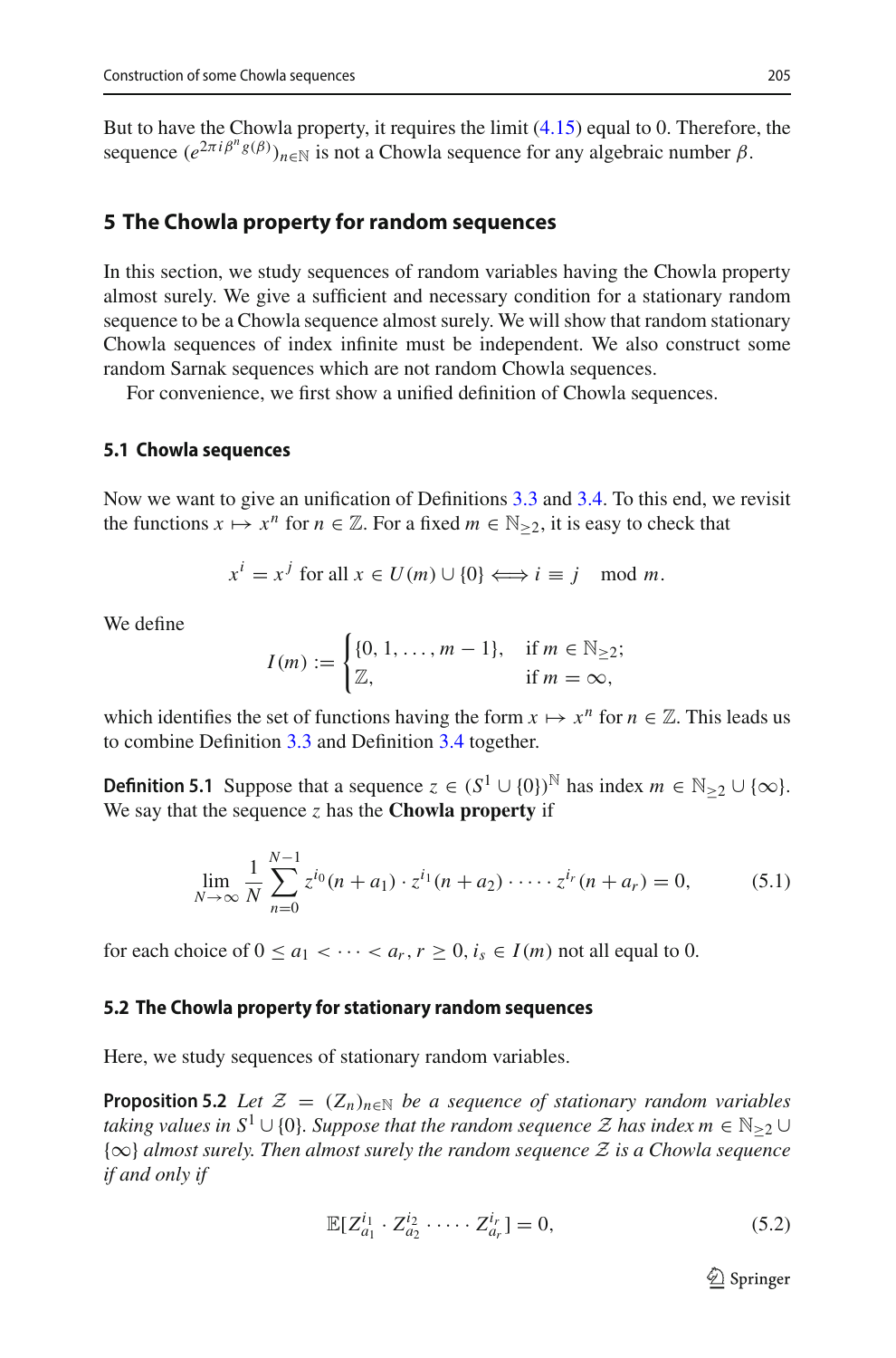*for each choice of*  $1 \le a_1 < \cdots < a_r$ ,  $r \ge 0$ ,  $i_s \in I(m)$  *not all equal to 0.* 

**Proof** "  $\Rightarrow$ " Since the random sequence  $Z$  is stationary, it can be viewed as a sequence  $(f(T^n))_{n\in\mathbb{N}}$  for some *C*-measurable complex function f and *C*-measurable transformation  $T: X \to X$  where *X* is a compact metric space and *C* is a  $\sigma$ -algebra on *X*. By Birkhoff's ergodic theorem, for any  $1 \le a_1 < \cdots < a_r, r \ge 0, i_s \in I(m)$  not all equal to 0, almost surely we have

$$
\mathbb{E}[Z_{a_1}^{i_1} \cdot Z_{a_2}^{i_2} \cdot \dots \cdot Z_{a_r}^{i_r} | \mathcal{I}]
$$
  
= 
$$
\lim_{N \to \infty} \frac{1}{N} \sum_{n \leq N} Z_{n+a_1}^{i_1} \cdot Z_{n+a_2}^{i_2} \cdot \dots \cdot Z_{n+a_r}^{i_r} = 0,
$$

where  $\mathbb{E}[f|\mathcal{I}]$  is the expectation of f conditional on the  $\sigma$ -algebra  $\mathcal I$  consisting of invariant sets of *T* . Thus we conclude that

$$
\mathbb{E}[Z_{a_1}^{i_1} \cdot Z_{a_2}^{i_2} \cdot \cdots \cdot Z_{a_r}^{i_r}] = \mathbb{E}[\mathbb{E}[Z_{a_1}^{i_1} \cdot Z_{a_2}^{i_2} \cdot \cdots \cdot Z_{a_r}^{i_r} | \mathcal{I}]]=0,
$$

for any  $1 \le a_1 < \cdots < a_r, r \ge 0, i_s \in I(m)$  not all equal to 0.

" $\Leftarrow$ " Fix a choice of  $1 \le a_1 < \cdots < a_r$ ,  $r \ge 0$ ,  $i_s \in I(m)$  not all equal to 0. Let  $s = \min\{1 \le j \le r : i_j \ne 0\}$ . Define the random variables

$$
Y_n := Z_{a_1+n}^{i_1} \cdot Z_{a_2+n}^{i_2} \cdot \dots \cdot Z_{a_r+n}^{i_r}, \text{ for all } n \in \mathbb{N}.
$$

Then for  $k > 1$  and  $n \ge 1$ , the product  $Y_n \cdot Y_{n+k}$  has the form

<span id="page-13-1"></span>
$$
Z_{a_1+n}^{i'_1} \cdot Z_{a_2+n}^{i'_2} \cdot \dots \cdot Z_{a_r+n+k}^{i'_{r+k-1}}
$$
 (5.3)

where  $i'_{j}$  ∈ *I*(*m*) and  $i'_{j} = i_{j} + i_{j-k+1}$ (mod *m*)<sup>[4](#page-13-0)</sup> for  $1 \le j \le r + k - 1$  with  $i_{l} := 0$ for  $l \leq 0$  or  $l \geq r + 1$ . It is not hard to see that  $i'_{s} \neq 0$ . It follows that the expectation of  $(5.3)$  vanishes by hypothesis  $(5.2)$ , that is,

$$
\mathbb{E}[Y_n Y_{n+k}] = 0, \text{ for all } n, k \ge 1.
$$

This means that the random sequence  $(Y_n)_{n \in \mathbb{N}}$  is orthogonal<sup>5</sup>. Therefore almost surely we have

$$
\lim_{N \to \infty} \frac{1}{N} \sum_{n=0}^{N-1} Y_n = 0,
$$

i.e.

$$
\lim_{N \to \infty} \frac{1}{N} \sum_{n \leq N} Z_{n+a_1}^{i_1} \cdot Z_{n+a_2}^{i_2} \cdot \dots \cdot Z_{n+a_r}^{i_r} = 0.
$$

<span id="page-13-0"></span><sup>4</sup> In particular, if  $m = \infty$ , then  $i'_j = i_j + i_{j-k+1}$  for  $1 \le j \le r + k - 1$ .

<span id="page-13-2"></span><sup>5</sup> Recall that a random sequence  $(Y_n)_{n \in \mathbb{N}}$  is *orthogonal*, if  $\mathbb{E}[Y_n Y_m] = 0$  for all  $n \neq m$ .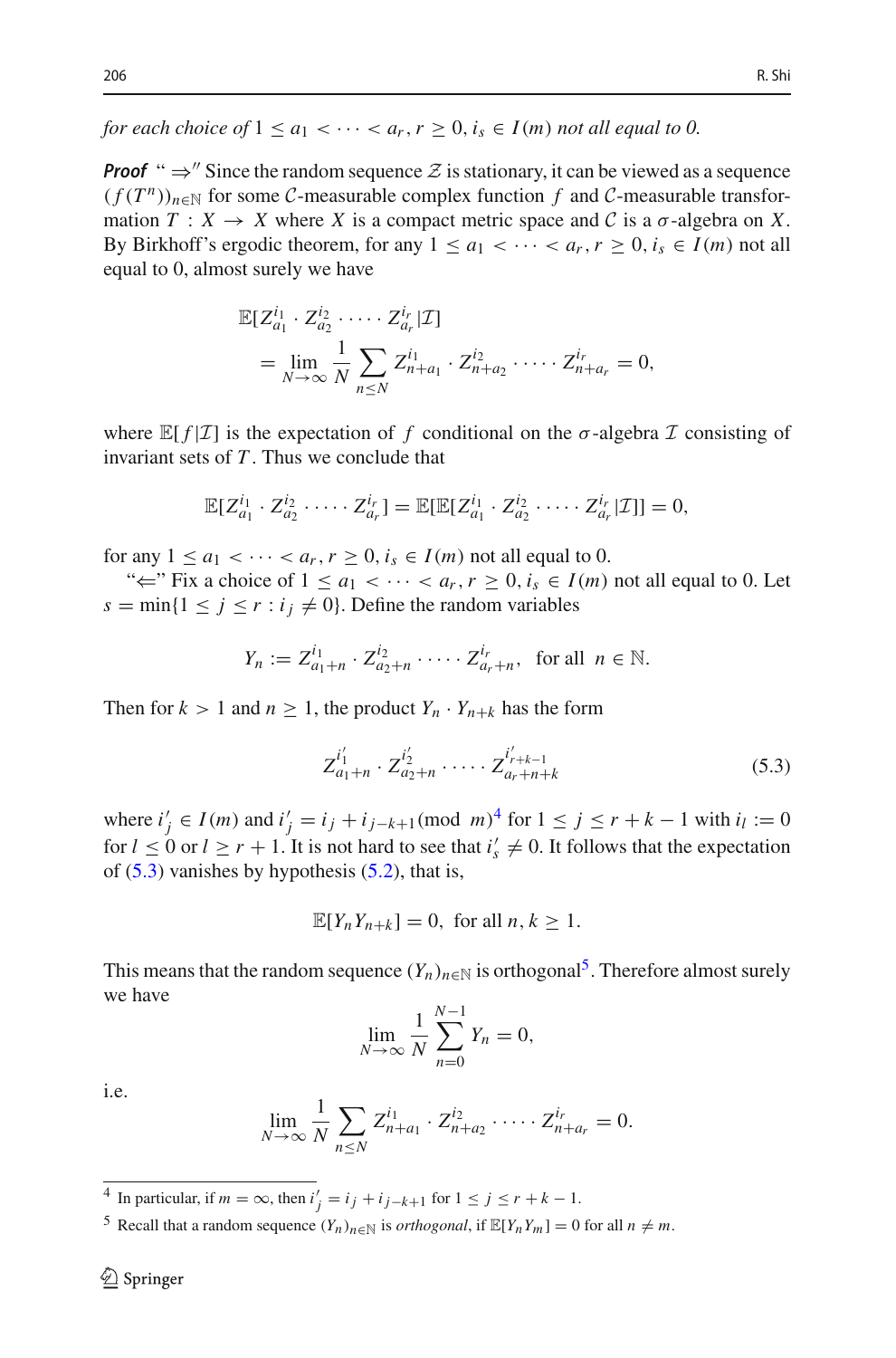Since there are only countably many choices of  $1 \le a_1 < \cdots < a_r, r \ge 0, i_s \in I(m)$ not all equal to 0, we deduce that almost surely

$$
\lim_{N \to \infty} \frac{1}{N} \sum_{n \leq N} Z_{n+a_1}^{i_1} \cdot Z_{n+a_2}^{i_2} \cdot \dots \cdot Z_{n+a_r}^{i_r} = 0,
$$

for all choices of  $1 \le a_1 < \cdots < a_r, r \ge 0, i_s \in I(m)$  not all equal to 0.

We remark that if we drop the assumption that the random sequence  $(Z_n)_{n \in \mathbb{N}}$  is stationary, then the proof of the sufficiency in Proposition [5.2](#page-12-3) is still valid.

If additionally we suppose the random variables are independent and identically distributed, then we have the following equivalent condition of the Chowla property for random sequences.

**Corollary 5.3** *Suppose that*  $\mathcal{Z} = (Z_n)_{n \in \mathbb{N}}$  *is a sequence of independent and identically distributed random variables taking values in*  $S^1 \cup \{0\}$ *. Let m* ∈ N<sub>>2</sub> ∪  $\{0\}$ *. Suppose that Z has index m almost surely. Then Z is a Chowla sequence almost surely if and only if*  $\mathbb{E}[Z_1^i] = 0$  *for all i*  $\in I(m) \setminus \{0\}.$ 

*Proof* Since  $Z$  is independent and identically distributed, we observe that the equivalent condition [\(5.2\)](#page-12-2) of the Chowla property in Proposition [5.2](#page-12-3) becomes

$$
\mathbb{E}[Z_{a_1}^{i_1}] \cdot \mathbb{E}[Z_{a_2}^{i_2}] \cdot \cdots \cdot \mathbb{E}[Z_{a_r}^{i_r}] = 0,
$$

for each choice of  $1 \le a_1 < \cdots < a_r, r \ge 0, i_s \in I(m)$  not all equal to 0. This is equivalent to say that  $\mathbb{E}[Z_i^i] = 0$  for all  $i \in I(m) \setminus \{0\}$ . equivalent to say that  $\mathbb{E}[Z_1^i] = 0$  for all  $i \in I(m) \setminus \{0\}.$ 

We show an example of sequences of independent and identically distributed random variables having the Chowla property almost surely.

*Example 5.4* For any  $m \in \mathbb{N}_{\geq 2} \cup \{\infty\}$ , let  $((U(m) \cup \{0\})^{\mathbb{N}}, S, \mu_m^{\otimes \mathbb{N}})$  be a measurable dynamical system. Recall that  $F : (U(m) \cup \{0\})^{\mathbb{N}} \to (U(m) \cup \{0\})$  is the projection on the first coordinate. Let  $Z_n := F \circ S^n$ . Then  $(Z_n)_{n \in \mathbb{N}}$  is a sequence of independent and identically distributed random variables, which has index *m* almost surely. It is easy to check that  $\mathbb{E}[Z_1^i] = 0$  for all  $i \in I(m) \setminus \{0\}$  by Lemma [7.8.](#page-25-0) Therefore, almost surely the sequence  $(Z_n)_{n \in \mathbb{N}}$  is a Chowla sequence.

A natural question is raised whether there are sequences of dependent random variables having the Chowla property almost surely. We will prove later (in Sect. [6\)](#page-18-0) that such sequences exist. For this propose, we prove additionally the following lemma.

<span id="page-14-1"></span>**Lemma 5.5** *Let*  $X_1, X_2, \ldots, X_k$  *be bounded random variables. The random variables*  $X_1, \ldots, X_k$  *are independent if and only if* 

<span id="page-14-0"></span>
$$
\mathbb{E}[X_1^{n_1} X_2^{n_2} \dots X_k^{n_k}] = \mathbb{E}[X_1^{n_1}] \mathbb{E}[X_2^{n_2}] \dots \mathbb{E}[X_k^{n_k}]
$$
\n(5.4)

*for all positive integers*  $n_1, \ldots, n_k$ .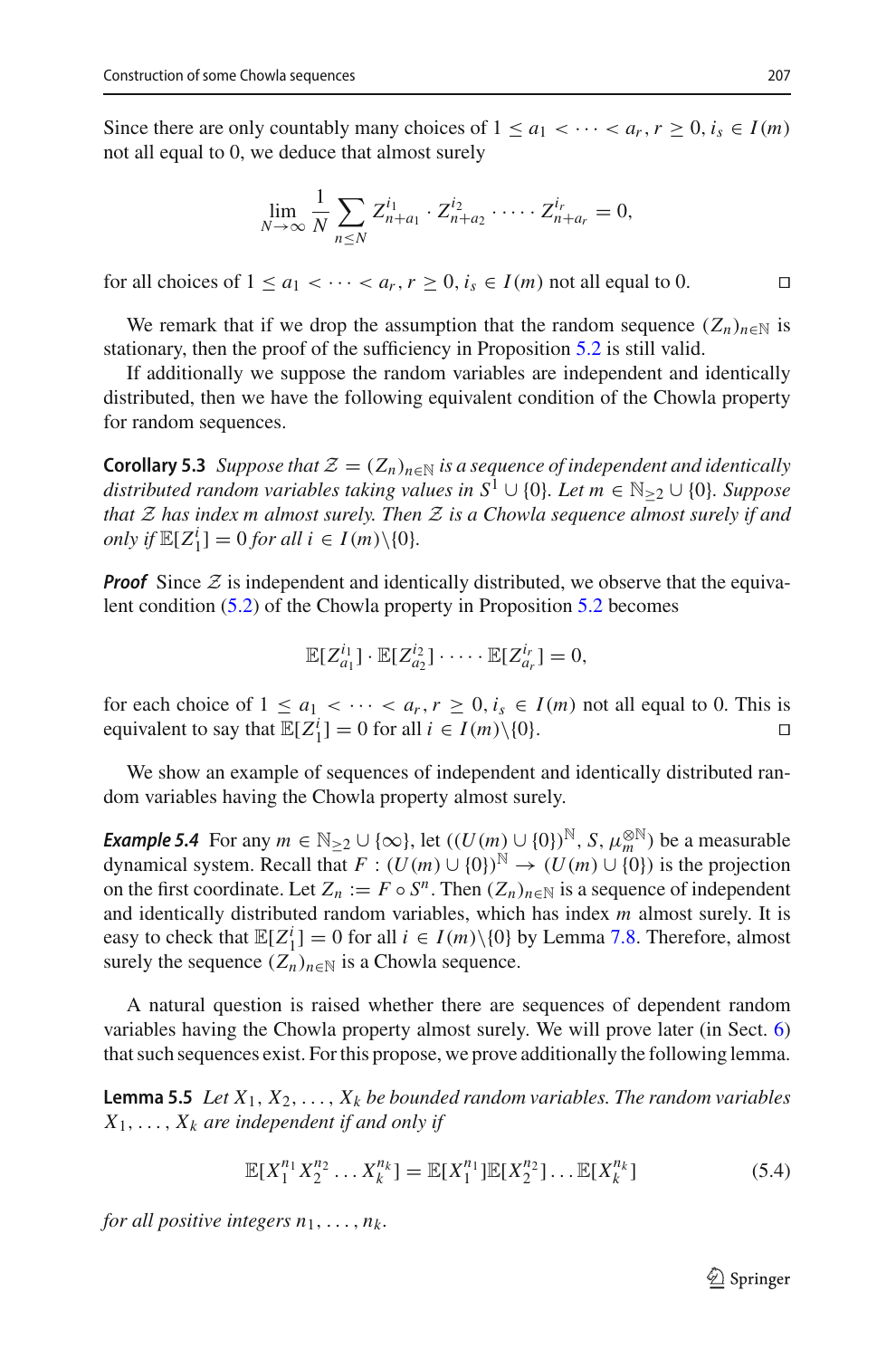*Proof* The necessity being trivial, we just prove the sufficiency. A simple computation allows us to see that if

$$
\mathbb{E}[f_{1,i}(X_1)f_{2,i}(X_2)\dots f_{k,i}(X_k)]=\mathbb{E}[f_{1,i}(X_1)]\mathbb{E}[f_{2,i}(X_2)]\dots\mathbb{E}[f_{k,i}(X_k)]
$$

holds for functions  $f_{i,i}$  for all  $1 \leq j \leq k$  and for all  $1 \leq i \leq l$ , then

<span id="page-15-0"></span>
$$
\mathbb{E}\left[\sum_{i=1}^{l} f_{1,i}(X_1) \sum_{i=1}^{l} f_{2,i}(X_2) \cdots \sum_{i=1}^{l} f_{k,i}(X_k)\right] \n= \mathbb{E}\left[\sum_{i=1}^{l} f_{1,i}(X_1)\right] \mathbb{E}\left[\sum_{i=1}^{l} f_{2,i}(X_2)\right] \cdots \mathbb{E}\left[\sum_{i=1}^{l} f_{k,i}(X_k)\right].
$$
\n(5.5)

Combining  $(5.4)$  and  $(5.5)$ , we have

<span id="page-15-1"></span> $\mathbb{E}[P_1(X_1)...P_k(X_k)] = \mathbb{E}[P_1(X_1)]\mathbb{E}... \mathbb{E}[P_k(X_k)],$  (5.6)

for all complex polynomials  $P_1, \ldots, P_k$ . It is well known that the random variables  $X_1, \ldots, X_k$  are independent if and only if for any continuous functions  $f_1, f_2, \ldots, f_k$ 

<span id="page-15-2"></span>
$$
\mathbb{E}[f_1(X_1)\dots f_k(X_k)] = \mathbb{E}[f_1(X_1)]\dots \mathbb{E}[f_k(X_k)].
$$
\n(5.7)

It is noticed that if additionally the random variable  $X_1, \ldots, X_k$  are bounded, then "continuous functions" can be replaced by "bounded continuous functions" in the above statement. It is classical that any continuous bounded function is approximated by polynomials under uniform norm. Due to [\(5.6\)](#page-15-1) and the approximation by polyno-mials, we see that [\(5.7\)](#page-15-2) holds for any bounded continuous functions  $f_1, f_2, \ldots, f_k$ , which implies that the random variables  $X_1, \ldots, X_k$  are independent.

<span id="page-15-3"></span>Now we show a sufficient and necessary condition for a sequence of stationary random variables having the Chowla property almost surely to be independent.

**Corollary 5.6** *Let*  $(X_n)_{n\in\mathbb{N}}$  *be a sequence of stationary random variables taking values in*  $S^1$  ∪ {0}*. Let*  $m \in \mathbb{N}_{\geq 2}$  ∪ {0}*. Suppose that almost surely the sequence*  $(X_n)_{n \in \mathbb{N}}$  *has the index m and has the Chowla property. Then*

*(1) if m is finite, then the sequence*  $(X_n)_{n\in\mathbb{N}}$  *is independent if and only if* 

$$
\mathbb{E}[|X_{a_1}X_{a_2}\cdots X_{a_r}|] = \mathbb{E}[|X_{a_1}|\mathbb{E}[|X_{a_2}|]\cdots \mathbb{E}[|X_{a_r}|]
$$

*for each choice of*  $1 \le a_1 < \cdots < a_r, r \ge 0$ ; *(2) if m is infinite, then the sequence*  $(X_n)_{n\in\mathbb{N}}$  *is always independent.* 

*Proof* We first consider the case when the index *m* is finite. Since the sequence  $(X_n)_{n\in\mathbb{N}}$ has the Chowla property almost surely, by Proposition [5.2,](#page-12-3) we obtain that for each choice of  $1 \le a_1 < \cdots < a_r, r \ge 0, i_s \in \mathbb{N} \setminus \{0\}$  not all equal to the multiples of *m*,

$$
\mathbb{E}[Z_{a_1}^{i_1} Z_{a_2}^{i_2} \cdots Z_{a_r}^{i_r}] = 0,
$$
\n(5.8)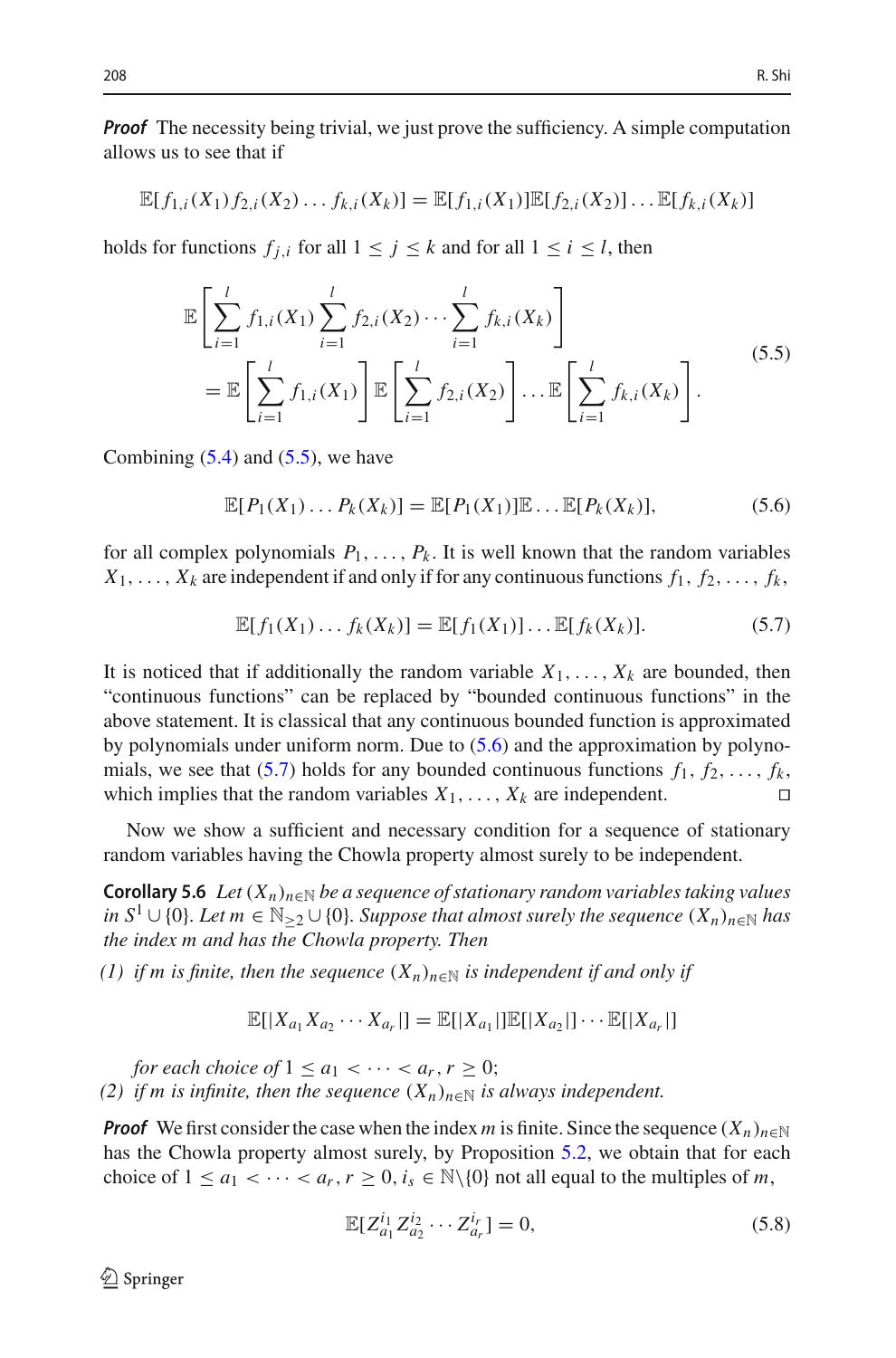and at least one of  $\mathbb{E}[Z_{a_1}^{i_1}], \mathbb{E}[Z_{a_2}^{i_2}], \cdots, \mathbb{E}[Z_{a_r}^{i_r}]$  equal to zero. It follows that

<span id="page-16-0"></span>
$$
\mathbb{E}[Z_{a_1}^{i_1}] \cdot \mathbb{E}[Z_{a_2}^{i_2}] \cdot \dots \cdot \mathbb{E}[Z_{a_r}^{i_r}] = 0 = \mathbb{E}[Z_{a_1}^{i_1} Z_{a_2}^{i_2} \cdots Z_{a_r}^{i_r}],
$$
(5.9)

for each choice of  $1 \le a_1 < \cdots < a_r$ ,  $r \ge 0$ ,  $i_s \in \mathbb{N} \setminus \{0\}$  not all equal to the multiples of *m*. Due to Lemma [5.5](#page-14-1) and Eq. [\(5.9\)](#page-16-0), the sequence  $(X_n)_{n \in \mathbb{N}}$  is independent if and only if

$$
\mathbb{E}[Z_{a_1}^{k_1m}] \cdot \mathbb{E}[Z_{a_2}^{k_2m}] \cdot \dots \cdot \mathbb{E}[Z_{a_r}^{k_rm}] = \mathbb{E}[Z_{a_1}^{k_1m}]\mathbb{E}[Z_{a_2}^{k_2m}] \cdot \dots \mathbb{E}[Z_{a_r}^{k_rm}], \quad (5.10)
$$

for each choice of  $1 \le a_1 < \cdots < a_r, r \ge 0, k_s \in \mathbb{N}\setminus\{0\}$ . It is not hard to see that  $X_n^{km} = |X_n|$  for every  $n \in \mathbb{N}$  and for every positive integer *k*. It follows that the sequence  $(X_n)_{n \in \mathbb{N}}$  is independent if and only if

$$
\mathbb{E}[|X_{a_1}X_{a_2}\cdots X_{a_r}|] = \mathbb{E}[|X_{a_1}|\mathbb{E}[|X_{a_2}|]\cdots \mathbb{E}[|X_{a_r}|],
$$

for each choice of  $1 \le a_1 < \cdots < a_r, r \ge 0$ . This completes the proof of (1).

Now we consider the case when the index *m* is infinite. Repeating the same reasoning with  $(5.9)$ , we obtain

<span id="page-16-1"></span>
$$
\mathbb{E}[Z_{a_1}^{i_1}] \cdot \mathbb{E}[Z_{a_2}^{i_2}] \cdot \dots \cdot \mathbb{E}[Z_{a_r}^{i_r}] = \mathbb{E}[Z_{a_1}^{i_1} Z_{a_2}^{i_2} \cdots Z_{a_r}^{i_r}] = 0,
$$
 (5.11)

for each choice of  $1 \le a_1 < \cdots < a_r, r \ge 0, i_s \in \mathbb{N} \setminus \{0\}$ . According to Lemma [5.5](#page-14-1) and equation [\(5.11\)](#page-16-1), the sequence  $(X_n)_{n \in \mathbb{N}}$  is independent. □

#### **5.3 The Chowla property for independent random sequences**

Now we study the Chowla property for independent random sequences. A sequence taking values in∪*m*∈N≥<sup>2</sup>*U*(*m*), having index∞and having the Chowla property almost surely is also constructed in this subsection.

As it has already been noticed just after Proposition [5.2,](#page-12-3) the proof of the sufficiency in Proposition [5.2](#page-12-3) is still valid without the assumption of stationarity. If additionally assuming that the random sequence is independent, we obtain the following proposition which is a direct consequence of the sufficiency in Proposition [5.2.](#page-12-3)

<span id="page-16-2"></span>**Proposition 5.7** *Let*  $(X_n)_{n \in \mathbb{N}}$  *be a sequence of independent random variables which take values in*  $S^1$  ∪ {0}*. Let*  $m \in \mathbb{N}_{\geq 2}$  ∪ {∞}*. Suppose that almost surely the sequence*  $(X_n)_{n \in \mathbb{N}}$  *has index m. Suppose that for any*  $k \in I(m) \setminus \{0\}$ *, there exists*  $N > 0$  *such that for any n* > *N*, the expectation  $\mathbb{E}[X_n^k] = 0$ . Then almost surely the sequence  $(X_n)_{n \in \mathbb{N}}$  *is a Chowla sequence.* 

We remark that if the index *m* is finite, then the value *N* in the sufficient condition in Proposition [5.7](#page-16-2) is uniform for all  $k \in I(m) \setminus \{0\}.$ 

We show the existence of sequences taking values in  $\bigcup_{m \in \mathbb{N} > 2} U(m)$ , having index  $\infty$  and having the Chowla property almost surely in the following example.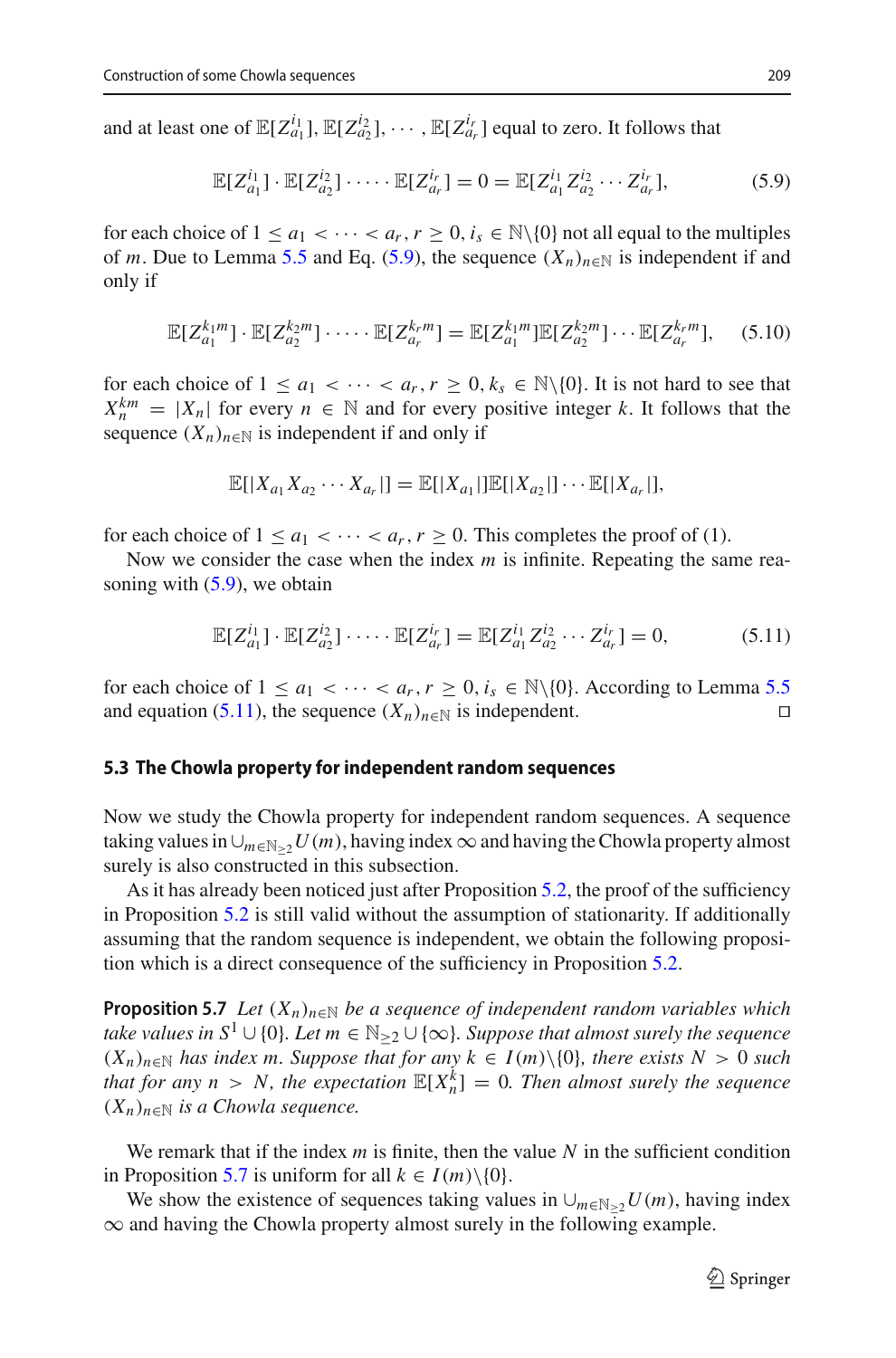*Example 5.8* Let  $(Z_n)_{n>2}$  be a sequence of independent random variables on  $(S^1 \cup$  $\{0\}^{\mathbb{N}}$  such that  $Z_n$  has distribution  $\mu_n$  for  $n \geq 2$ . It follows easily that almost surely the index of  $(Z_n)_{n>2}$  is infinite. It is not difficult to see that

$$
\mathbb{E}[Z_n^k] = 0, \text{ for all } n \ge 2 \text{ and for all } k \in I(n) \setminus \{0\}.
$$

Thus the sequence  $(Z_n)_{n>2}$  satisfies the condition in Proposition [5.7.](#page-16-2) Therefore, almost surely the sequence  $(Z_n)_{n\geq 2}$  is a Chowla sequence.

#### **5.4 The Sarnak property does not imply the Chowla property**

In this subsection, for every  $m \in \mathbb{N}_{\geq 2} \cup \{0\}$ , we prove that the Sarnak property does not imply the Chowla property for sequences of index *m*. We first prove a sufficient condition for sequences to be Sarnak sequences.

<span id="page-17-2"></span>**Lemma 5.9** *Let*  $(X, T, \mu)$  *be a Kolmogorov system. Let*  $f : X \to \mathbb{C}$  *be a measurable function. Suppose that*  $\mathbb{E}[f] = 0$ *. Then for every generic point x of*  $\mu$ *, the sequence*  $(f \circ T^n(x))_{n \in \mathbb{N}}$  *is a Sarnak sequence.* 

*Proof* Let  $(Y, U)$  be an arbitrary topological dynamical system. Let  $y \in Y$  be a completely deterministic point. Let *x* be a generic point for  $\mu$ . Let  $\rho$  be a quasigeneric measure for  $(y, x)$  along  $(N_k)_{k \in \mathbb{N}}$  in the product system  $(Y \times X, U \times T)$ . It follows that for any  $g \in C(Y)$ ,

<span id="page-17-0"></span>
$$
\lim_{k \to +\infty} \sum_{n=0}^{N_k - 1} g \circ U^n(y) \cdot f \circ T^n(x) = \mathbb{E}^{\rho}[g \otimes f]. \tag{5.12}
$$

Since the system  $(Y, U, \rho_Y)$  is of zero entropy and  $(X, T, \mu)$  is a Kolmogorov system,  $(X, T, \mu)$  and  $(Y, U, \rho|Y)$  are independent. It follows that for any  $g \in C(Y)$ ,

<span id="page-17-1"></span>
$$
\mathbb{E}^{\rho}[g \otimes f] = \mathbb{E}^{\rho|Y}[g] \cdot \mathbb{E}^{\mu}[f] = 0. \tag{5.13}
$$

Combining [\(5.12\)](#page-17-0) and [\(5.13\)](#page-17-1), we deduce that for any  $g \in C(Y)$ ,

$$
\lim_{k \to +\infty} \sum_{n=0}^{N_k - 1} g \circ U^n(y) \cdot f \circ T^n(x) = 0.
$$

This completes the proof.

<span id="page-17-3"></span>Comparing the condition in Lemma [5.9](#page-17-2) and the necessary and sufficient condition for sequences of stationary random variables to be Chowla sequences almost surely in Proposition [5.2,](#page-12-3) we obtain the existence of the sequences which have the Sarnak property but not the Chowla property. We illustrate this in the following examples. The idea of Example [5.10](#page-17-3) is essentially from Example 5.1 in [\[6](#page-30-1)]. Our novel contribution is the construction of Example [5.11](#page-18-1) of sequences of index  $\infty$ .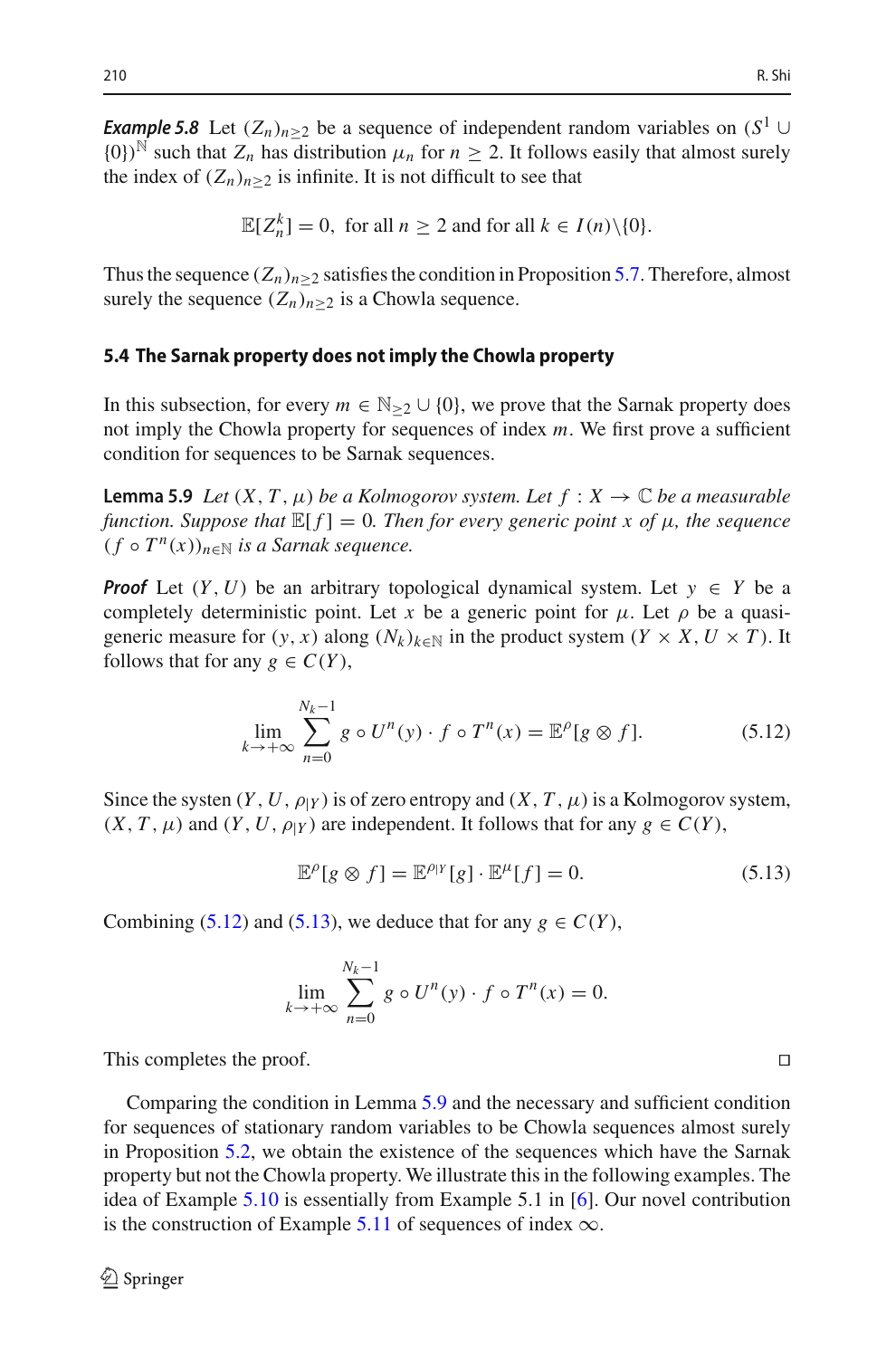*Example 5.10* Recall that a Bernoulli system is always a Kolmogorov system. Let  $( {0, 1, 2}^{\mathbb{N}}, S, B_3)$  be a Bernoulli system where  $B_3$  denotes the uniform-Bernoulli measure. Let  $g : \{0, 1, 2\}^2 \rightarrow \{-1, 0, 1\}$  be a function defined by

 $g(0, 1) = 1$ ,  $g(1, 2) = -1$  and  $g(a, b) = 0$  otherwise.

Define *G* : {0, 1, 2}<sup>N</sup> → {−1, 0, 1} by  $(x(n))_{n \in \mathbb{N}}$  →  $g(x(0), x(1))$ . Let  $Z_n := G \circ S^n$ . It is easy to check that

$$
\mathbb{E}[Z_1] = 0 \quad \text{but} \quad \mathbb{E}[Z_1 Z_2] = -1.
$$

It follows from Lemma [5.9](#page-17-2) that almost surely  $(Z_n)_{n \in \mathbb{N}}$  is a Sarnak sequence. On the other hand, by Proposition [5.2,](#page-12-3) almost surely the sequence  $(Z_n)_{n \in \mathbb{N}}$  is not a Chowla sequence.

<span id="page-18-1"></span>*Example 5.11* Define  $h : [0, 1) \to [0, 1)$  by

$$
h(t) = \begin{cases} \frac{3}{2}t & \text{if } 0 \le t < \frac{1}{4}, \\ \frac{1}{2}t + \frac{1}{4} & \text{if } \frac{1}{4} \le t < \frac{1}{2}, \\ \frac{3}{2}t - \frac{1}{4} & \text{if } \frac{1}{2} \le t < \frac{3}{4}, \\ \frac{1}{2}t + \frac{1}{2} & \text{if } \frac{3}{4} \le t < 1. \end{cases}
$$

We define the function  $H : S^1 \to S^1$  by the formula  $H(e^{2\pi i t}) = e^{2\pi i h(t)}$ . Let  $((S^1)^{\mathbb{N}}, S, Leb^{\otimes \mathbb{N}})$  be a Kolmogorov system where *Leb* is the Lebesgue measure on *S*<sup>1</sup>. Let  $Z_n := H \circ F \circ S^n$ . It is not hard to see that almost surely the index of the sequence  $(Z_n)_{n \in \mathbb{N}}$  is  $\infty$ . A simple computation allows us to see that

$$
\mathbb{E}[Z_1] = 0 \quad \text{but} \quad \mathbb{E}[Z_1^2] \neq 0.
$$

By Lemma [5.9](#page-17-2) and Proposition [5.2,](#page-12-3) we conclude that almost surely  $(Z_n)_{n \in \mathbb{N}}$  is a Sarnak sequence but not a Chowla sequence.

## <span id="page-18-0"></span>**6 Construction of dependent random Chowla sequences**

In this section, we construct sequences of dependent random variables which have the Chowla property almost surely. As it has been proved in Corollary [5.6](#page-15-3) that the sequences of stationary random variables having index  $\infty$  and having the Chowla property almost surely are always independent, we will concentrate on the situation where the index is a finite number. In what follows, we construct sequences of dependent stationary random variables which have index 2 and have the Chowla property almost surely. The sequences of dependent stationary random variables which have the finite index  $m > 2$  and have the Chowla property almost surely can be constructed in a similar way.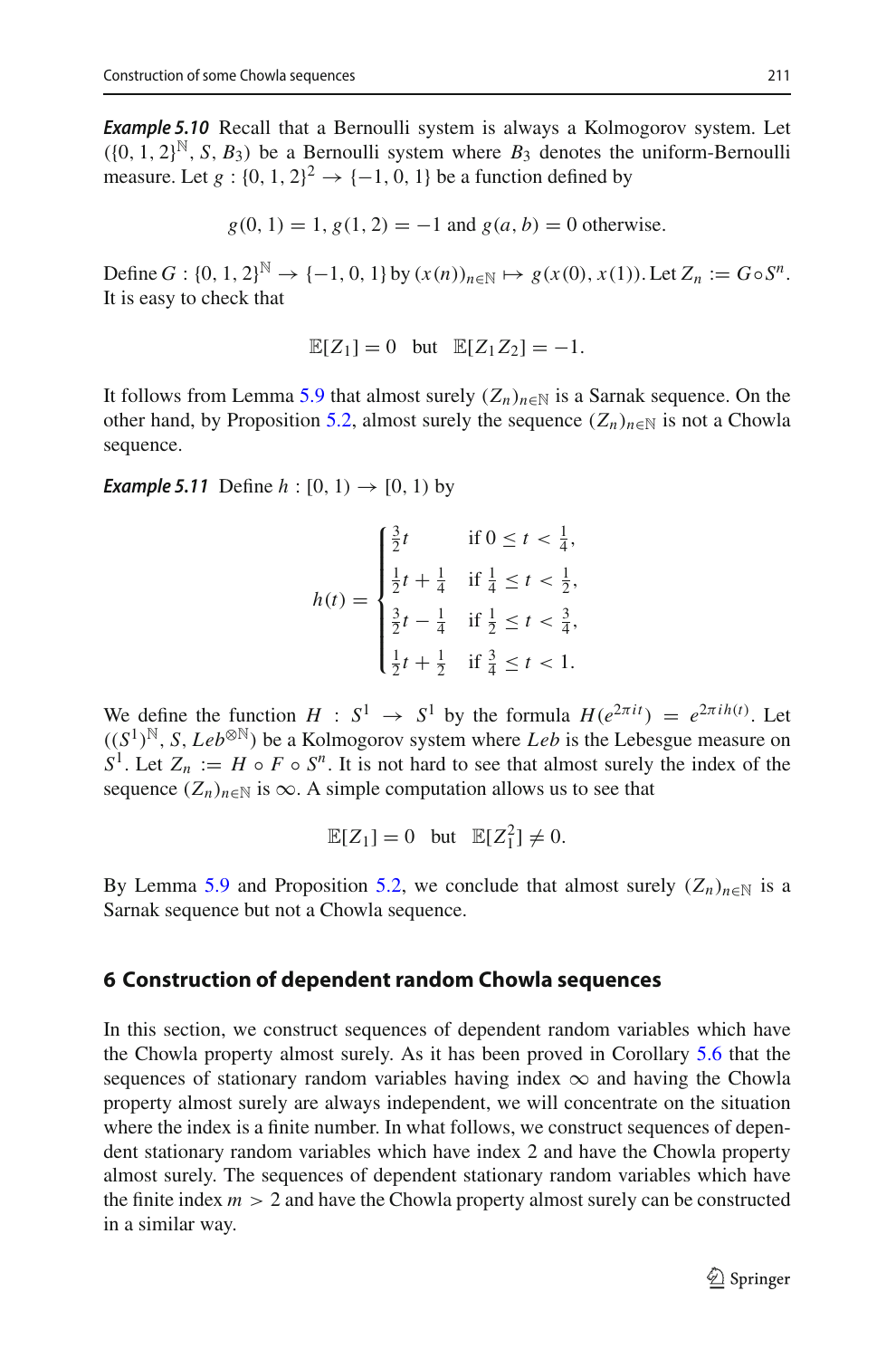Let *A* be a finite alphabet. Now we study the symbolic dynamics  $(A^{\mathbb{N}}, S, \mu)$  where  $\mu$  is the uniform-Bernoulli measure. Let  $G : \mathcal{A}^{\mathbb{N}} \to \{-1, 0, 1\}$  be a continuous function. Denote by  $Z_{G,n} := G \circ S^n$ . We are concerned with the random sequence  $(Z_{G,n})_{n \in \mathbb{N}}$ . It is easy to check that the sequence  $(Z_{G,n})_{n \in \mathbb{N}}$  has index 2 almost surely.

Obviously,  $G^{-1}(t)$  is a clopen subset of  $A^{\mathbb{N}}$  for each  $t \in \{-1, 0, 1\}$ . It follows that the function *G* is determined by finite words, i.e., there exist  $l \in \mathbb{N} \setminus \{0\}$  and a function *g* on  $\mathcal{A}^l$  such that for all  $x = (x_n)_{n \in \mathbb{N}} \in \mathcal{A}^{\mathbb{N}}$ ,

$$
G(x) = g(x_0, x_1, \ldots, x_{l-1}).
$$

We associate a rooted 3-color tree  $\mathcal{T}_G$  with the sequence  $(Z_{G,n})_{n\in\mathbb{N}}$ .

*We first draw a root as the* 0*-th level. We then draw A descendants from the vertex in* 0*-th level as the 1-th level. The vertices at the first level are entitled by the elements in <sup>A</sup>*. *Draw "black" (i.e.* . . . . *) the edges between the vertices of the* 0*-th level and the vertices of the 1-th level. Repeat this until we get the*  $(l - 1)$ *th level and thus obtain a finite tree with only black edges and the property that each vertex has A descendants. Observe that the branch from the root to a vertex in the* (*l* − 1)*-th level can be viewed as a word of length* (*l* − 1). *Now we show how to draw the l-th level. A vertex identified by*  $a_1a_2 \ldots a_{l-1}$  *at*  $(l-1)$ *-th level has a descendant entitled a* ∈ *A if*  $g(a_1, a_2, ..., a_{l-1}, a) ≠ 0$ . *Moreover, the edge between them is "red" (i.e.* ——) *if*  $g(a_1, a_2, ..., a_{l-1}, a) = 1$  *and is "green" (i.e.* −−−−−*) if g*(*a*1, *a*2,..., *al*−1, *a*) = −1. *In general, for k* ≥ *l* − 1, *a vertex identified by*  $a_1a_2 \ldots a_k$  *in k-th level has a descendant entitled*  $a \in A$  *if and only if*  $g(a_{k-l+2}, a_{k-l+3}, \ldots, a_k, a) \neq 0$  *and the color of the edge between them is red if*  $g(a_{k-l+2}, a_{k-l+3}, \ldots, a_k, a) = 1$  *and green if it has the value* −1. *There edges are called the edges of the k-th level. Therefore, the rooted 3-color tree that we obtained is named by*  $T_G$ .

<span id="page-19-0"></span>We illustrate the above construction by the following examples.

*Example 6.1* (1) Let  $A = \{0, 1, 2\}$ . Define  $g_1 : A^2 \rightarrow \{-1, 0, 1\}$  by

$$
(0, 0) \mapsto 1, (1, 2) \mapsto 1, (2, 1) \mapsto 1,
$$
  

$$
(0, 1) \mapsto -1, (1, 0) \mapsto -1, (2, 2) \mapsto -1,
$$
  

$$
(2, 0) \mapsto 0, (0, 2) \mapsto 0, (1, 1) \mapsto 0.
$$

Let *G*<sub>1</sub> :  $A^{\mathbb{N}}$  → {−1, 0, 1}, *G*<sub>1</sub>(*x*) = *g*<sub>1</sub>(*x*<sub>0</sub>, *x*<sub>1</sub>). The associated tree  $\mathcal{T}_{G_1}$  is an infinite tree as shown in Fig. [1.](#page-20-0)

(2) Let  $A = \{0, 1, 2, 3\}$ . Define  $g_1 : A^2 \rightarrow \{-1, 0, 1\}$  by

 $(0, 1)$   $\mapsto$  1,  $(1, 3)$   $\mapsto$  −1,  $(2, 0)$   $\mapsto$  −1 and otherwise  $(a, b)$   $\mapsto$  0.

Let *G*<sub>2</sub> :  $A^N$  → {−1, 0, 1}, *G*<sub>2</sub>(*x*) = *g*<sub>2</sub>(*x*<sub>0</sub>, *x*<sub>1</sub>). The associated tree  $T_G$ <sub>2</sub> is a finite tree as shown in Fig. [2.](#page-20-1)

Two branches from the root to the vetrices of the same level are said to be *of different type* if they have different colors in some edges of the some level. Two branches are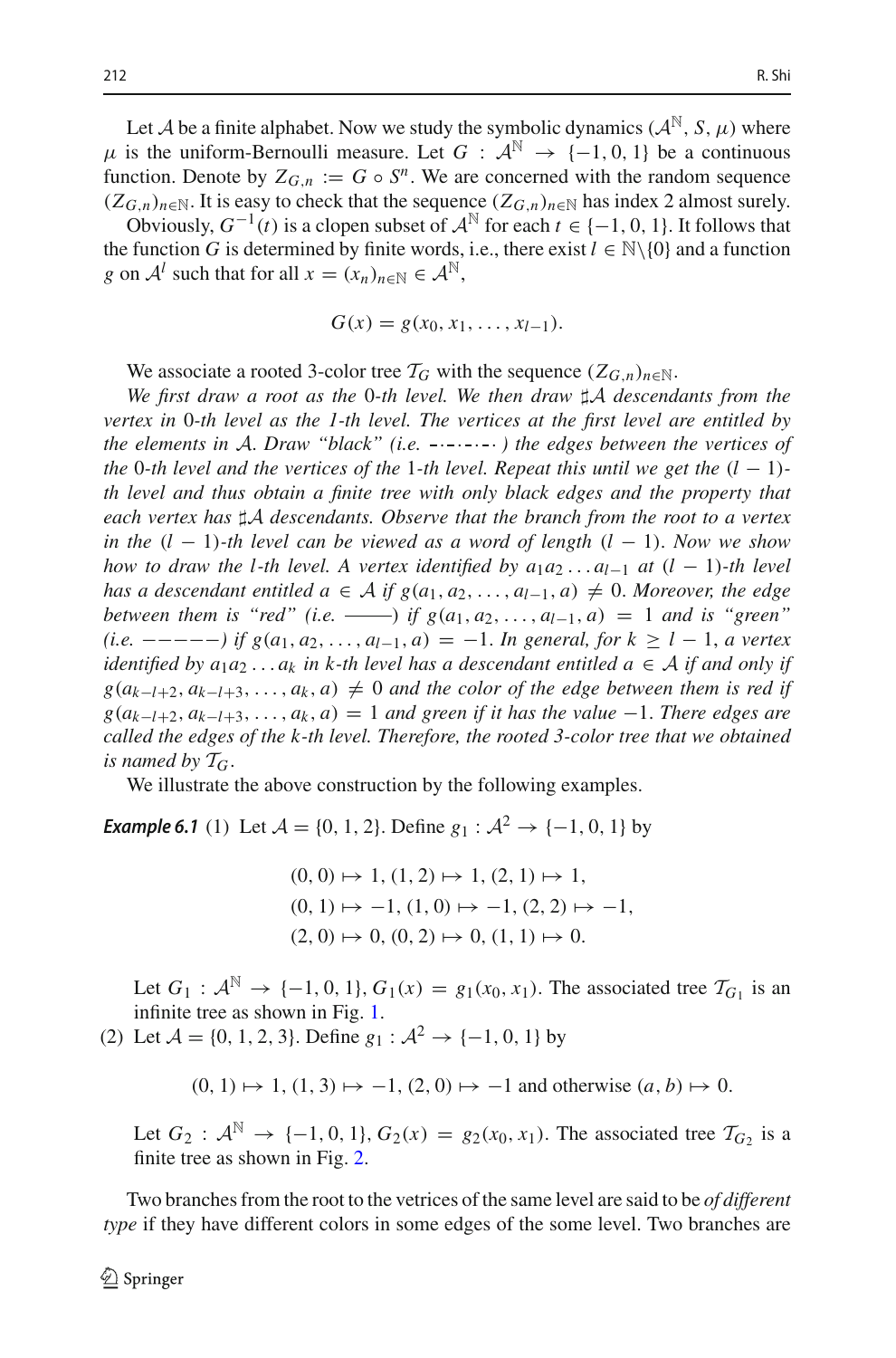<span id="page-20-0"></span>

<span id="page-20-1"></span>**Fig. 2** The finite tree  $\mathcal{T}_{G2}$ 

<span id="page-20-2"></span>*of same type* if they are not of different type. We define the homogeneity for the tree as follows.

**Definition 6.2** Suppose the function *G* :  $A^{\mathbb{N}} \rightarrow \{-1, 0, 1\}$  is determined by the words of length *l*. We say that the associated tree  $T_G$  is **homogeneous** if for each  $k \ge l$ , the numbers of branches of same type from the root to the vetrices at the *k*-th level are constant.

It is not hard to see that Example  $6.1$  (1) is homogeneous but (2) is not. Actually, Definition [6.2](#page-20-2) means that

$$
\sharp\{x\in\mathcal{A}^{\mathbb{N}}:G(x)=c_0,\ldots,G(S^kx)=c_k\}
$$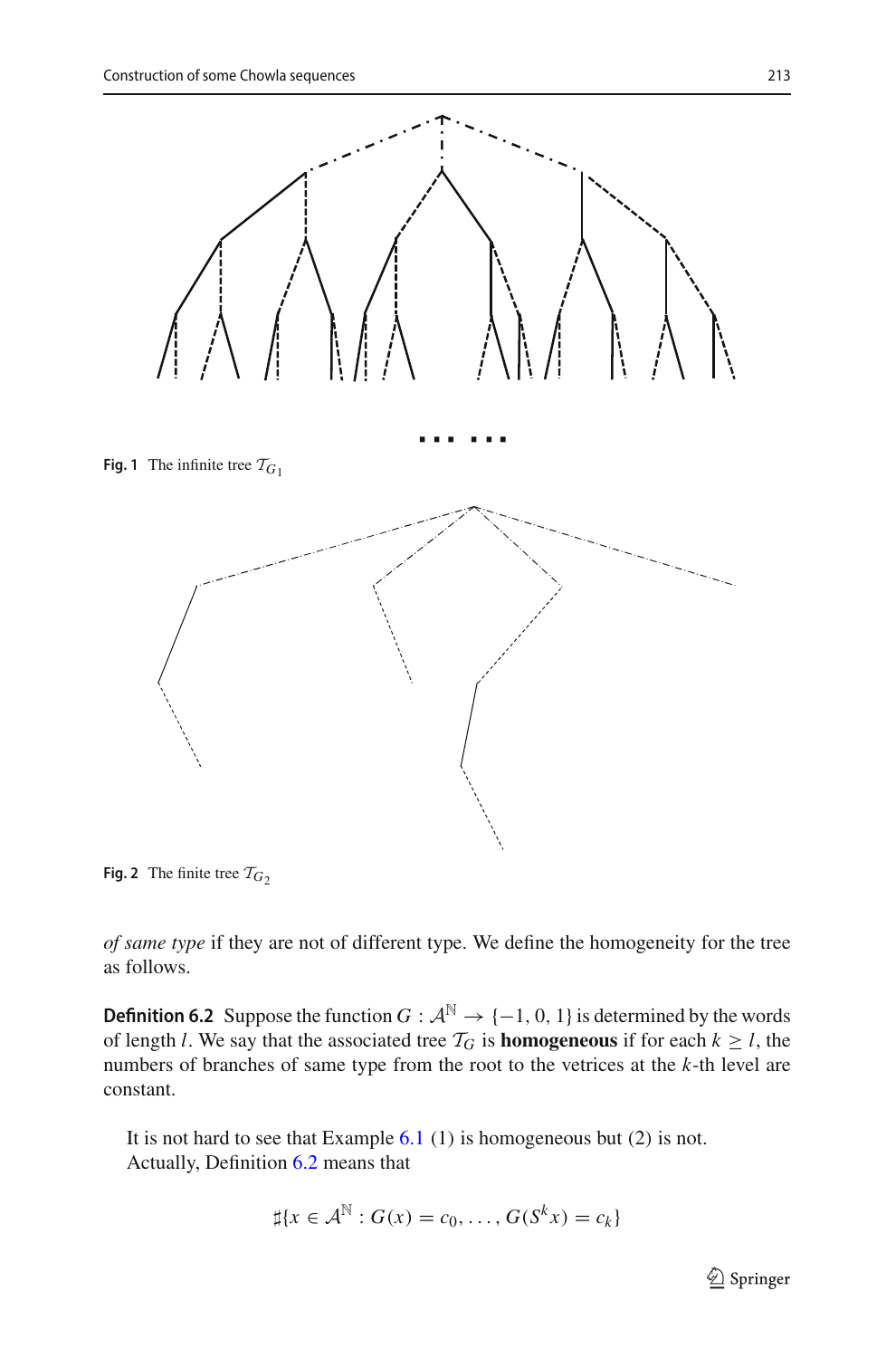

<span id="page-21-0"></span>**Fig. 3** The associated tree  $T_G$ 

<span id="page-21-1"></span>is a constant which is independent of the choice of  $c = (c_n)_{n \in \mathbb{N}} \in \{-1, 1\}^{\mathbb{N}}$ . Thus the following proposition is a direct consequence of Proposition [5.2.](#page-12-3)

**Proposition 6.3** *Let A be a finite set. Let G* :  $A^{\mathbb{N}} \rightarrow \{-1, 0, 1\}$  *be a continuous map. Then the random sequence*  $(Z_{G,n})_{n\in\mathbb{N}}$  *is a Chowla sequence almost surely if and only if the associated tree*  $T_G$  *is homogeneous.* 

Now we show the existence of sequences of dependent random variables having the Chowla property almost surely in the following example.

*Example 6.4* Let  $\mathcal{A} = \{-1, 0, 1, \star\}$ . Denote by  $\widetilde{\mu}_2 = \frac{1}{2}\mu_2 + \frac{1}{2}\delta_\star$ . Then  $(\mathcal{A}^{\mathbb{N}}, S, \widetilde{\mu}_2^{\mathbb{N}})$ is a measurable dynamical system. Define  $g : A^2 \to U(m)$  by

$$
g(a, b) = \begin{cases} a & \text{if } a \neq \star \text{ and } b = \star; \\ 0 & \text{otherwise.} \end{cases}
$$

We define  $G : \mathcal{A}^{\mathbb{N}} \to U(m)$  by  $(x_n)_{n \in \mathbb{N}} \mapsto g(x_0x_1)$ . It is not hard to see that the associated tree  $\mathcal{T}_G$  is a finite homogeneous tree (see Fig. [3\)](#page-21-0). It follows directly from Proposition [6.3](#page-21-1) that almost surely  $(Z_{G,n})_{n \in \mathbb{N}}$  is a Chowla sequence.

On the other hand, since  $\mathbb{E}[|Z_1|] = \frac{1}{2}$ , we obtain that

$$
\mathbb{E}[|Z_1 Z_2|] = 0 \text{ but } \mathbb{E}[|Z_1|] \mathbb{E}[|Z_2|] = \frac{1}{4},
$$

that is,

$$
\mathbb{E}[|Z_1Z_2|] \neq \mathbb{E}[|Z_1|]\mathbb{E}[|Z_2|].
$$

By Corollary [5.6,](#page-15-3) the sequence of random variables  $(Z_n)$  is not independent.

Let *A* be a finite alphabet. Let  $(A^{\mathbb{N}}, S, \mu)$  be a symbolic dynamics where  $\mu$  is the uniform-Bernoulli measure. Let  $m \in \mathbb{N}_{>2}$ . Let  $G : \mathcal{A}^{\mathbb{N}} \to U(m) \cup \{0\}$  be a continuous function with  $G^{-1}(t)$  not empty for each  $t \in U(m) \cup \{0\}$ . Denote by  $Z_{G,n} := G \circ S^n$ . Similarly to the case when  $m = 2$ , we associate a rooted  $m + 1$ -color tree  $\mathcal{T}_G$  with the sequence  $(Z_{G,n})_{n\in\mathbb{N}}$ . Similarly to Definition [6.2](#page-20-2) and Proposition [6.3,](#page-21-1) we define the homogeneity of the associated tree  $T_G$  and have the following proposition.

<span id="page-21-2"></span>**Proposition 6.5** *Let A be a finite set and m*  $\geq$  2 *be an integer. Let G* :  $A^{\mathbb{N}} \rightarrow$ *U*(*m*) ∪ {0} *be a continuous map. Then the random sequence*  $(Z_{G,n})_{n\in\mathbb{N}}$  *is a Chowla sequence almost surely if and only if the associated tree T<sup>G</sup> is homogeneous.*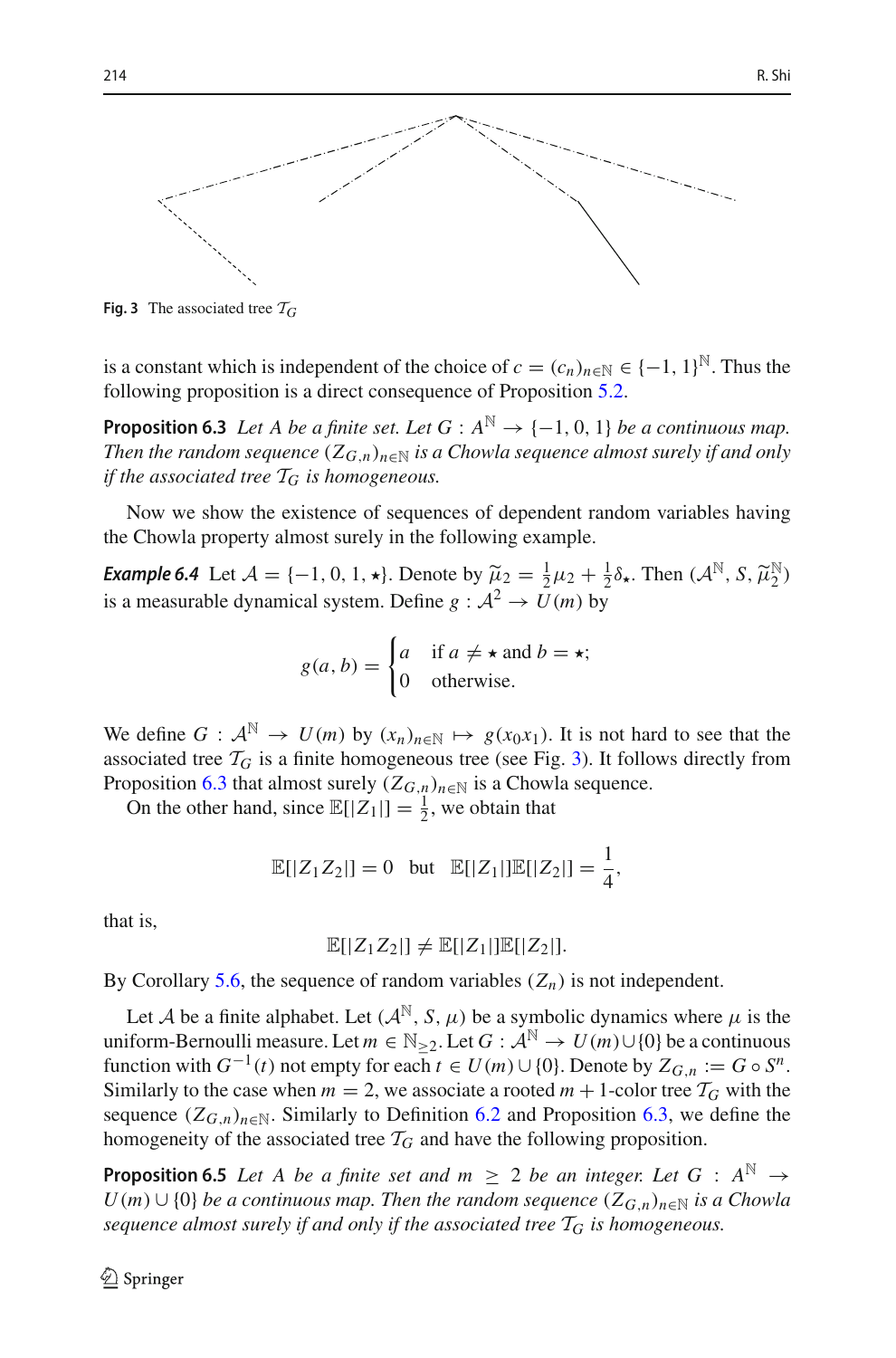For  $m \in \mathbb{N}_{\geq 2}$ , we give examples of sequences of dependent random variables having index *m* and having the Chowla property almost surely.

*Example 6.6* Let  $m \in \mathbb{N}_{\geq 2}$ . Let  $\mathcal{A} = U(m) \cup \{0, \star\}$ . Denote by  $\widetilde{\mu}_m = \frac{1}{2}\mu_m + \frac{1}{2}\delta_{\star}$ .<br>Then  $(A^{\mathbb{N}} \times \widetilde{\kappa}^{\mathbb{N}})$  is a measurable dynamical system. Define  $\alpha : A^2 \to U(m)$  by Then  $(A^{\mathbb{N}}, S, \widetilde{\mu}_m^{\mathbb{N}})$  is a measurable dynamical system. Define  $g : A^2 \to U(m)$  by

$$
g(ab) = \begin{cases} a & \text{if } a \in U(m) \text{ and } b = \star; \\ 0 & \text{otherwise.} \end{cases}
$$

We define  $G : \mathcal{A}^{\mathbb{N}} \to U(m)$  by  $(x_n)_{n \in \mathbb{N}} \mapsto g(x_0x_1)$ . It is not hard to see that the associated tree  $T_G$  is a finite homogeneous tree. It follows directly from Proposition [6.5](#page-21-2) that almost surely  $(Z_{G,n})_{n \in \mathbb{N}}$  is a Chowla sequence.

On the other hand, since  $\mathbb{E}[|Z_1|] = \frac{1}{2}$ , we obtain that

$$
\mathbb{E}[|Z_1 Z_2|] = 0 \text{ but } \mathbb{E}[|Z_1|] \mathbb{E}[|Z_2|] = \frac{1}{4},
$$

that is,

$$
\mathbb{E}[|Z_1Z_2|] \neq \mathbb{E}[|Z_1|]\mathbb{E}[|Z_2|].
$$

By Corollary [5.6,](#page-15-3) the sequence of random variables  $(Z_n)$  is not independent.

# <span id="page-22-0"></span>**7 Further remarks on the Chowla property**

In this section, we first discuss several equivalent definitions of Sarnak sequences. Then we present the proof of Proposition [3.5.](#page-6-0)

#### **7.1 Sarnak sequences**

Here, we give several equivalent definitions of Sarnak sequences. Firstly, it follows from the characterization of completely deterministic points by Weiss  $[19]$ <sup>[1](#page-22-1)</sup> that the following is a equivalent definition of Sarnak sequences.

*We say that a sequence*  $(z(n))_{n\in\mathbb{N}}$  *of complex numbers is a Sarnak sequence if for each homeomorphism T of a compact metric space X*,

$$
\lim_{N \to \infty} \frac{1}{N} \sum_{n=0}^{N-1} f(T^n x) z(n) = 0,
$$

*for all*  $f \in C(X)$  *and for all completely deterministic points*  $x \in X$ . Next, we recall the property of (strongly) Möbius orthogonality on moving orbits.

<span id="page-22-1"></span><sup>&</sup>lt;sup>1</sup> A sequence *u* is completely deterministic if and only if, for any  $\epsilon > 0$  there exists *K* such that, after removing from  $u$  a subset of density less than  $\epsilon$ , what is left can be covered by collection  $C$  of  $K$ -blocks such that  $|C| < 2^{\\\epsilon K}$ .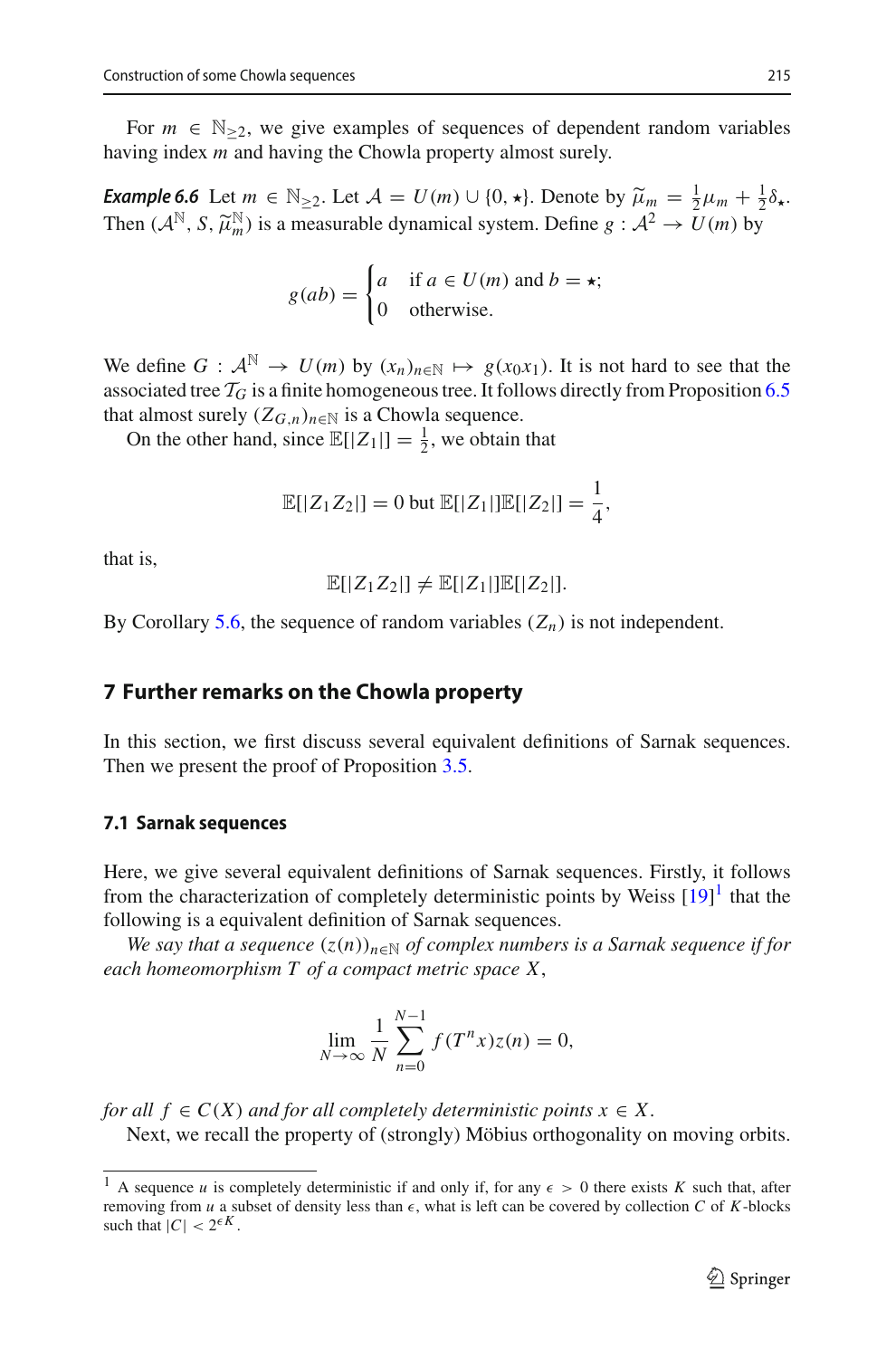**Definition 7.1** We say that a sequence  $(z(n))_{n \in \mathbb{N}}$  of complex numbers is **orthogonal on moving orbits** to a dynamical system  $(X, T)$  if for any increasing sequence of integers  $0 = b_0 < b_1 < b_2 < \cdots$  with  $b_{k+1} - b_k \to \infty$ , for any sequence  $(x_k)_{k \in \mathbb{N}}$  of points in *X*, and any  $f \in C(X)$ ,

$$
\lim_{K \to \infty} \frac{1}{b_K} \sum_{k=0}^{K-1} \sum_{b_k \le n < b_{k+1}} f(T^{n-b_k} x_k) z(n) = 0. \tag{7.1}
$$

It is easy to see that the a sequence orthogonal on moving orbits to a dynamical system  $(X, T)$  is always orthogonal to  $(X, T)$ .

**Definition 7.2** We say that a sequence  $(z(n))_{n \in \mathbb{N}}$  of complex numbers is **strongly orthogonal on moving orbit** to a dynamical system  $(X, T)$  if for any increasing sequence of integers  $0 = b_0 < b_1 < b_2 < \cdots$  with  $b_{k+1} - b_k \rightarrow \infty$ , for any sequence  $(x_k)_{k \in \mathbb{N}}$  of points in *X*, and any  $f \in C(X)$ ,

<span id="page-23-1"></span>
$$
\lim_{K \to \infty} \frac{1}{b_K} \sum_{k=0}^{K-1} \left| \sum_{b_k \le n < b_{k+1}} f(T^{n-b_k} x_k) z(n) \right| = 0. \tag{7.2}
$$

Putting  $f = 1$  in [\(7.2\)](#page-23-1), we see that if a sequence  $(z(n))_{n \in \mathbb{N}}$  is strongly orthogonal on moving orbits to a dynamical system (*X*, *T* ), then

<span id="page-23-2"></span>
$$
\lim_{K \to \infty} \frac{1}{b_K} \sum_{k=0}^{K-1} \left| \sum_{b_k \le n < b_{k+1}} z(n) \right| = 0,\tag{7.3}
$$

for any increasing sequence of integers  $0 = b_0 < b_1 < b_2 < \cdots$  with  $b_{k+1}-b_k \to \infty$ . Matomäki and Radziwiłł [\[14\]](#page-31-10) proved that the Möbius function satisfies [\(7.3\)](#page-23-2).

Now we define the uniform orthogonality.

**Definition 7.3** We say that a sequence  $(z(n))_{n \in \mathbb{N}}$  of complex numbers is **uniformly orthogonal** to a dynamical system  $(X, T)$  if for any  $f \in C(X)$ , the sums  $\frac{1}{N} \sum_{n=1}^{N} f(T^n x) z(n)$  is uniformly convergent to zeros for every  $x \in X$ .

By Footnote 4 of Page 4 in [\[8\]](#page-31-11), we know that if a sequence is strongly orthogonal on moving orbits to a dynamical system  $(X, T)$ , then it is uniformly orthogonal to  $(X, T)$ .

Summarily, given a dynamical system  $(X, T)$  and a sequence  $z$ , the strongly orthogonality on moving orbits implies the orthogonality on moving orbits and the uniform orthogonality, which implies the orthogonality. However, the following proposition tells us that if we consider all dynamical systems of zero entropy, then these orthogonalities are actually equivalent.

<span id="page-23-0"></span>**Proposition 7.4** (Corollary 9, Corollary 10, [\[8\]](#page-31-11)) *Let z be a sequence of complex numbers. The following are equivalent.*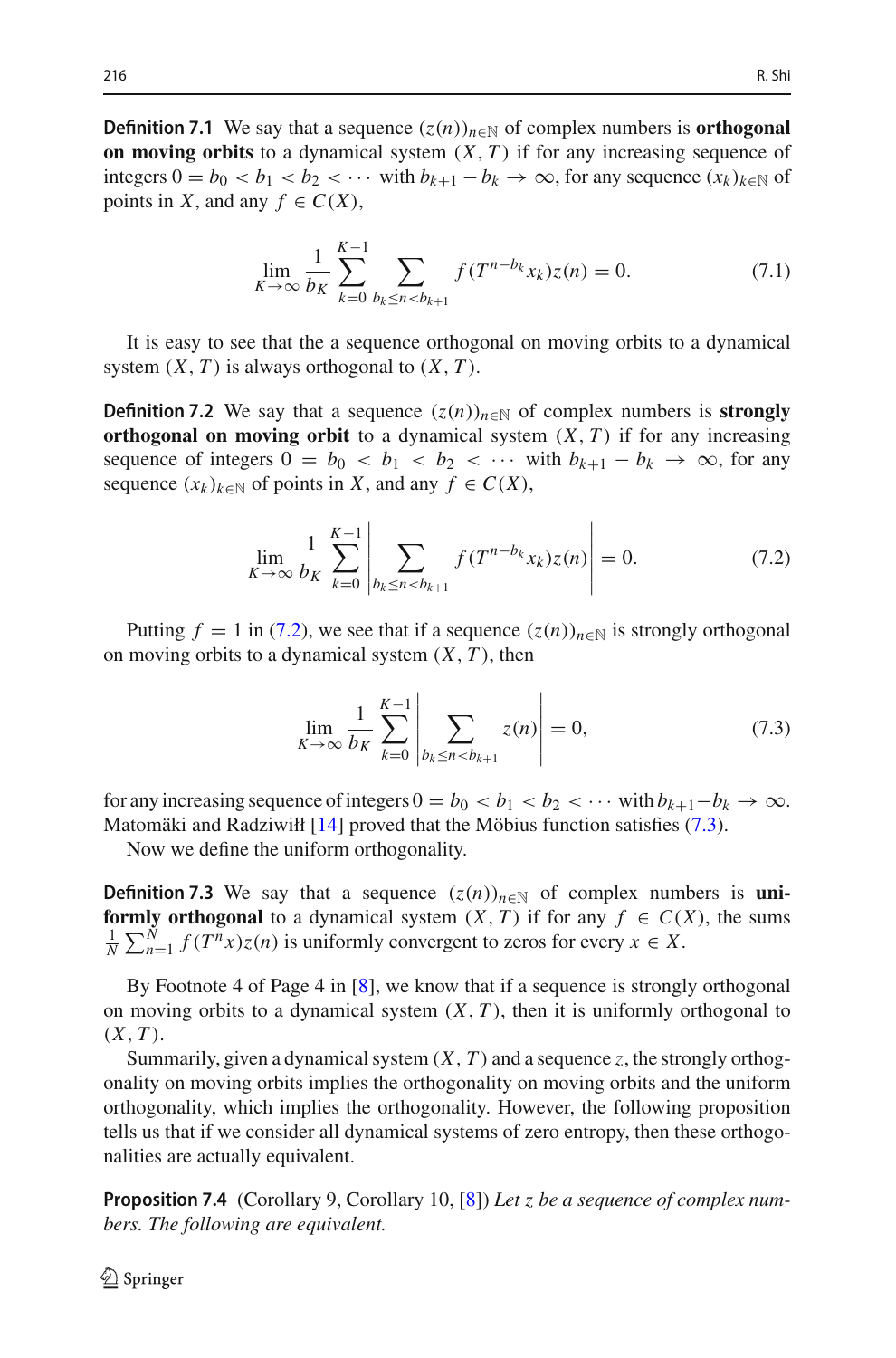- *(1) The sequence z is a Sarnak sequence.*
- *(2) The sequence z is orthogonal on moving orbits to all dynamical systems of zero entropy.*
- *(3) The sequence z is strongly orthogonal on moving orbits to all dynamical systems of zero entropy.*
- *(4) The sequence z is uniformly orthogonal to all dynamical systems of zero entropy.*

#### <span id="page-24-0"></span>**7.2 The Chowla property implies the Sarnak property**

In this section, we present the proof of Proposition [3.5.](#page-6-0) The idea is essential due to [\[6](#page-30-1)].

<span id="page-24-4"></span>Our main observation is the following lemma, which follows directly from the Stone-Weierstrass theorem.

**Lemma 7.5** *The linear subspace generated by the constants and the family*

$$
\mathcal{F} := \{ F^{i_1} \circ S^{a_1} \cdots F^{i_r} \circ S^{a_r} : 0 \le a_1 < \cdots < a_r, r \ge 0, i_s \in I(m) \}
$$

*of continuous functions is a complex algebra (closed under taking products and conjugation) of functions separating points, hence it is dense in*  $C((U(m) \cup \{0\})^{\mathbb{N}})$  *for every*  $m \in \mathbb{N}_{\geq 2} \cup \{\infty\}.$ 

The family  $\mathcal F$  is an analogue of the family of  $\mathcal A$  in Lemma 4.6 of [\[6](#page-30-1)]. The different point is that  $\mathcal F$  is a complex algebra but  $\mathcal A$  is real.

Now we provide a detailed proof of Proposition [3.5.](#page-6-0) It is well known that for every  $m \in \mathbb{N}_{\geq 2} \cup \{\infty\}$ , the system  $(\hat{U}(m)^{\mathbb{N}}, S, \hat{\mu}_m^{\otimes \mathbb{N}})$  is a Bernoulli system for every  $m \in \mathbb{N}$ , where  $\mu_m$  is the equidistributed probability measure on  $U(m)$  and  $\mu_m^{\otimes N}$  is the product measure. Since a Bernoulli system is a Kolmogorov system, the following is classical.

<span id="page-24-2"></span>**Proposition 7.6** *For any*  $m \in \mathbb{N}_{\geq 2} \cup \{\infty\}$ , the system  $(U(m)^{\mathbb{N}}, S, \mu_m^{\otimes \mathbb{N}})$  *is a Kolmogorov system.*

For any  $m \in \mathbb{N}_{\geq 2} \cup \{\infty\}$  and for any *S*-invariant measure  $\nu$  on  $(\{0, 1\}^{\mathbb{N}}, S)$ , we define the diagram

<span id="page-24-1"></span>
$$
(U(m)^{\mathbb{N}} \times \{0, 1\}^{\mathbb{N}}, S, \mu_m^{\otimes \mathbb{N}} \otimes \nu)
$$
\n
$$
(\mu_m^{\mathbb{N}} \times \{0, 1\}^{\mathbb{N}}, S, \widehat{\nu})
$$
\n
$$
\pi \downarrow
$$
\n
$$
(\{0, 1\}^{\mathbb{N}}, S, \nu)
$$
\n
$$
(1.4)
$$
\n
$$
(1.4)
$$

<span id="page-24-3"></span>where  $\rho: (x_n, y_n)_{n \in \mathbb{N}} \mapsto (x_n y_n)_{n \in \mathbb{N}}, \pi: (x_n)_{n \in \mathbb{N}} \mapsto (x_n^0)_{n \in \mathbb{N}}, P_2: (x_n, y_n)_{n \in \mathbb{N}} \mapsto$  $(y_n)_{n \in \mathbb{N}}$  and  $\widehat{\nu} = \rho_*(\mu_m^{\mathbb{N}} \otimes \nu)$ . We study this diagram in the following proposition.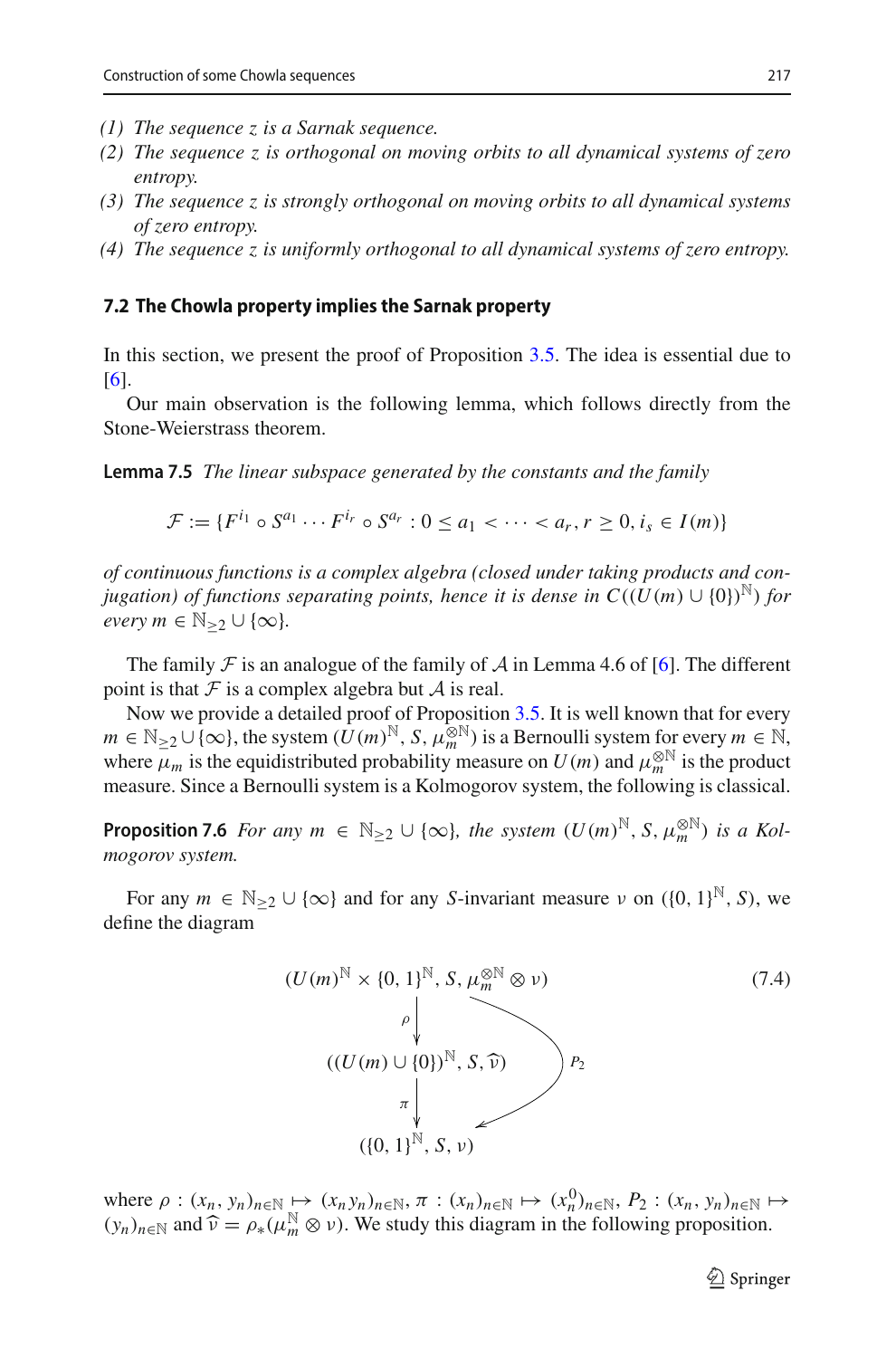**Proposition 7.7** *The diagram* [\(7.4\)](#page-24-1) *satisfies the following properties.*

- *(1) The diagram* [\(7.4\)](#page-24-1) *commutes.*
- *(2) The factor map* π *is either trivial or relatively Kolmogorov.*
- $(3)$  *The measure*  $\hat{v}$  *has the form:*

$$
\widehat{\nu}(B) = \nu(\pi(B)) \prod_{i=0,b_i\neq 0}^{k-1} \mu_m(B_i),
$$

*for any cylinder*  $B = [B_0, B_1, \cdots, B_{k-1}]$  *in*  $(U(m) \cup \{0\})^{\mathbb{N}}$ .

*Proof* To prove (1), it suffices to show  $P_2 = \pi \circ \rho$ . In fact, we have

$$
\pi \circ \rho((x(n), y(n))_{n \in \mathbb{N}}) = \pi((x(n)y(n))_{n \in \mathbb{N}}) = (x(n)^{0}y(n)^{0})_{n \in \mathbb{N}} = (y(n))_{n \in \mathbb{N}},
$$

because of the facts that  $x^0 = 1$  for all  $x \in U(m)$  and  $y^0 = y$  for all  $y \in \{0, 1\}$ . This completes the proof of (1).

By Proposition  $7.6$ , the factor  $P_2$  is relatively Kolmogorov. Since the factor map  $\pi$  is an intermediate factor by (1), it is either trivial or relatively Kolmogorov. This implies (2).

It remains to show the form of  $\hat{\nu}$ . Let  $B = [B_0, B_1, \dots, B_{k-1}]$  be a cylinder in  $(U(m) \cup \{0\})^N$  with  $B_i = \{0\}$  or  $0 \notin B_i$  for all  $0 \le i \le k-1$ . We observe that  $\rho^{-1}(B)$ is the cylinder

$$
[\widetilde{B}_0, \widetilde{B}_1, \cdots, \widetilde{B}_{k-1}] \times [B_0^0, B_1^0, \cdots, B_{k-1}^0],
$$

where *Bi*  $\begin{cases} B_i, & \text{if } 0 \notin B_i \\ U(m), & \text{if } B_i = \{0\}, \end{cases}$  and *B*<sup>0</sup><sub>*i*</sub>  $\begin{cases} 1, & \text{if } 0 \notin B_i \\ 0, & \text{if } B_i = \{0\}, \end{cases}$  for all  $0 \le i \le k - 1$ . Since the support of the probability measure  $\mu_m$  is  $U(m)$ , we obtain

$$
\widehat{\nu}(B) = \rho_*(\mu_m^{\otimes N} \otimes \nu)(B) = \mu_m^{\otimes N} \otimes \nu(\rho^{-1}(B))
$$

$$
= \nu(\pi(B)) \prod_{i=0, b_i \neq 0}^{k-1} \mu_m(B_i),
$$

which completes the proof of (3).  $\Box$ 

<span id="page-25-0"></span>The following lemma follows directly from the orthogonality of continuous group characters on the group  $U(m)$ .

**Lemma 7.8** *Let*  $m \in \mathbb{N}_{\geq 2} \cup \{\infty\}$ *. For*  $k \in I(m)$ *, we have the integral* 

$$
\int_{U(m)} x^k d\mu_m(x) = \begin{cases} 1 & \text{if } k = 0, \\ 0 & \text{else.} \end{cases}
$$

<span id="page-25-1"></span>Now we do some calculations in the following two lemmas.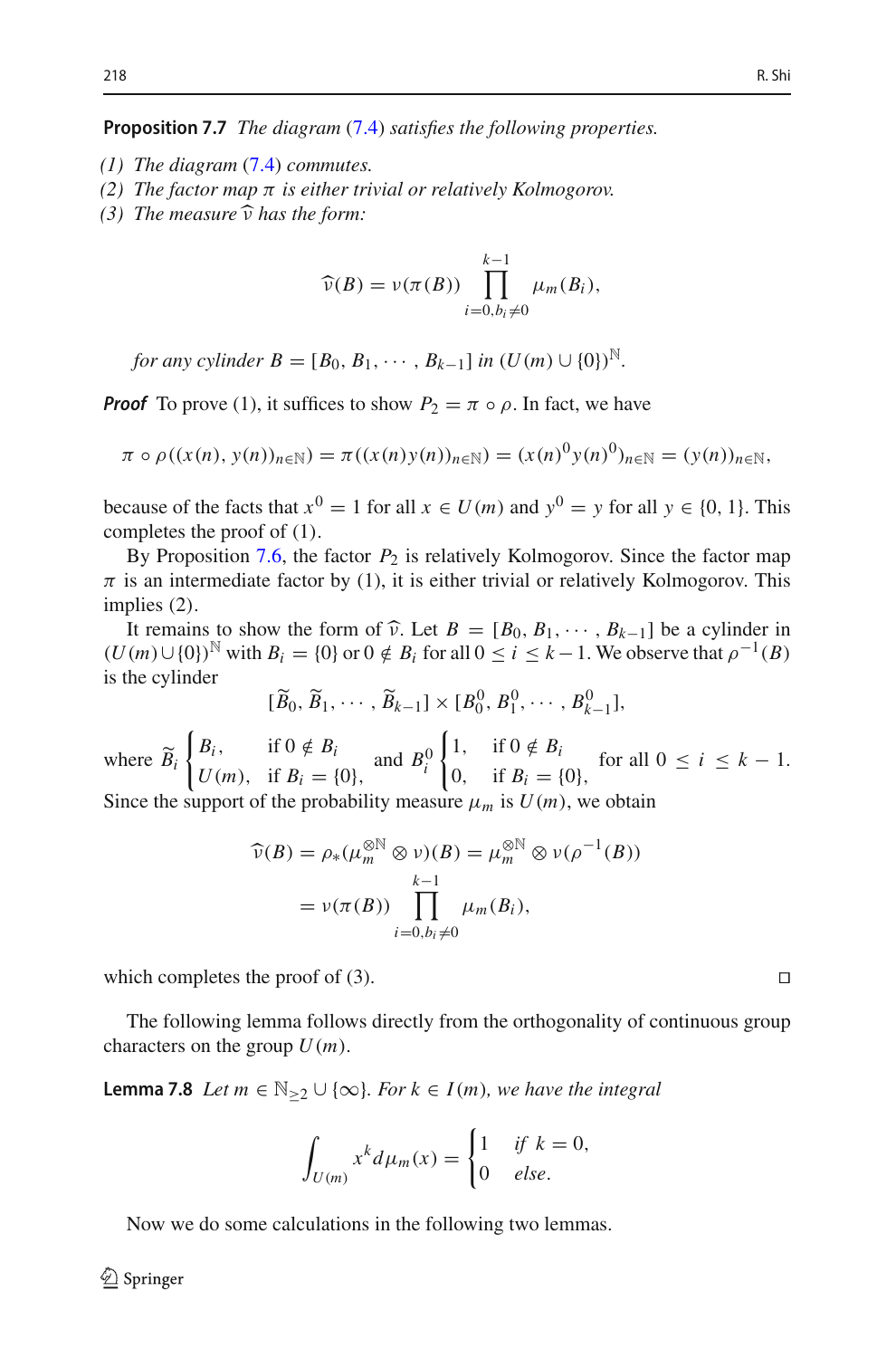**Lemma 7.9** *Let m* ∈  $\mathbb{N}_{>2}$  ∪ {∞}*. Let*  $0 \le a_1 < \cdots < a_r, r \ge 0$  *and*  $i_s \in I(m)$  *for*  $1 \leq s \leq r$ . Then the integral

<span id="page-26-4"></span>
$$
\int_{(U(m)\cup\{0\})^{\mathbb{N}}} F^{i_1} \circ S^{a_1} \cdot F^{i_2} \circ S^{a_2} \cdots F^{i_r} \circ S^{a_r} d\widehat{\nu}
$$
\n
$$
(7.5)
$$

*equals 0 if not all is are zero, and equals*

$$
\int_{\{0,1\}^{\mathbb{N}}} F \circ S^{a_1} \cdot F \circ S^{a_2} \cdots F \circ S^{a_r} d\nu,
$$

*if all is are zero.*

*Proof* The second case follows directly from the facts that  $\pi_*(\widehat{v}) = v$  by Proposi-tion [7.7](#page-24-3) and  $F^0 \circ S^{a_s} = F \circ S^{a_s} \circ \pi$ . Now we study the first case. Fix a choice of  $0 \le a_1 < \cdots < a_r, r \ge 0, i_s \in I(m)$  not all equal to 0. A straightforward computation shows that

<span id="page-26-0"></span>
$$
\int_{(U(m)\cup\{0\})^{\mathbb{N}}} F^{i_1} \circ S^{a_1} \cdot F^{i_2} \circ S^{a_2} \cdots F^{i_r} \circ S^{a_r} d\widehat{\nu}
$$
\n
$$
= \int_{(U(m)\cup\{0\})^{\mathbb{N}}} x(a_1)^{i_1} x(a_2)^{i_2} \cdots x(a_r)^{i_r} d\widehat{\nu}(x),
$$
\n(7.6)

where we denote  $x = (x(n))_{n \in \mathbb{N}}$ . We write the right-hand side of [\(7.6\)](#page-26-0) a sum of two parts:

<span id="page-26-2"></span>
$$
\int_{B} x(a_1)^{i_1} x(a_2)^{i_2} \cdots x(a_r)^{i_r} d\widehat{\nu}(x) \tag{7.7}
$$

and

<span id="page-26-1"></span>
$$
\int_{(U(m)\cup\{0\})^{\mathbb{N}}\setminus B} x(a_1)^{i_1} x(a_2)^{i_2} \cdots x(a_r)^{i_r} d\widehat{\nu}(x),\tag{7.8}
$$

where *B* denotes the cylinder

$$
\left\{x \in (U(m) \cup \{0\})^{\mathbb{N}} : x(a_s) \neq 0, \forall 1 \leq s \leq r\right\}.
$$

A simple observation shows that the integral [\(7.8\)](#page-26-1) equals 0 because at least one of  $x(a_s)$  are equal to 0 for all  $1 \leq s \leq r$ . On the other hand, we see that the integral [\(7.7\)](#page-26-2) equals

<span id="page-26-3"></span>
$$
\nu(B) \prod_{j=1}^{r} \int_{U(m)} x(a_j)^{i_j} d\mu_m(x(a_j)). \tag{7.9}
$$

By Lemma [7.8,](#page-25-0) the equation [\(7.9\)](#page-26-3) equals 0. Therefore, we conclude that in the first case the integral  $(7.5)$  equals 0.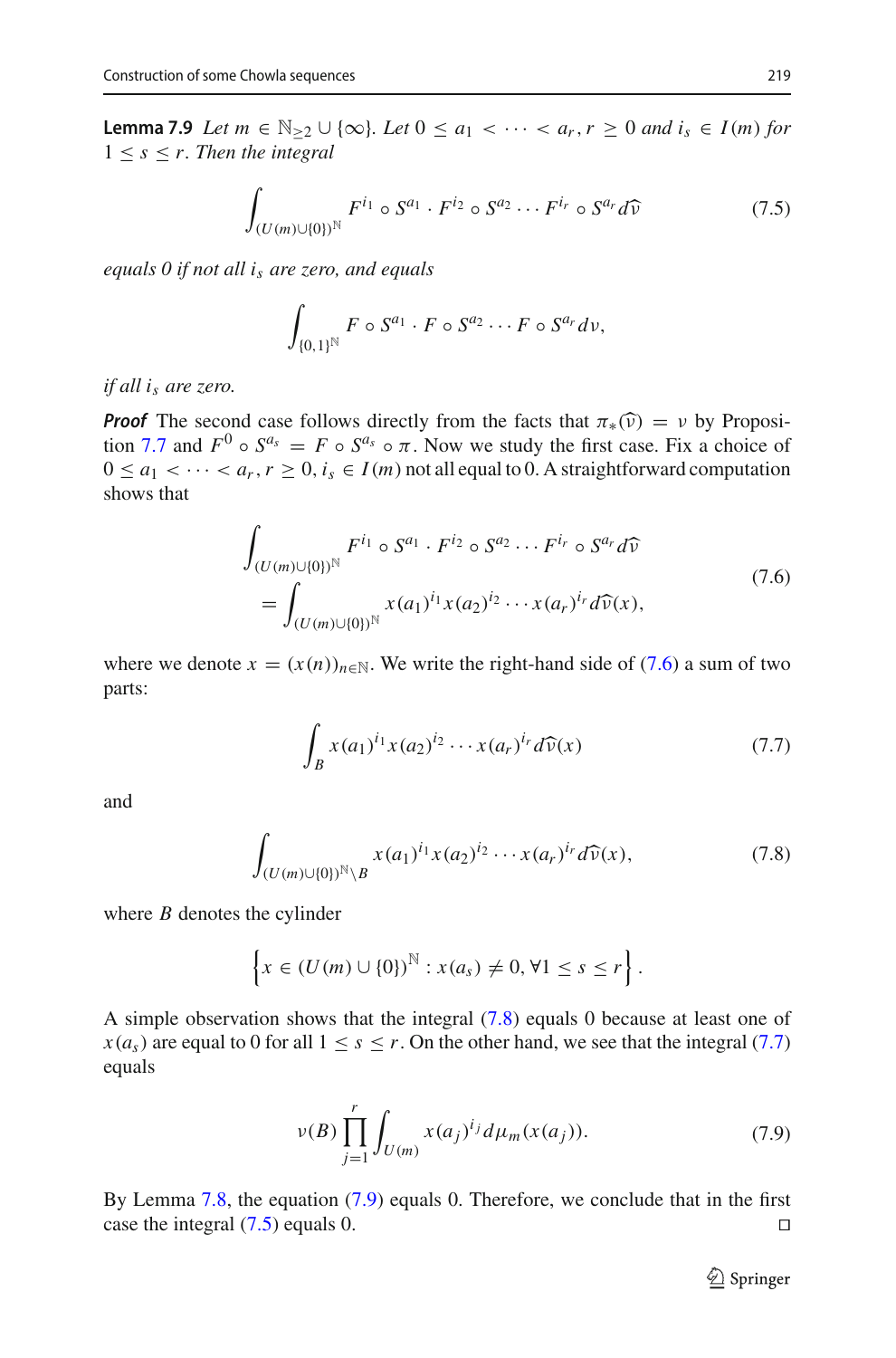<span id="page-27-3"></span>**Lemma 7.10**  $\mathbb{E}^{\widehat{v}}[F|\pi^{-1}(\mathcal{B})] = 0.$ 

*Proof* It suffices to show  $\mathbb{E}^{\hat{v}}[F1_{\pi^{-1}(B)}] = 0$  for any cylinder *B* in  $\{0, 1\}^{\mathbb{N}}$ . Let *B* =  $[b_0, b_1, \ldots, b_k]$  be a cylinder in  $\{0, 1\}^{\mathbb{N}}$  with  $b_i \in \{0, 1\}$  for all  $0 \le i \le k - 1$ . Then  $\pi^{-1}(B) = [C_0, C_1, \ldots, C_k]$  where  $C_i = U(m)$  if  $b_i = 1$ ;  $C_i = \{0\}$  if  $b_i = 0$  for  $0 < i < k$ .

If  $b_0 = 0$ , then

$$
\mathbb{E}^{\widehat{\nu}}[F1_{\pi^{-1}(B)}] = \mathbb{E}^{\widehat{\nu}}[0 \cdot 1_{\pi^{-1}(B)}] = 0.
$$

If  $b_0 \neq 0$ , then  $C_0 = U(m)$ . A simple calculation shows that

$$
\mathbb{E}^{\widehat{\nu}}[F1_{\pi^{-1}(B)}] = \int_{\pi^{-1}(B)} x(0) d\widehat{\nu}(x) = \nu(B) \int_{U(m)} x(0) d\mu_m(x(0)) = 0.
$$

The last equality is due to Lemma [7.8.](#page-25-0) This completes the proof.  $\square$ 

<span id="page-27-0"></span>Now we prove some criteria of the Chowla property.

**Proposition 7.11** *Let*  $z \in (S^1 \cup \{0\})^{\mathbb{N}}$ *. Then the followings are equivalent.* 

*(1) The sequence z has the Chowla property.*

*(2)*  $Q\text{-}gen(z) = {\hat{v}: v \in Q\text{-}gen(\pi(z))}.$ 

*(3)*  $As \, k \to \infty$ ,  $\delta_{N_k, \pi(z)} \to \nu$  *if and only if*  $\delta_{N_k, z} \to \hat{\nu}$ .

Actually, Proposition [7.11](#page-27-0) follows directly from the following lemma.

**Lemma 7.12** *Let*  $z \in (S^1 \cup \{0\})^{\mathbb{N}}$ *. Suppose that the sequence* z *has index*  $m \in \mathbb{N}_{\geq 2} \cup$  ${\infty}$ *. Suppose that*  $\pi(z)$  *is quasi-generic for*  $\nu$  *along*  $(N_k)_{k \in \mathbb{N}}$ *. Then* 

$$
\delta_{N_k,z}\to\widehat{\nu},\ \ as\ \ k\to\infty
$$

*if and only if*

<span id="page-27-2"></span>
$$
\lim_{k \to \infty} \frac{1}{N_k} \sum_{n=0}^{N_k - 1} z^{i_1} (n + a_1) \cdot z^{i_2} (n + a_2) \cdot \dots \cdot z^{i_r} (n + a_r) = 0, \quad (7.10)
$$

*for each choice of*  $0 \le a_1 < \cdots < a_r$ ,  $r \ge 0$ ,  $i_s \in I(m)$  *not all equal to 0.* 

*Proof* "  $\Rightarrow$ " Fix a choice of  $0 \le a_1 < \cdots < a_r$ ,  $r \ge 0$ ,  $i_s \in I(m)$  not all equal to 0. Observe that

<span id="page-27-1"></span>
$$
\frac{1}{N_k} \sum_{n=0}^{N_k - 1} z^{i_1} (n + a_1) \cdot z^{i_2} (n + a_2) \cdot \dots \cdot z^{i_r} (n + a_r)
$$
\n
$$
= \frac{1}{N_k} \sum_{n=0}^{N_k - 1} (F^{i_1} \circ S^{a_1} \cdot F^{i_2} \circ S^{a_2} \cdot \dots \cdot F^{i_r} \circ S^{a_r}) \circ S^n(z),
$$
\n(7.11)

 $\mathcal{L}$  Springer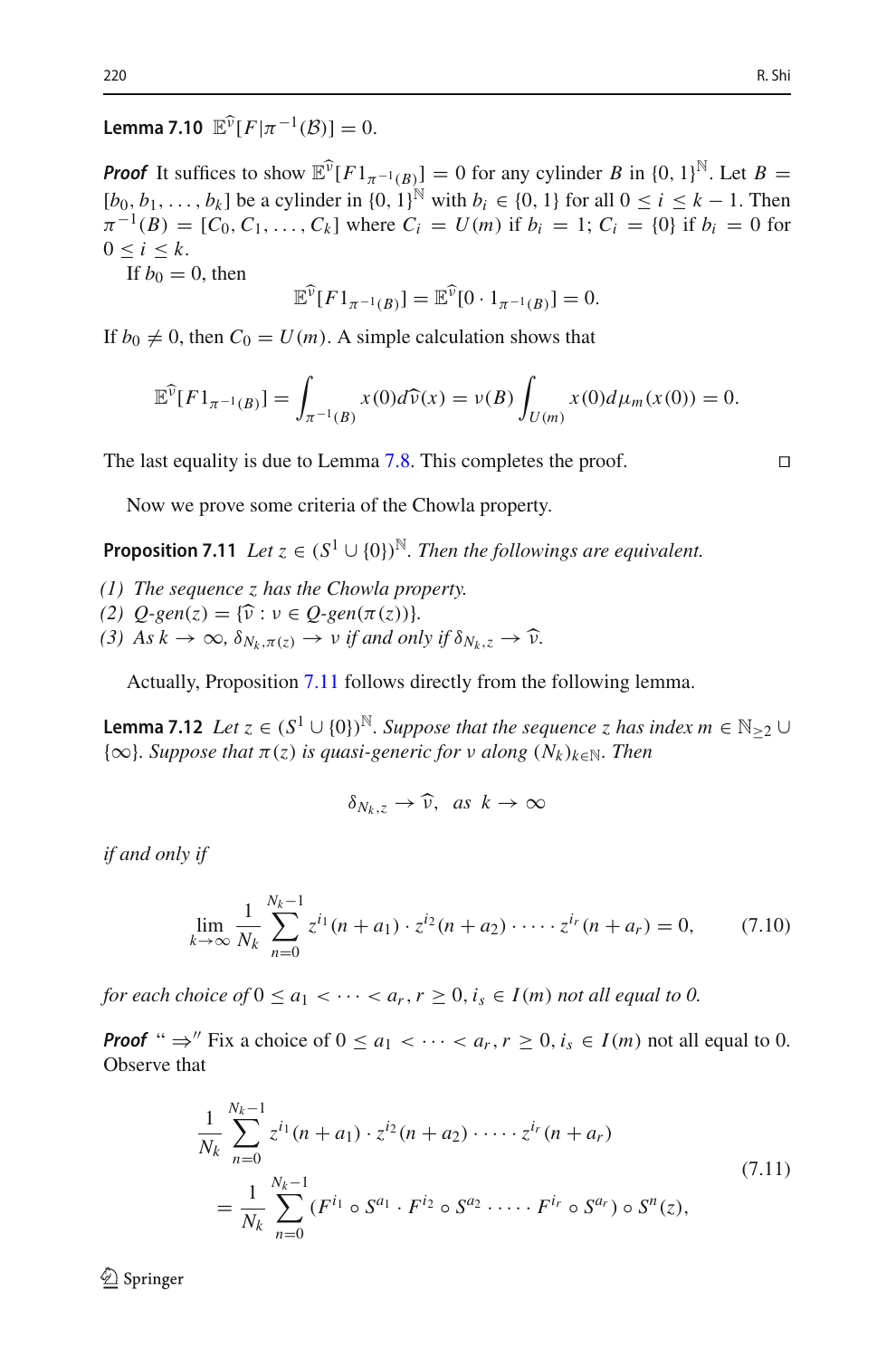for all  $k \in \mathbb{N}$ . Since the measure  $\hat{v}$  is quasi-generic for *z* along  $(N_k)_{k \in \mathbb{N}}$ , we obtain

<span id="page-28-0"></span>
$$
\lim_{k \to \infty} \frac{1}{N_k} \sum_{n=0}^{N_k - 1} (F^{i_1} \circ S^{a_1} \cdot F^{i_2} \circ S^{a_2} \cdot \dots \cdot F^{i_r} \circ S^{a_r}) \circ S^n(z)
$$
\n
$$
= \int_{(U(m) \cup \{0\})^{\mathbb{N}}} F^{i_1} \circ S^{a_1} \cdot F^{i_2} \circ S^{a_2} \cdot \dots \cdot F^{i_r} \circ S^{a_r} d\widehat{\nu}.
$$
\n(7.12)

According to Lemma [7.9,](#page-25-1) the right-hand side of the above equation equals 0, which completes the proof.

"  $\Leftarrow$ " Without loss of generality, we may assume that

$$
\delta_{N_k,z}\to\theta,\ \ \text{as}\ \ k\to\infty,
$$

for some *S*-invariant probability measure  $\theta$  on  $(U(m) \cup \{0\})^{\mathbb{N}}$ . Now we prove that the measure  $\theta$  is exactly the measure  $\hat{v}$ . Similarly to [\(7.11\)](#page-27-1) and [\(7.12\)](#page-28-0), we have

$$
\lim_{k \to \infty} \frac{1}{N_k} \sum_{n=0}^{N_k - 1} z^{i_1} (n + a_1) \cdot z^{i_2} (n + a_2) \cdot \dots \cdot z^{i_r} (n + a_r)
$$
  
= 
$$
\int_{(U(m) \cup \{0\})^{\mathbb{N}}} F^{i_1} \circ S^{a_1} \cdot F^{i_2} \circ S^{a_2} \cdots F^{i_r} \circ S^{a_r} d\theta,
$$

for each choice of  $0 \le a_1 < \cdots < a_r, r \ge 0, i_s \in I(m)$ . According to hypothesis [\(7.10\)](#page-27-2), we have

$$
\int_{(U(m)\cup\{0\})^{\mathbb{N}}} F^{i_1} \circ S^{a_1} \cdot F^{i_2} \circ S^{a_2} \cdots F^{i_r} \circ S^{a_r} d\theta = 0,
$$

for each choice of  $0 \le a_1 < \cdots < a_r$ ,  $r \ge 0$ ,  $i_s \in I(m)$  not all equal to 0. Repeating the same argument in Lemma [7.9,](#page-25-1) we have

$$
\int_{(U(m)\cup\{0\})^{\mathbb{N}}} F^0 \circ S^{a_1} \cdot F^0 \circ S^{a_2} \cdots F^0 \circ S^{a_r} d\theta
$$
  
= 
$$
\int_{\{0,1\}^{\mathbb{N}}} F \circ S^{a_1} \cdot F \circ S^{a_2} \cdots F \circ S^{a_r} d\nu.
$$

Hence

$$
\int_{(U(m)\cup\{0\})^{\mathbb{N}}} f d\theta = \int_{(U(m)\cup\{0\})^{\mathbb{N}}} f d\widehat{\nu},
$$

for all *f* belonging to the family *F* defined in Lemma [7.5.](#page-24-4) Since the family *F* is dense in  $C(X)$ , by Lemma 7.5, we conclude that  $\theta = \hat{v}$ . in *C*(*X*), by Lemma [7.5,](#page-24-4) we conclude that  $\theta = \hat{\nu}$ .

If additionally we assume that the sequence does not take the value 0 in Proposition [7.11,](#page-27-0) then we obtain the following criterion of the Chowla property for sequences in  $(S^1)^{\mathbb{N}}$ .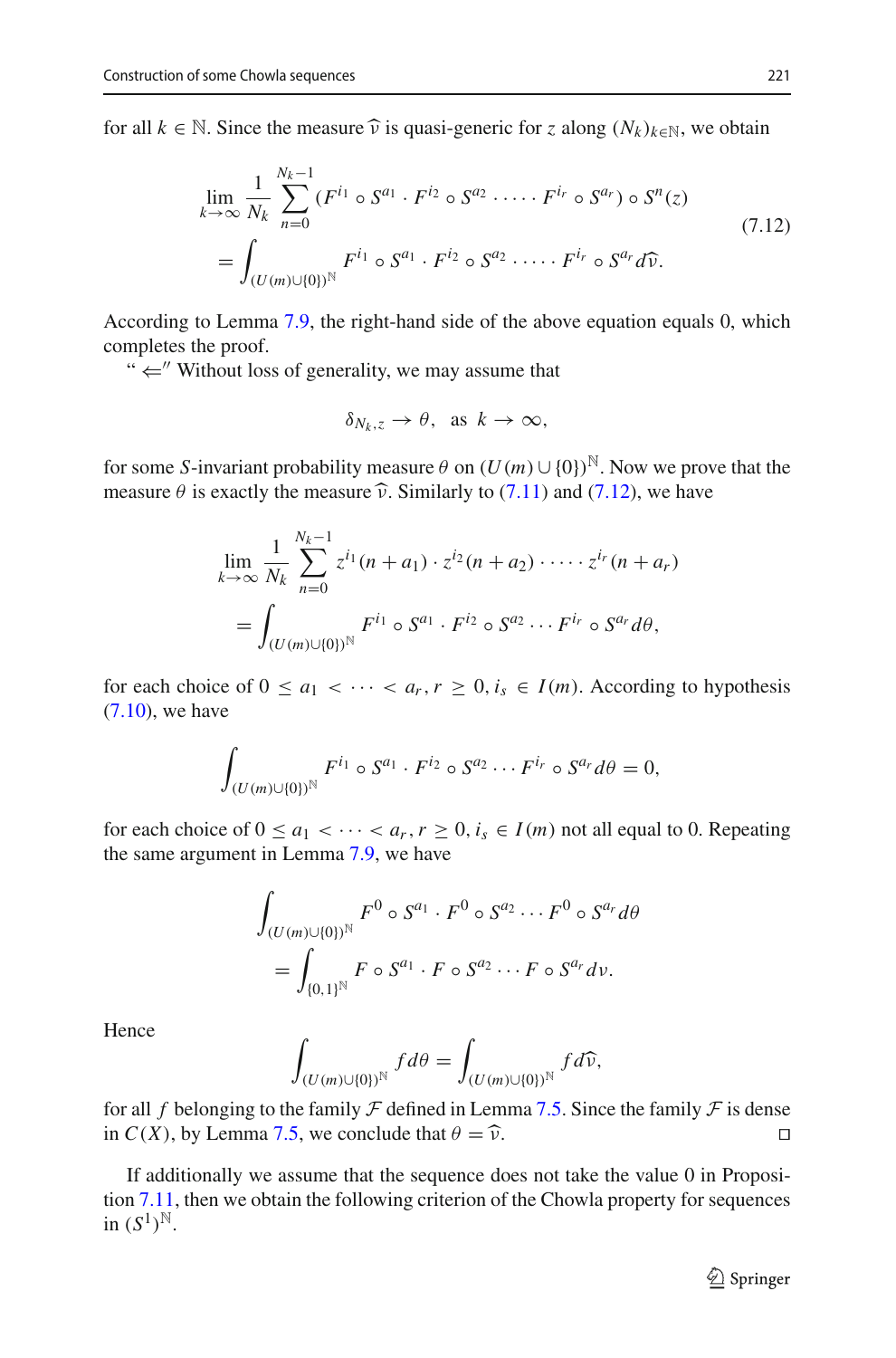**Corollary 7.13** *Let*  $z \in (S^1)^{\mathbb{N}}$ *. Suppose that*  $z$  *has index*  $m \in \mathbb{N}_{\geq 2} \cup \{\infty\}$ *. Then the sequence z has the Chowla property if and only if z is generic for*  $\mu_m^{\otimes N}$ .

*Proof* Observe that  $\pi(z) = (1, 1, \ldots)$ . It follows that  $Q$ -gen( $\pi(z)$ ) = { $\delta_{(1,1,\ldots)}$ }, that is,  $\pi(z)$  is generic for the measure  $\delta_{(1,1,\ldots)}$ . A straightforward computation shows that the measure  $\hat{\delta}_{(1,1,...)}$  is exactly  $\mu_m^{\otimes N}$ . Due to the equivalence between (1) and (2) in<br>**Proposition** 7.11 we conclude that the sequence z healthe Chevyle proporty if and only Proposition [7.11,](#page-27-0) we conclude that the sequence *z* has the Chowla property if and only if *z* is generic for  $\mu_m^{\otimes \mathbb{N}}$ .  $\Box$ <br>*m* .

<span id="page-29-0"></span>As an analogue of Corollary 15 in [\[8\]](#page-31-11), we have the following result. The proof is similar to the proof of Corollary 15 in [\[8](#page-31-11)], which is omitted here.

**Corollary 7.14** *Let*  $z \in (S^1)^{\mathbb{N}}$ *. Suppose that*  $z$  *has the Chowla property. Then the sequence z is not strongly orthogonal on moving orbits to any dynamical systems of positive entropy.*

Now we construct a new diagram. Let  $(X, T)$  be a topological dynamical system and  $x \in X$  be a completely deterministic point. Let  $\nu$  be a *S*-invariant measure on  $\{0, 1\}^{\mathbb{N}}$ . Let *z* ∈ (*U*(*m*) ∪ {0})<sup>N</sup> be quasi-generic for  $\hat{v}$  along ( $N_k$ )<sub> $k \in N$ </sub>. Suppose that (*x*, *z*) is quasi-generic for some  $T \times S$ -invariant measure  $\rho$  on  $X \times U(m)^N$  along  $(N_k)_{k \in \mathbb{N}}$ . Let  $(Y, U, \beta)$  be an intermediate factor between  $(X \times (U(m) \cup \{0\})^{\mathbb{N}}, T \times S, \rho)$  and  $(\{0, 1\}^{\mathbb{N}}, S, \nu)$  factor maps  $\gamma$  and  $\sigma$ . We define the diagram

<span id="page-29-1"></span>
$$
(X \times (U(m) \cup \{0\})^{\mathbb{N}}, T \times S, \rho) \xrightarrow{\begin{array}{c} P_2 \\ \longrightarrow \\ \longrightarrow \\ \uparrow \end{array}} ((U(m) \cup \{0\})^{\mathbb{N}}, S, \widehat{\nu})
$$
  

$$
(Y, U, \beta) \xrightarrow{\begin{array}{c} \longrightarrow \\ \longrightarrow \\ \longrightarrow \\ \uparrow \end{array}} ((0, 1)^{\mathbb{N}}, S, \nu)
$$
  
(7.13)

where the factor map  $\pi$  is already defined in diagram [\(7.4\)](#page-24-1) and  $P_2$  is the projection on the 2-th coordinate.

<span id="page-29-2"></span>We have the following lemma.

**Lemma 7.15** *Suppose that the factor map* σ *is of relatively entropy zero. Then the factor maps* σ *and* π *are relatively independent.*

*Proof* By Proposition [7.7,](#page-24-3) the factor map  $\pi$  is relatively Kolmogorov. According to Lemma [2.1,](#page-4-1) we conclude that the factor maps  $\sigma$  and  $\pi$  are relatively independent.  $\Box$ 

Now we prove the Chowla property implying the Sarnak property by using the diagram [\(7.13\)](#page-29-1).

*Proof of Theorem [3.5](#page-6-0)* Let  $(X, T)$  be a topological dynamical system. Let  $x \in X$  be a completely deterministic point. Suppose that (*x*,*z*) is quasi-generic for some measure  $\rho$  along  $(N_k)_{k \in \mathbb{N}}$ . For any  $f \in C(X)$ , since  $z(n) = F(S^n z)$ , we have

<span id="page-29-3"></span>
$$
\lim_{k \to \infty} \frac{1}{N_k} \sum_{n=0}^{N_k - 1} f(T^n x) z(n) = \mathbb{E}^{\rho} [f \otimes F]. \tag{7.14}
$$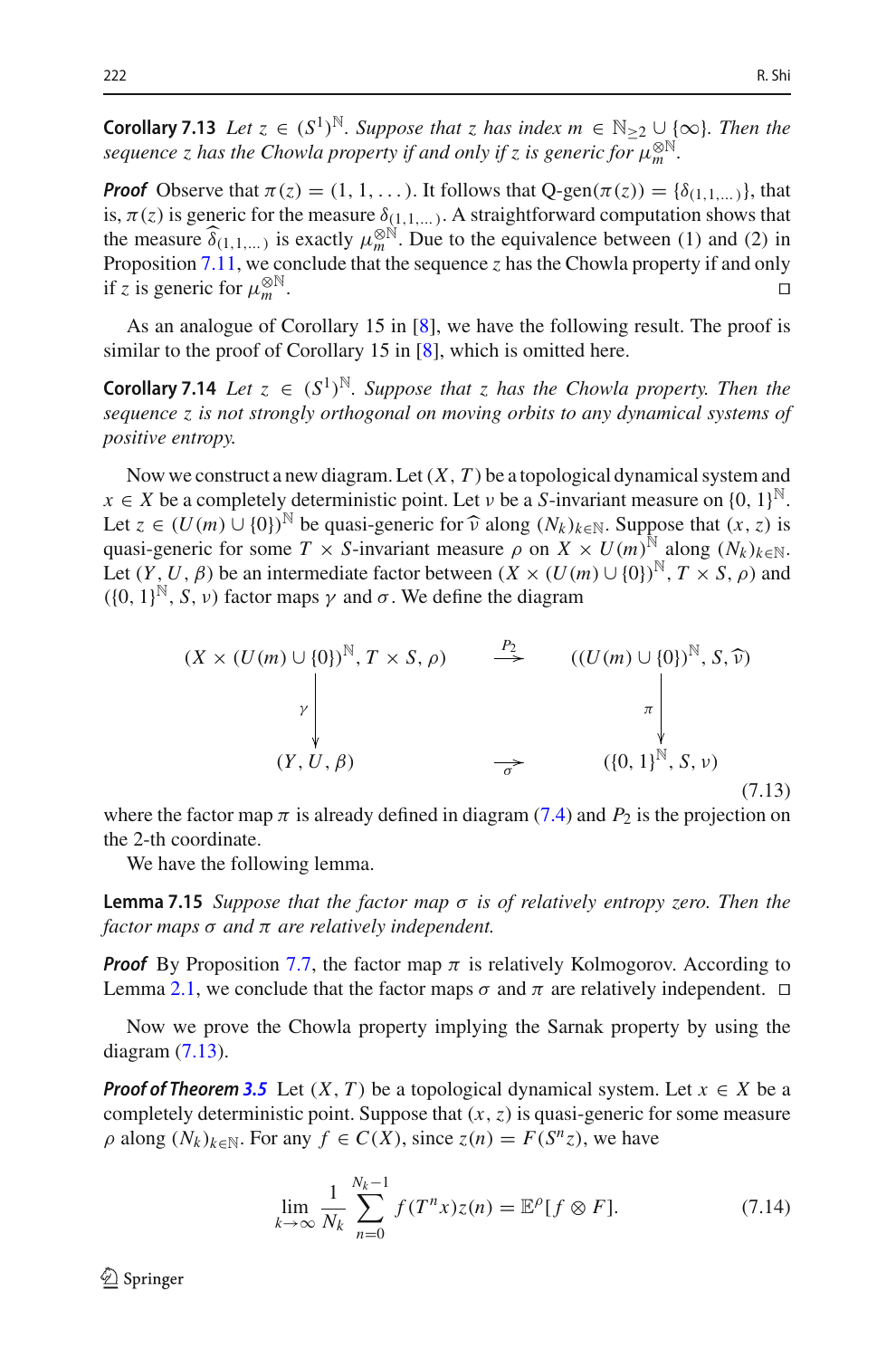On the other hand, by the criteria of the Chowla property in Proposition [7.11,](#page-27-0) without loss of generality, we may assume that *z* is quasi-generic for some measure  $\hat{v}$ along  $(N_k)_{k \in \mathbb{N}}$  where v is a *S*-invariant probability measure on  $\{0, 1\}^{\mathbb{N}}$ . Observing  $(P_2)_*(\rho) = \hat{\nu}$ , we establish the diagram [\(7.13\)](#page-29-1) and suppose that the factor map  $\sigma$  is of relatively entropy zero. By Lemma [7.15,](#page-29-2) the factor maps  $\sigma$  and  $\pi$  are relatively independent. Let  $P := (\sigma \circ \gamma, \pi \circ P_2)$ . A simple computation shows that

$$
\mathbb{E}^{\rho}[f\otimes F|P^{-1}(\mathcal{B}\otimes \mathcal{B})]=\mathbb{E}^{\gamma_*(\rho)}[f|\sigma^{-1}(\mathcal{B})]\mathbb{E}^{\widehat{\nu}}[F|\pi^{-1}(\mathcal{B})].
$$

Since Lemma [7.10](#page-27-3) tells us that  $\mathbb{E}^{\hat{v}}[F|\pi^{-1}(\mathcal{B})] = 0$ , we obtain

$$
\mathbb{E}^{\rho}[f \otimes F | P^{-1}(\mathcal{B} \otimes \mathcal{B})] = 0.
$$

Hence we have

<span id="page-30-6"></span>
$$
\mathbb{E}^{\rho}[f \otimes F] = \mathbb{E}^{\rho}[\mathbb{E}^{\rho}[f \otimes F | P^{-1}(\mathcal{B} \otimes \mathcal{B})]] = 0. \tag{7.15}
$$

Combining  $(7.14)$  and  $(7.15)$ , we complete the proof.

**Acknowledgements** We are indebted to Shigeki Akiyama for helpful discussions. We wish to thank Guohua Zhang for valuable remarks. Thanks are also due to Ai-hua Fan and Lingmin Liao for carefully reading the manuscript and for giving constructive comments. We would like to thank Yinghui Yin for the help of figure drawing. We thank el Abdalaoui Houcein el Abdalaoui for bringing our attention to the work of [\[5](#page-30-3)[,7\]](#page-30-7). We are also grateful to the anonymous reviewer's valuable remarks and comments.

**Open Access** This article is licensed under a Creative Commons Attribution 4.0 International License, which permits use, sharing, adaptation, distribution and reproduction in any medium or format, as long as you give appropriate credit to the original author(s) and the source, provide a link to the Creative Commons licence, and indicate if changes were made. The images or other third party material in this article are included in the article's Creative Commons licence, unless indicated otherwise in a credit line to the material. If material is not included in the article's Creative Commons licence and your intended use is not permitted by statutory regulation or exceeds the permitted use, you will need to obtain permission directly from the copyright holder. To view a copy of this licence, visit [http://creativecommons.org/licenses/by/4.0/.](http://creativecommons.org/licenses/by/4.0/)

# **References**

- <span id="page-30-2"></span>1. Akiyama, S., Jiang, Y.: Higher order oscillation and uniform distribution. Unif. Distrib. Theory **14**(1), 1–10 (2019)
- <span id="page-30-0"></span>2. Chowla, S.: The Riemann Hypothesis and Hilbert's Tenth Problem. Mathematics and Its Applications, vol. 4. Gordon and Breach Science Publishers, New York (1965)
- <span id="page-30-4"></span>3. Davenport, H., Erdős, P., LeVeque, W.J.: On Weyl's criterion for uniform distribution. Mich. Math. J. **10**, 311–314 (1963)
- <span id="page-30-5"></span>4. Downarowicz, T., Serafin, J.: Almost full entropy subshifts uncorrelated to the Möbius function. Int. Math. Res. Not. **11**, 3459–3472 (2019)
- <span id="page-30-3"></span>5. el Abdalaoui, E.H.: Oscillating sequences, Gowers norms and Sarnak's conjecture. [arXiv:1704.07243](http://arxiv.org/abs/1704.07243) (2017)
- <span id="page-30-1"></span>6. el Abdalaoui, E.H., Kulaga-Przymus, J., Lemańczyk, M., de la Rue, T.: The Chowla and the Sarnak's conjectures from ergodic theory point of view. Discrete Contin. Dyn. Syst. Ser. A **37**(6), 2899–2944 (2017)
- <span id="page-30-7"></span>7. el Abdalaoui, E.H., Kulaga-Przymus, J., Lemańczyk, M., de la Rue, T.: Möbius disjointness for models of an ergodic system and beyond. Discrete Contin. Dyn. Syst. **37**(6), 2899–2944 (2017)